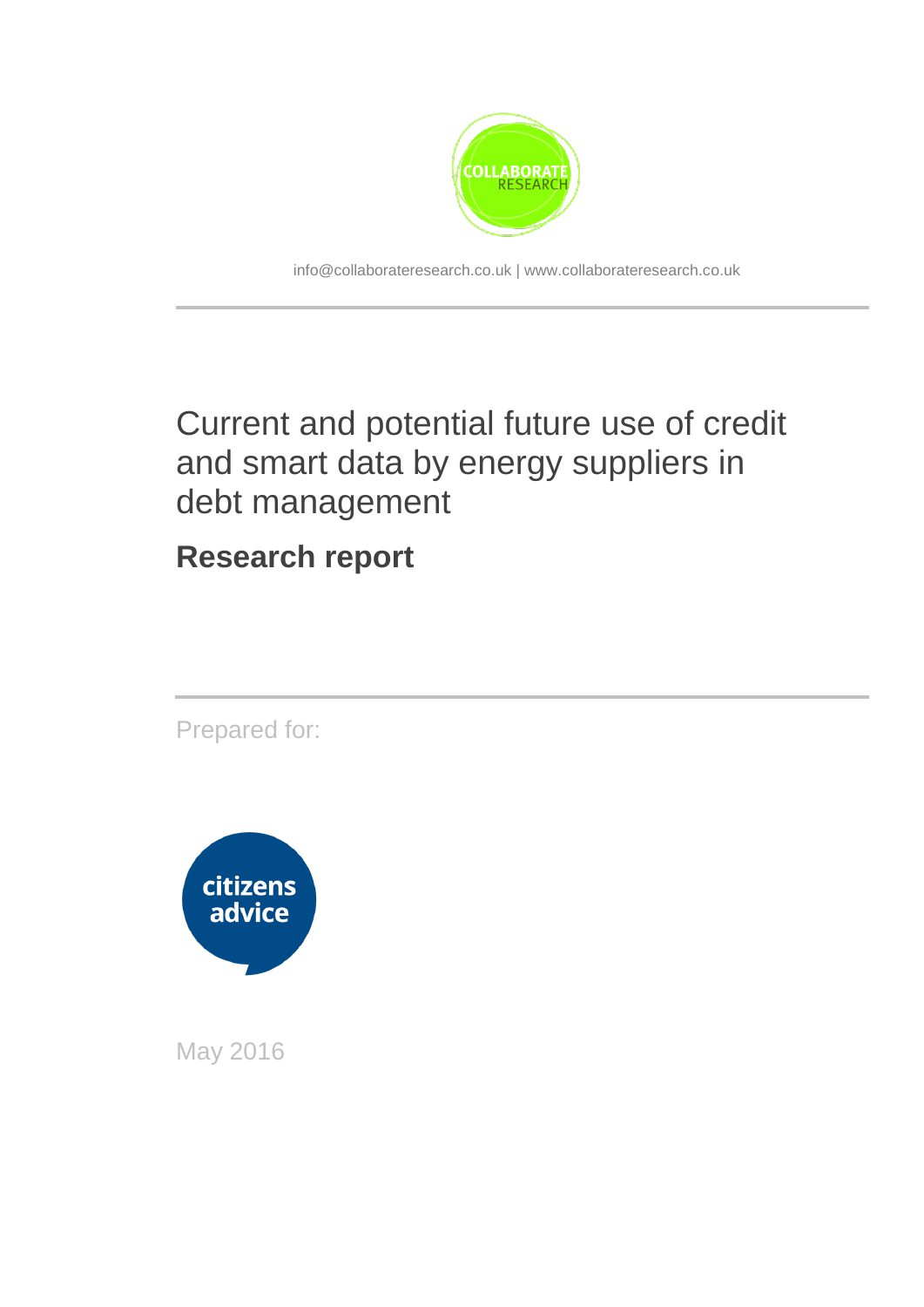#### **Contents**

| 1.             |               |                                                                            |  |
|----------------|---------------|----------------------------------------------------------------------------|--|
|                | 1.1           |                                                                            |  |
|                | 1.2           |                                                                            |  |
|                | 1.2.1         |                                                                            |  |
|                | 1.2.2         |                                                                            |  |
|                | 1.2.3         | Use of customer data in debt management, including pre-arrears7            |  |
|                | 1.3           |                                                                            |  |
| 2.             |               |                                                                            |  |
|                | 2.1           |                                                                            |  |
|                | 2.1.1         |                                                                            |  |
|                | 2.1.2         |                                                                            |  |
|                | 2.2           |                                                                            |  |
|                | 2.3           |                                                                            |  |
|                | 2.3.1         |                                                                            |  |
|                | 2.3.2         |                                                                            |  |
|                | 2.3.3         |                                                                            |  |
|                | 2.3.4         |                                                                            |  |
|                | $2.4^{\circ}$ |                                                                            |  |
| 3 <sub>1</sub> |               | Consumers' experiences and views of being in, or at risk of, debt to their |  |
|                |               |                                                                            |  |
|                | 3.1           |                                                                            |  |
|                | 3.2           |                                                                            |  |
|                | 3.3           |                                                                            |  |
|                | 3.3.1         | Energy costs perceived to be very high and seen as difficult to achieve    |  |
|                | 3.3.2         |                                                                            |  |
|                | 3.3.3         |                                                                            |  |
|                | 3.4           |                                                                            |  |
|                | 3.4.1         |                                                                            |  |
|                |               |                                                                            |  |
|                | 3.4.3         |                                                                            |  |
|                |               |                                                                            |  |
| 4.             |               | Support provided to energy consumers through the debt management           |  |
|                |               |                                                                            |  |
|                | 4.1           |                                                                            |  |
|                | 4.2           |                                                                            |  |
|                | 4.3           |                                                                            |  |
|                | 4.4           |                                                                            |  |
| 5.             |               | Measures to identify and support energy consumers pre-arrears 33           |  |
|                | 5.1           |                                                                            |  |
|                |               |                                                                            |  |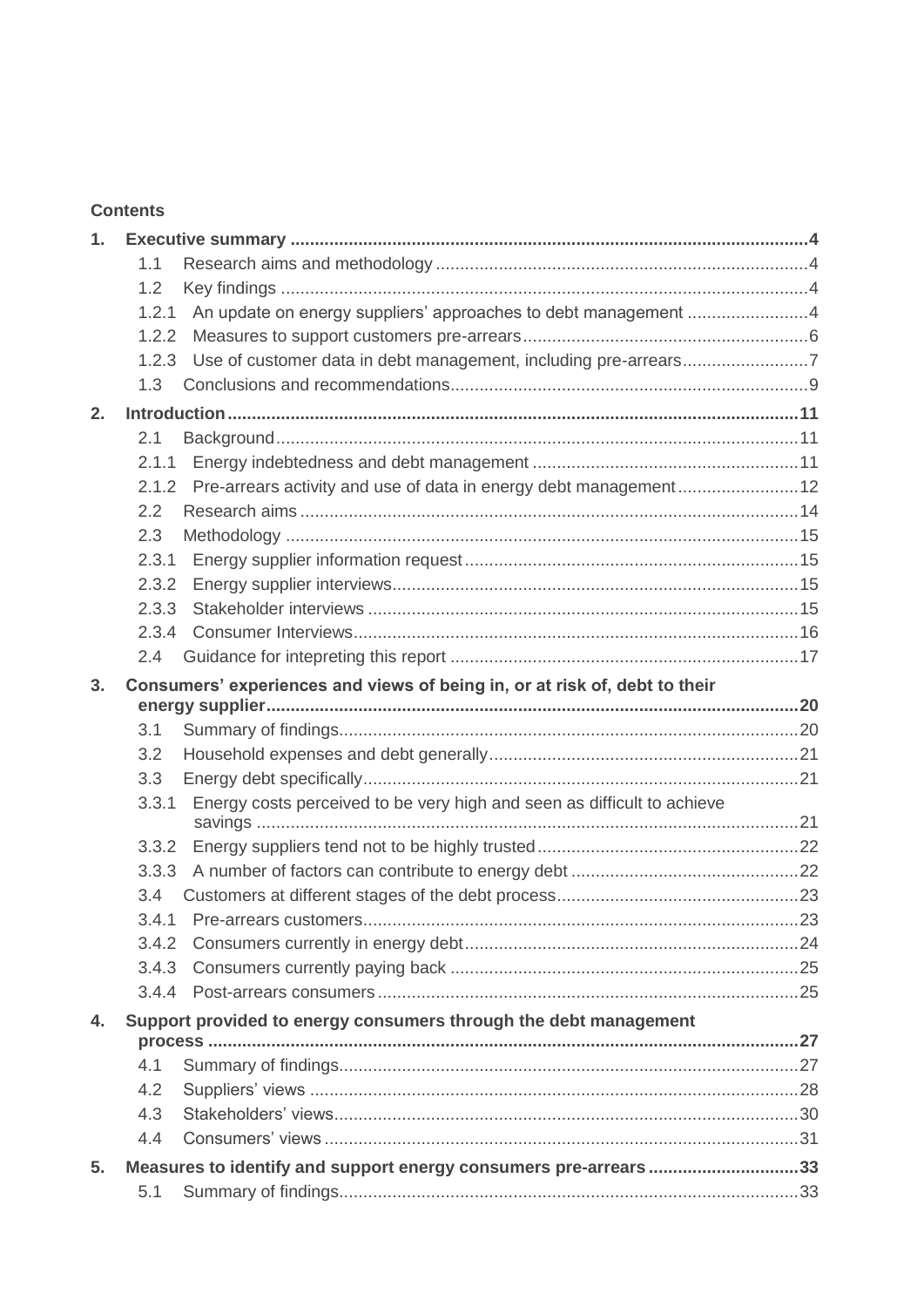# Current and potential use of credit and smart data by energy<br>suppliers in debt management



|    | 5.2   |                                                                          |  |
|----|-------|--------------------------------------------------------------------------|--|
|    | 5.3   |                                                                          |  |
|    | 5.4   |                                                                          |  |
| 6. |       |                                                                          |  |
|    | 6.1   |                                                                          |  |
|    | 6.2   |                                                                          |  |
|    | 6.3   |                                                                          |  |
|    | 6.4   |                                                                          |  |
| 7. |       | Use of, or plans to use, credit data in energy debt management and other |  |
|    | 7.1   |                                                                          |  |
|    | 7.2   |                                                                          |  |
|    | 7.3   |                                                                          |  |
|    | 7.4   |                                                                          |  |
| 8. |       | Use of, or plans to use, smart data in energy debt management and other  |  |
|    |       |                                                                          |  |
|    | 8.1   |                                                                          |  |
|    | 8.2   |                                                                          |  |
|    | 8.3   |                                                                          |  |
|    | 8.4   |                                                                          |  |
| 9. |       |                                                                          |  |
|    | 9.1.1 |                                                                          |  |
|    | 9.1.2 |                                                                          |  |
|    |       |                                                                          |  |
|    | 9.1.4 |                                                                          |  |
|    | 9.1.5 |                                                                          |  |
|    |       |                                                                          |  |
|    |       |                                                                          |  |
|    |       |                                                                          |  |
|    |       |                                                                          |  |
|    |       |                                                                          |  |
|    |       |                                                                          |  |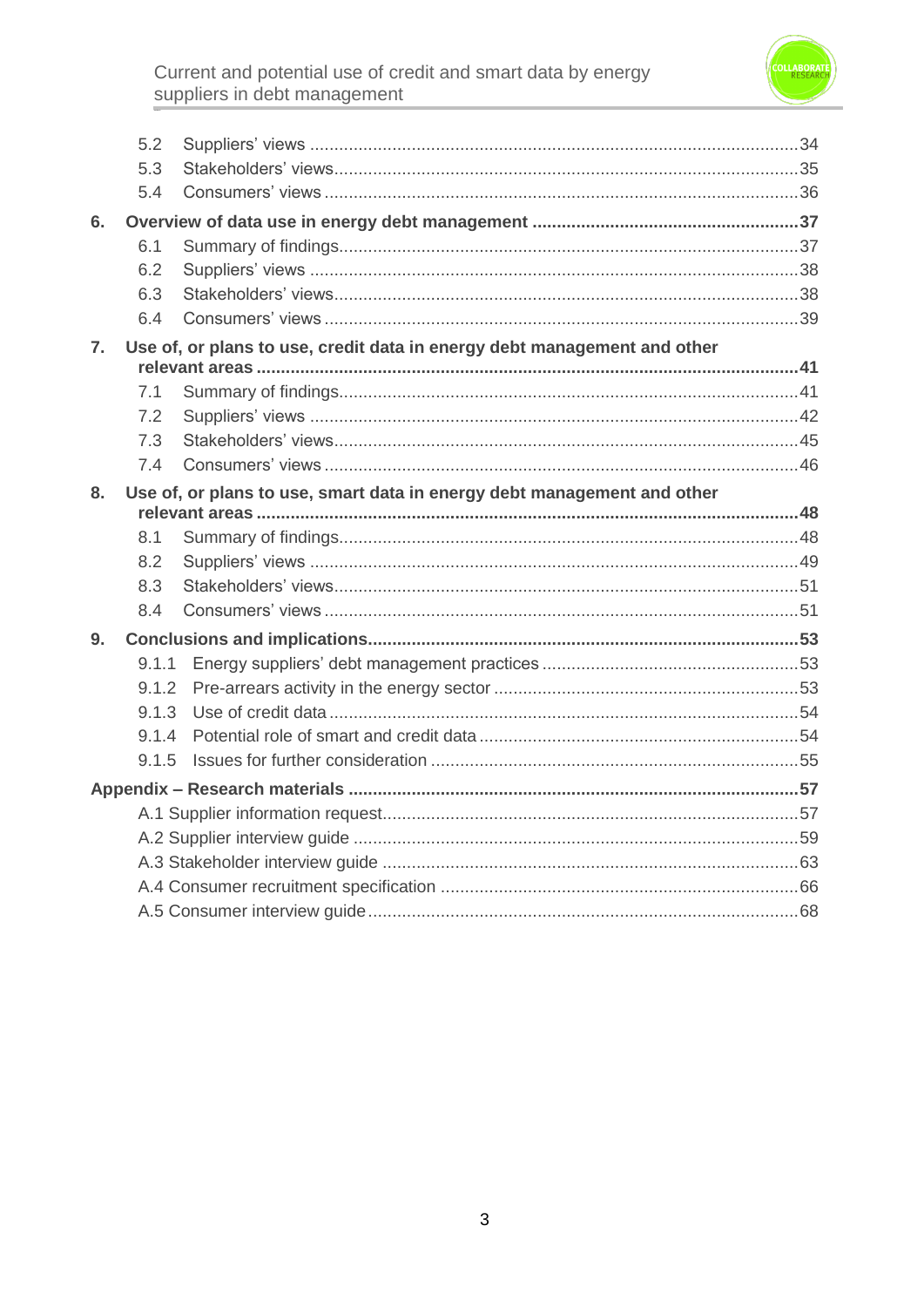

## **1. Executive summary**

## **1.1 Research aims and methodology**

Citizens Advice represents the interests of consumers across essential, regulated markets. As part of wider work on energy affordability and debt, Citizens Advice commissioned independent agency, Collaborate Research, to undertake research to update and expand its understanding of energy suppliers' debt management policies and practices. The specific focus of this study was on two interlinked themes where a gap in the available evidence was seen:

- If and how those in pre-arrears (i.e. at imminent risk of falling into arrears) are identified and supported.
- Current use or future plans to use customer data, such as from credit reference agencies and smart meters, to inform suppliers' debt management processes including at the pre-arrears stage.

In addition, part of this research brief was to explore stakeholders' and consumers' perceptions and experiences of these activities.

This study comprised a rapid literature review to provide context and inform the research design, followed by four primary research strands:

- An information request which was completed by 13 energy suppliers.
- Interviews with representatives from 12 energy suppliers.
- Interviews with spokespeople from 8 external stakeholder organisations as well as several different parts of Citizens Advice (11 interviews in total).
- Interviews with 20 consumers at various stages of the debt process.

The data collection took place between December 2015 and February 2016.

### **1.2 Key findings**

#### **1.2.1 An update on energy suppliers' approaches to debt management**

The literature review conducted to inform this work found that good practice in debt management is commonly characterised as an approach that maximises recovery of arrears through realistic and sustainable repayment plans. Another key tenet is to be able to identify and provide support to customers in genuine financial difficulty and particularly those who are vulnerable. Responses in this research and other publicly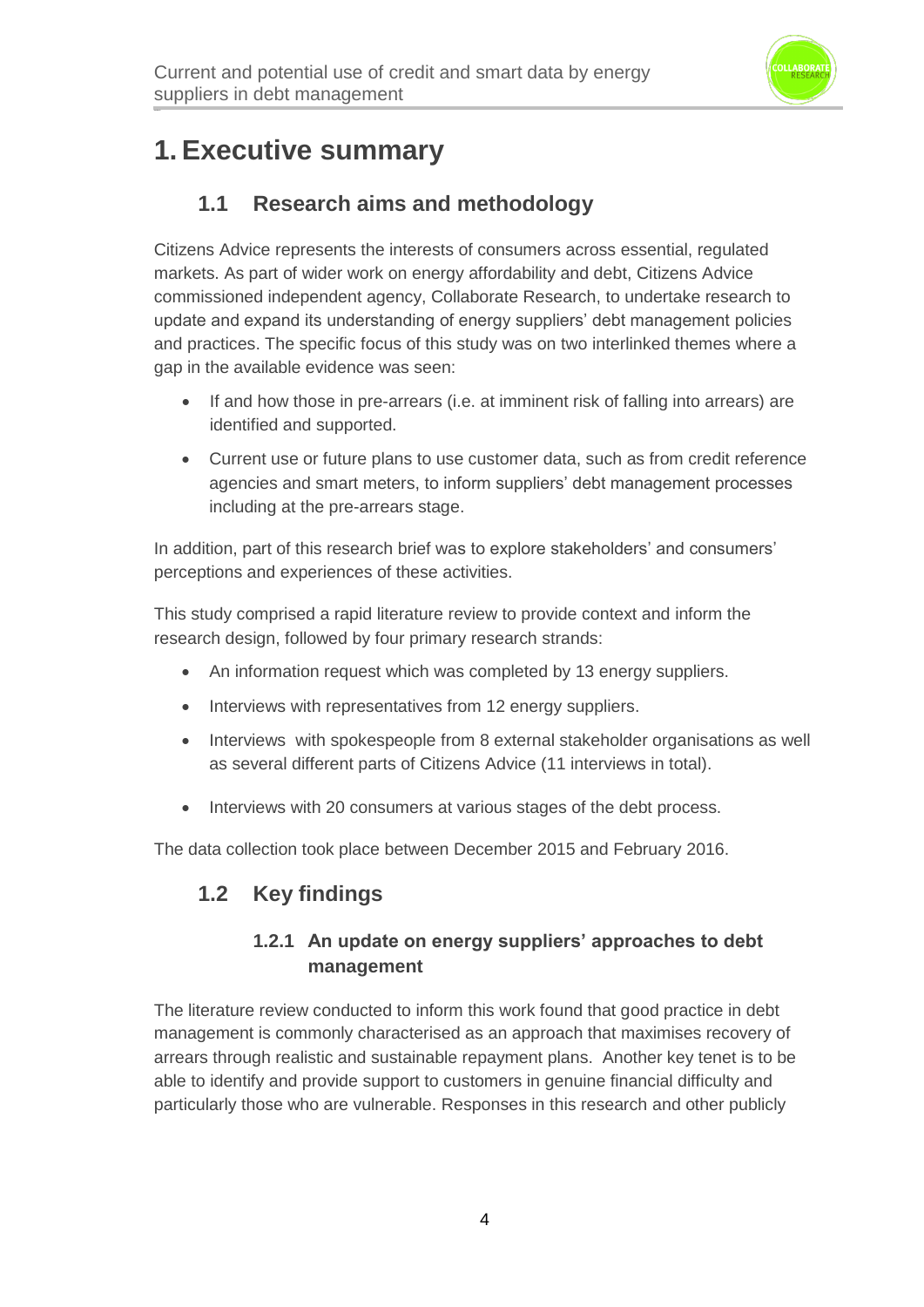

available literature suggest that there are a number of generally recognised guiding principles to achieve these outcomes, including:

- Early identification of customers who are likely to be in financial difficulty and initiation of appropriate contact.
- An approach to communications that reaches customers effectively, encourages their engagement and maximises their response.
- A clear, well-defined and embedded approach to addressing the needs of vulnerable customers which ensures they are identified early and offered appropriate protection and support.
- A holistic approach that takes into consideration customers' overall circumstances and aims to help them with their wider financial health.
- A flexible package of solutions which are responsive to customers' individual and changing circumstances and so maximise the chances both of a sustainable repayment solution and their longer-term financial rehabilitation.
- Highly trained, competent and confident staff empowered to deal sensitively and sympathetically with individual customers and make decisions about the most appropriate response.
- Appropriate partnerships with other organisations to provide additional support where required, such as related to customers' wider financial health, and effective promotion of these relationships to customers.

The suppliers involved in this research reported that they are making efforts in most or all of these areas. A number told us that they are in the process of making or planning changes to their internal processes and/or capacity in order to optimise their approach to debt management.

However, responses suggest that smaller suppliers tend to be less advanced than the Big 6 in their methods to identify and support vulnerable customers. In addition, across the whole of the retail energy market, stakeholders and consumers reported some variability in the customer experience, indicating gaps between policy and practice which are suggestive of implementation challenges.

We also identified a number of barriers to consumer engagement with their energy suppliers at different stages of the debt process. Some consumers in this research admitted to having been in denial of their problems or that they were strategically delaying payments until their financial situation improved. There was also low awareness among consumers of the support measures suppliers have in place, as well as some distrust of energy suppliers' motives when making contact with customers in or at risk of falling into arrears.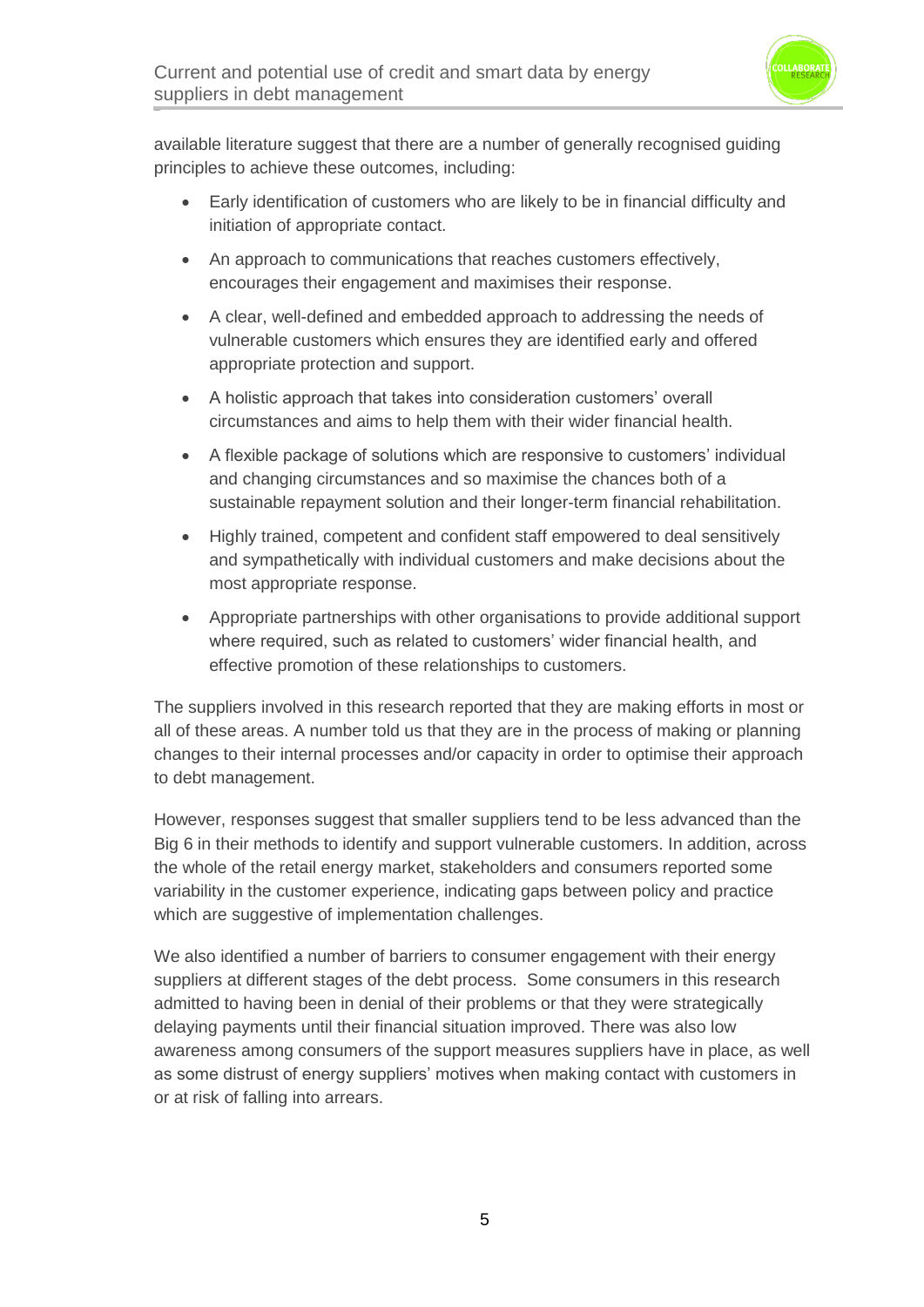

#### **1.2.2 Measures to support customers pre-arrears**

Early intervention was acknowledged by suppliers and stakeholders to be an important goal in debt management as identifying and establishing contact with customers in or at risk of financial difficulty at an early stage, before their situation becomes more serious and intractable, can make a positive difference to outcomes.

Historically, the commonly understood definition of pre-arrears activity has been engagement with consumers who are on the verge of default, typically through proactive outbound contact by the creditor<sup>1</sup>. However, this research suggests that, for a number of energy suppliers and stakeholders, this definition has broadened to encompass all measures to prevent people from getting into financial difficulty right across the customer journey. A number of suppliers reported processes at the acquisition stage and in their ongoing engagement with customers that have been designed to avoid problems later on.

Specific activity to identify and proactively support those at imminent risk of financial difficulty was regarded, by suppliers and stakeholders alike, as a potentially helpful part of the pre-arrears mix but one that is difficult to get right. In particular, it is perceived to be challenging to strike the right balance between being sufficiently engaging but not intrusive. This in turn requires suppliers to identify the right people and be able to offer them tailored and meaningful solutions. Some consumers acknowledged that they would be resistant to pre-arrears contact from suppliers, as they are not familiar with this type of activity and would tend to interpret it as being for sales or marketing purpose rather than to genuinely help people who are struggling. In addition, it was not clear, either to suppliers or to consumers, what 'carrots' could engage and assist consumers in this situation beyond tailored versions of energy efficiency or tariff advice.

Reflective of these challenges, most energy suppliers are currently not engaging in outbound contact of those who may be at risk of future default in any large-scale or sustained way. However, some have embarked on or are planning trials in this area, mainly in response to direct debit cancellations or failures. In addition, some suppliers reported that they are:

- Refining their response to customer-initiated contact pre-arrears, particularly how they respond to customers who self-identify problems.
- Reviewing their approach at the earliest stages of post-arrears.
- Making changes to general pre-arrears communications in order to increase the prominence of the help available for consumers getting into financial difficulty.

<sup>&</sup>lt;sup>1</sup> See, for example: Understanding financial difficulty: Exploring the opportunities for early intervention (Money Advice Trust, Bristol Personal Finance Research Centre and Barclays, 2011)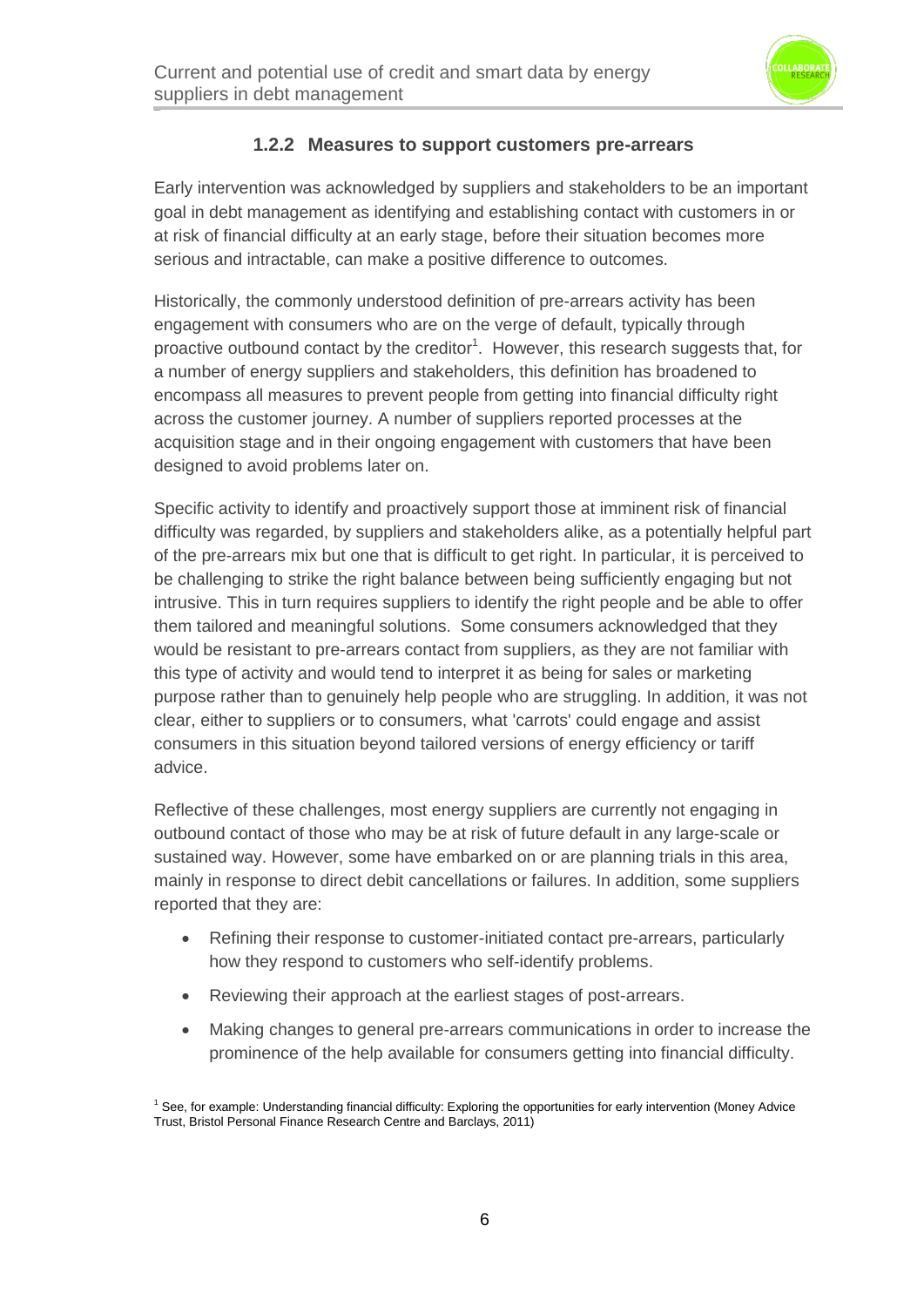

#### **1.2.3 Use of customer data in debt management, including pre-arrears**

#### *Customer data generally*

Suppliers were agreed that customer data can help them to understand their customers better and respond in a more tailored and appropriate way.

There are currently a number of different models for how customer data sources are used by energy suppliers in their debt management. Some rely just on internal data, while others also use external sources. Some just use data to inform specific processes while a few draw on data to build customer segmentations which then guide their approach throughout the customer relationship, including their debt paths. These variations notwithstanding, the trend appears to be towards greater use of external data to supplement internal sources, more use of multiple sources and data linking. In addition, a number who have not developed data-driven customer segmentations as yet are now exploring this.

#### *Credit-referencing data*

Most suppliers are already using credit-referencing data, although for some this is just at the acquisition stage, to determine what payment methods will be offered, and/or to inform decisions on changes to payment terms. For others, credit information also plays a role in debt management, both to trace customers and help determine their ability to pay. Credit data are also a key input to customer segmentations which are drawn on by those suppliers that have developed them to tailor their approaches at both the pre- and post-arrears stages of the customer relationship.

While relatively few are currently participating in full Credit Account Information Sharing (CAIS), a number of others expressed interest in this as a way of providing a fuller picture on their customers' payment histories. Some of those looking into CAIS are doing so with a specific view to the pre-arrears stages as they are exploring use of this data to classify customers by their credit risk based on their payment behaviour in other sectors or to help identify materially adverse changes in their circumstances. Suppliers using or considering CAIS felt that this would benefit consumers by giving people with previously poor or thin credit histories additional opportunities to build these up.

#### *Smart meter data*

Relatively few suppliers have any explicit plans for their use of smart data in debt management at this stage. Some were cautious in making firm predictions in this area as full roll-out is still several years away and the costs and the 'Return on Investment' associated with applying smart data in this way have not yet been calculated.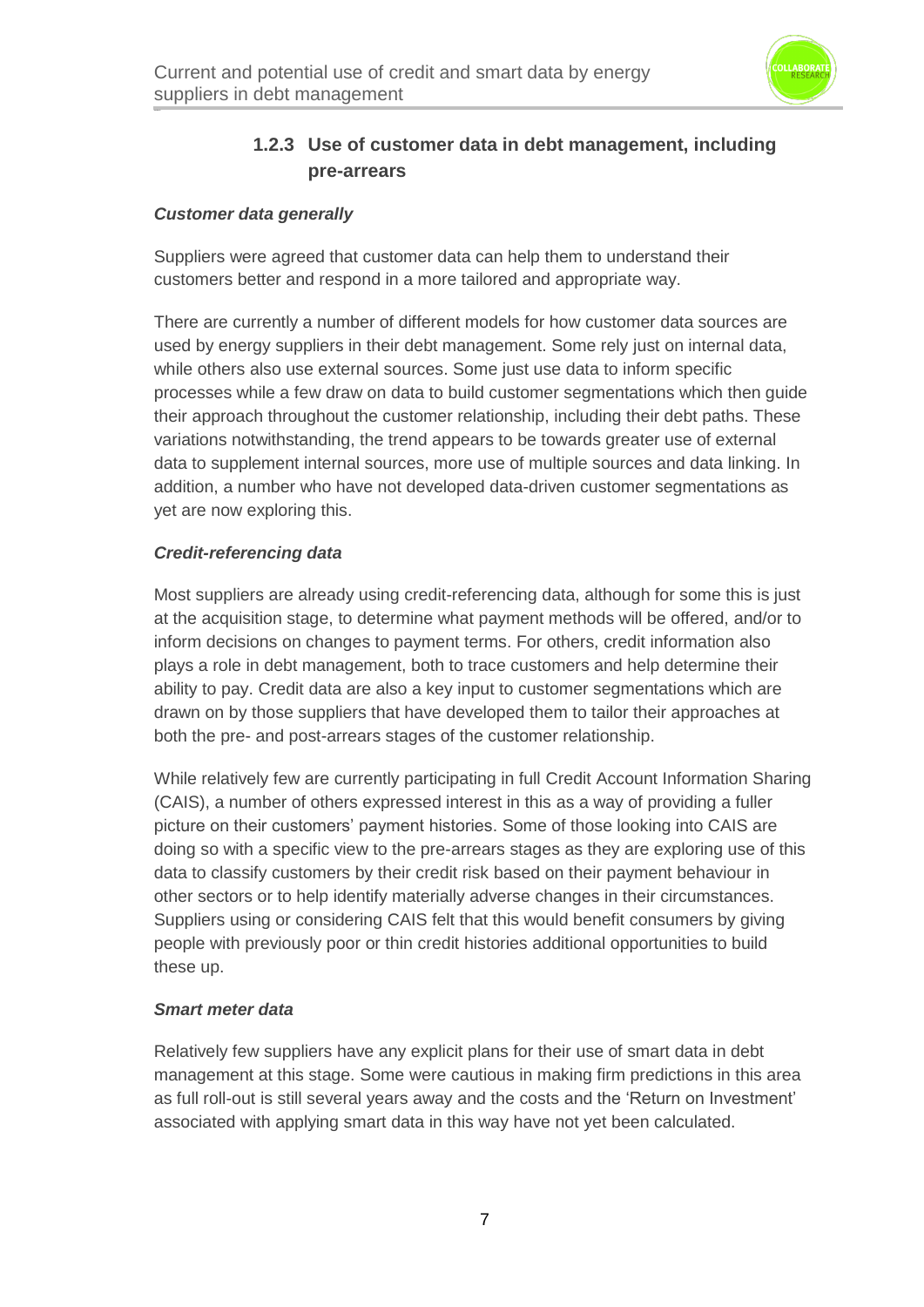

However, a number of possible applications for smart data in debt management were seen, including in early intervention and preventative activity. For example, some suppliers and stakeholders said that they expect smart data to reduce bill shock by enabling more accurate billing, help engaged customers to understand their usage better and, importantly, also enable suppliers to spot problems more quickly to facilitate proactive intervention.

A particular opportunity was seen to combine credit and smart data in order to identify cases where customers' usage may exceed their ability to pay. This could then prompt the supplier to make contact with these customers to discuss ways of remedying this.

#### *Stakeholder and consumer views on customer data use*

Stakeholders were generally supportive of the use of data to help identify and support customers in financial difficulty at an early stage before their problems become more serious. However, they also saw limitations particularly in the ability of data to identify the more circumstantial and transient forms of vulnerability.

Stakeholders felt more could be done to ensure consumers understand how their data would be used and are assured of measures in place to keep it secure. They also expressed some specific concerns about the potential for use of credit data to result in consumers facing detriment with respect to other services (e.g. restrictions in access or less favourable rates). In addition, some stakeholders wanted reassurance that smart meter technology and data would not lead to premature switching of customers in debt to PPM or an increase in disconnections.

None of the consumer participants in this research spontaneously mentioned the use of customer data by creditors. This suggests little or no consideration of this topic in their day-to-day lives. Upon prompting, consumers did not recall receiving information from any creditors on their use of data but they wanted reassurances that their data would remain secure and that they would not be disadvantaged through its sharing. They were particularly worried about the prospect of data sources, such as from credit reference agencies and smart meters, being combined as this felt like too much monitoring of their affairs and to increase the risk to them in case of any data breaches. Consumers did not see any personal advantage related to the use of their data by creditors including energy suppliers.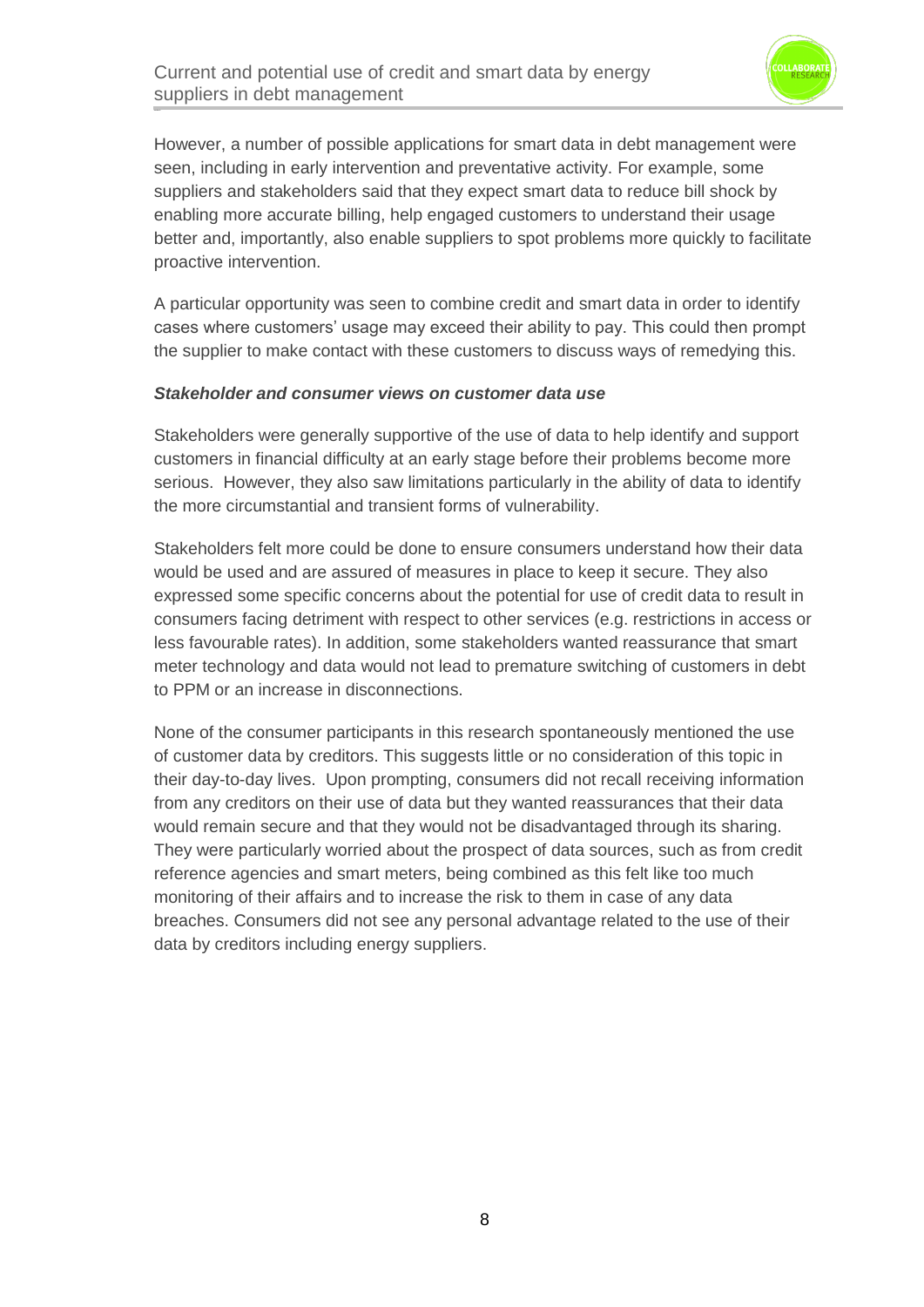

## **1.3 Conclusions and recommendations**

Suppliers' debt management policies align with recognised good practice principles but this research indicates that there is room for improvement in consistency of practice. In addition, it may be that more could be done to support and incentivise smaller suppliers to develop a clear, well-defined and embedded approach to addressing the needs of vulnerable consumers.

Suppliers are making efforts to intervene early both in order to prevent payment problems from arising and to resolve issues before they become more serious and intractable. This research therefore suggests that the definition of pre-arrears activity should encompass all preventative and early resolution measures being undertaken by suppliers prior to customers defaulting on their payments.

Most suppliers have considered ways of supporting those at imminent risk of financial difficulty as part of their approach to early intervention. However, currently suppliers are more focused on encouraging customers to make contact with them, and optimising their response to such contact, compared to proactive outbound activity. This is because supplier-initiated contact of customers is regarded as challenging to get right in terms of identifying the right people and encouraging constructive engagement without appearing intrusive.

Credit-referencing data has the potential to provide additional flags that could be helpful in informing future outbound contact of those at risk of default and enabling this type of pre-arrears activity to become a more mainstream part of the debt management process. For example, defaults with other creditors could predict future energy arrears while CAIS provides a more complete picture of customers' payment histories and can also be used to identify materially adverse changes in their circumstances.

Smart data could help suppliers to spot gaps between usage and ability to pay more quickly, particularly if smart data is combined with credit data. It could also enable more meaningful conversations to take place with these customers, including at the pre-arrears stage, such as about how to increase their energy efficiency or change to a more suitable tariff, in order to save costs and avoid financial difficulties. In addition, smart data has the potential to signal to suppliers cases of self-disconnection or low or sporadic use among customers, especially those known to be vulnerable.

More generally, drawing on customer data could enable suppliers to treat individual customers in a way that is more tailored to their individual circumstances and, if the appropriate systems and staff training are in place, to achieve greater consistency in the response to a given customer across all touchpoints.

However, there are also some issues and barriers to consider if the potential of prearrears activity and customer data use is to be realised within debt management.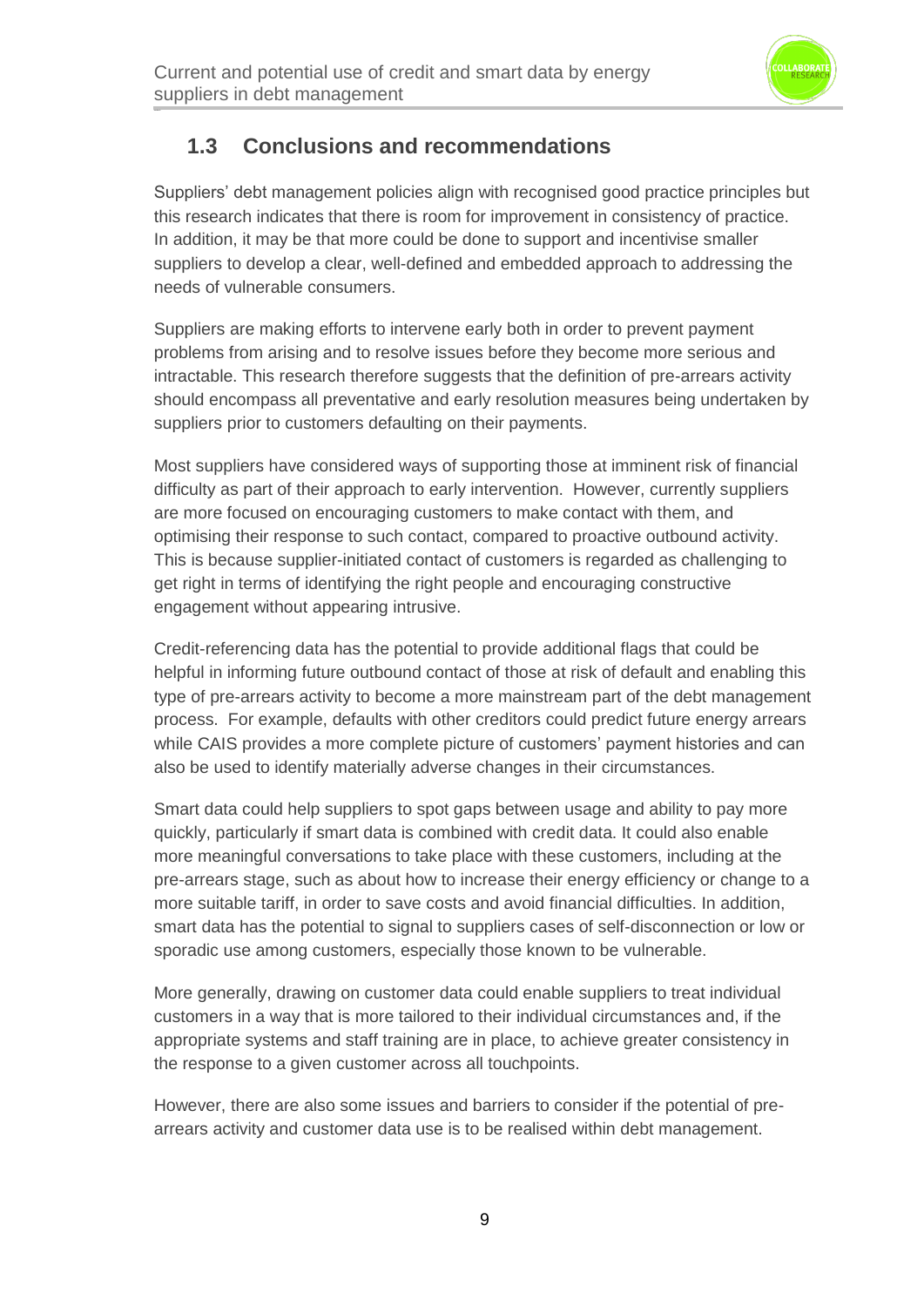

For example, for consumers to become receptive to pre-arrears contact from suppliers they are likely to require more explanation of this practice as it is not currently on their radar. In addition, some consumers may be resistant to being contacted in this way due to their failure to acknowledge problems or distrust of energy suppliers' motives in making contact. These are relatively intractable barriers but suppliers will need to consider how to address them in order to improve their success rate in engaging with customers through the debt process including pre-arrears.

In addition, for the use of data to be demonstrably beneficial to consumers as well as to suppliers, and for any unintended negative consequences to be mitigated, will require good practice principles to be agreed for this area of activity just as they have been for other aspects of debt management.

Both consumers and stakeholders involved in this research were worried that the sharing of credit data could potentially disadvantage consumers in terms of restricting their access to services or leading to them paying more. There were also questions raised about credit data quality (i.e. how accurate and up-to-date it is) and data security generally. Consumers were particularly fearful about the possibility of credit and smart data being combined as this felt like too much monitoring of their affairs and to increase the risk of their information falling into the wrong hands. Stakeholders additionally expressed concern about the possibility for smart meter technology and smart data to lead to premature switching by suppliers of customers in debt to PPM or an increase in disconnections. These are all areas where more work by Citizens Advice and others is likely to be required, particularly to explore the extent to which these are real risks and what if any amelioration is likely to be required.

The current approach of suppliers to informing consumers about data use is mostly limited to inclusion of relevant clauses in their Terms and Conditions. There is a case for more proactive methods, as used by some suppliers currently with respect to credit data, including gaining active consent at the acquisition stage, informing customers in payment reminder letters and again when agreeing repayment plans, as well as providing more explicit assurances about the protections provided. In addition, the responses of stakeholders and consumers in this research suggest that more could be done to explain any benefits to consumers from the use of their data. For example, there is opportunity to convey if and how sharing of credit data could enable consumers to build up poor or thin credit scores.

Finally, suppliers and stakeholders each acknowledged that data use, while potentially helpful, does not fully overcome the challenge of early identification of vulnerable consumers, particularly those with more transient forms of vulnerability related to changes in their circumstances. This remains a priority area for energy suppliers and other creditors to look at ways of addressing.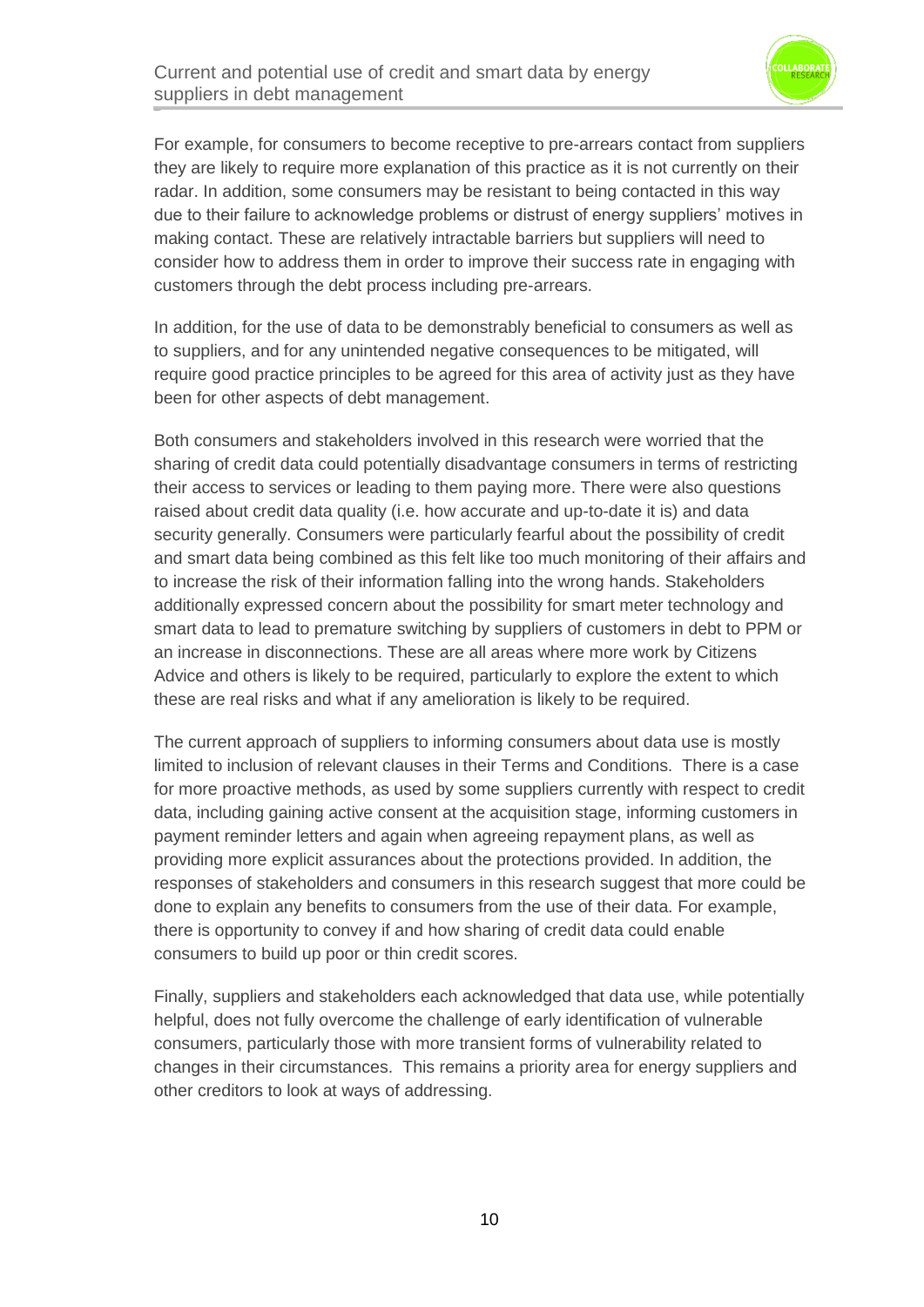

## **2. Introduction**

## **2.1 Background**

#### **2.1.1 Energy indebtedness and debt management**

Problem indebtedness is a major personal and societal issue, with a range of potential impacts including physical and mental health issues, family breakdown, addiction and worklessness<sup>2</sup>.

Since 2005, consumer gas prices have risen by over 120 per cent, and retail electricity prices have risen over 75 per cent<sup>3</sup>. Given these rising costs, managing energy bills can be particularly difficult, especially for consumers on low incomes, leaving them at risk of falling into energy arrears and causing associated detriment such as reduced ability to afford other essential services and commodities. Fuel poverty now affects 3.5 million households in Britain<sup>4</sup> and consumers increasingly cite energy costs as a concern.

Evidence on the extent and levels of energy indebtedness in the UK presents a mixed picture. While the proportion of the population in debt to their energy supplier has remained relatively stable at circa 5% since 2006 (there was a slight increase to 6% in 2013 but a return to 5% in 2014)<sup>5</sup>, the amount owed by those in debt has increased between 2013 and 2014 (16% higher for electricity and 18% for gas) $^6$ .

The literature review conducted to inform this work found that good practice in debt management is commonly characterised as an approach that maximises recovery of arrears through realistic and sustainable repayment plans. Another key tenet is to be able to identify and provide support to customers in genuine financial difficulty and particularly those who are vulnerable. Here too the evidence for the energy sector is mixed:

• There has been lower levels of supplier-initiated disconnection (a 51% drop between 2013 and 2014) and evidence of suppliers agreeing lower repayment rates and giving customers longer to repay<sup>7</sup>. However, newly published

<sup>&</sup>lt;sup>2</sup> See for example: The Impact of Personal Indebtedness in United Kingdom Households, Especially Children (House of Lords Library Note, 2014)

 $^3$  Take control: Energy policy and the potential for consumers to take control of their bills (Citizens Advice, 2014)

<sup>4</sup> Ibid

<sup>&</sup>lt;sup>5</sup> See for example, Review of suppliers approaches to debt management and prevention (Ofgem, 2010) and Domestic Suppliers' Social Obligations Annual Report 2014 (Ofgem, 2014)

<sup>6</sup> Retail Energy Markets in 2015 (Ofgem, 2015)

<sup>7</sup> Ibid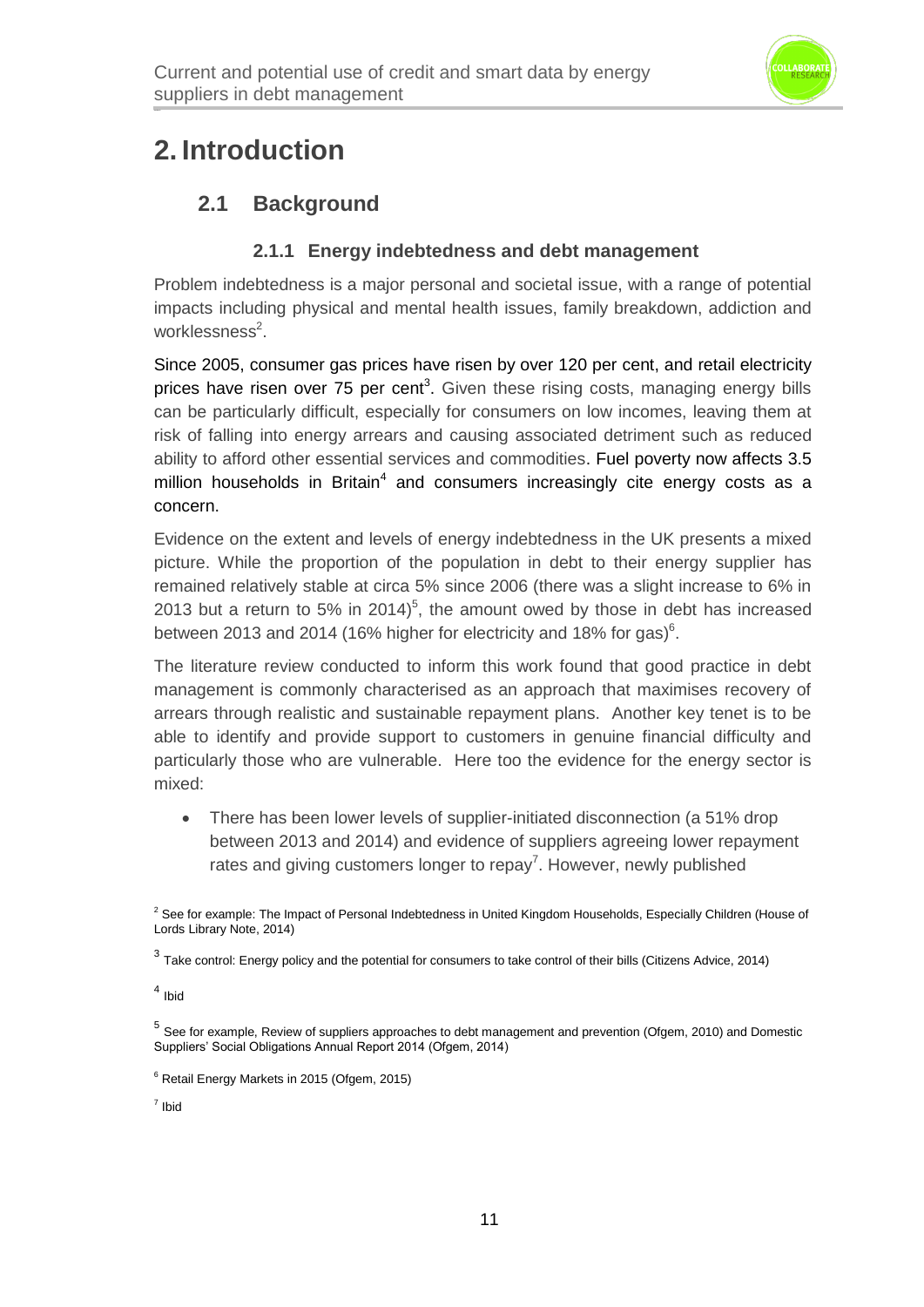

research by Citizens Advice shows that energy suppliers are 7 out of 11 in the league table of creditors based on their performance in agreeing affordable repayment plans<sup>8</sup>. In addition, Citizens Advice has highlighted a serious issue of self-rationing and self-disconnection among some PPM customers.<sup>9</sup>

- A recent report by the Children's Society<sup>10</sup> proposes that room for improvement is required in several areas of debt management including taking account of the customer's whole circumstances when agreeing a repayment plan, treating customers in a supportive and respectful way, providing them with the opportunity to negotiate the rate or method of payment, and making follow-up contact to check the ongoing affordability and suitability of repayment arrangements.
- Ofgem's data shows that while most consumers are repaying energy debt using methods other than  $PPM<sup>11</sup>$ , the majority of newly installed PPMs (60%) have been put in place to manage debt.<sup>12</sup> While PPMs are preferred by some consumers, the unit charges are higher and there is less tariff choice compared to payment by direct debit.

#### **2.1.2 Pre-arrears activity and use of data in energy debt management**

It is well-understood that by identifying and establishing contact with customers at risk of financial difficulty at an early stage, before their situation gets serious, suppliers can make a positive difference. One reason for this, as highlighted by the growing body of behavioural research in this area<sup>13</sup>, is that customers can be reluctant to acknowledge their financial difficulties and are therefore unlikely to initiate early contact with their creditors.

The Financial Conduct Authority has specifically explored methods used by some financial services creditors in order to identify people before they fall into arrears in order to offer support<sup>14</sup>. Their conclusion was that detecting and acting upon 'early warning signs' allowed suppliers to develop early engagement strategies and offer

 $888$  The State of Debt Collection (Citizens Advice, 2016)

<sup>9</sup> See for example: Topping up or dropping out: Self-disconnection among pre-paid users (Citizens Advice, 2014)

<sup>&</sup>lt;sup>10</sup> Show Some Warmth (Children's Society, 2015)

<sup>&</sup>lt;sup>11</sup> Domestic Suppliers' Social Obligations Annual Report 2014 (Ofgem, 2014)

<sup>&</sup>lt;sup>12</sup> Retail Energy Markets in 2015 (Ofgem, 2015)

 $13$  See for example, Applying Behavioural Economics at the FCA (FCA, 2014) and Literature in the Areas of Behavioural Economics and Psychology Relevant to the Understanding of an Individual's Propensity to Engage with their Creditors (Summers et al, 2005)

<sup>&</sup>lt;sup>14</sup> Consumer Credit Research: Low Income Consumers (Worton et. al. for the FCA, 2014)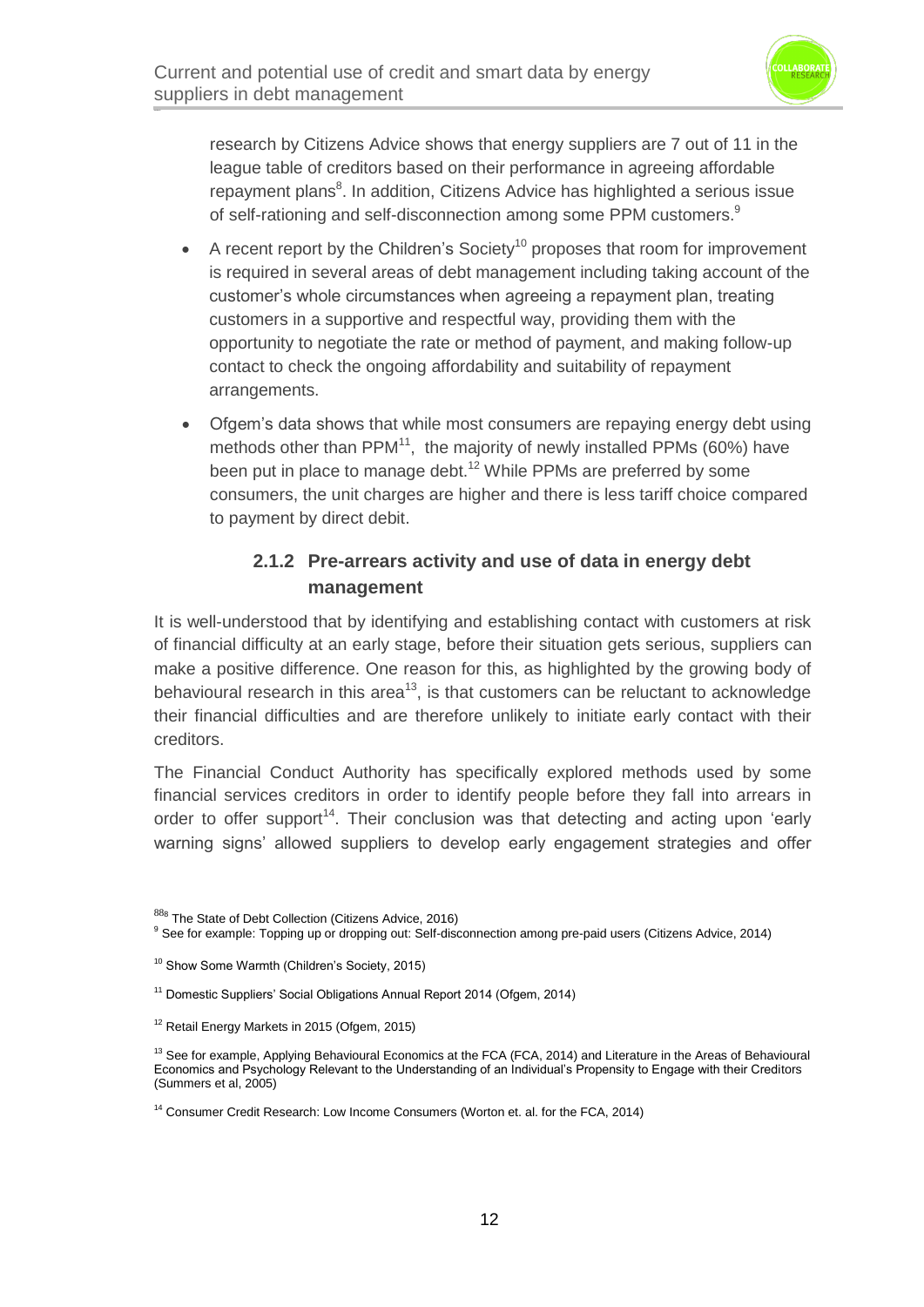

proactive solutions or money advice that increased the chance of better outcomes for both customers and the firm.

Ofgem concurs with this view about the value of early intervention, leading the energy regulator to:

- Highlight 'making proactive contact with consumers' as one of its six key principles to guide energy companies on how to treat consumers in debt to them $^{15}$ .
- Recommend that suppliers make an effort to identify and intervene promptly with consumers who may be experiencing difficulty, including focusing greater efforts on early proactive contact, using a variety of channels, but approaching these contacts sensitively<sup>16</sup>.

The use of customer data could feasibly help suppliers to identify those who are at risk of being in financial difficulty in order to make earlier proactive contact. Ultimately, use of such data has the potential to lead to better understanding and segmentation of the customer base in order to tailor debt paths and communications appropriately.

For energy suppliers, data provided by credit reference agencies and collected from smart meters are two of the sources that could be drawn on to identify customers who may be in need of support before they fall into arrears. For example, credit data could alert suppliers to the customer's financial difficulties elsewhere. As smart meters are rolled out more widely, their data could provide a more accurate way of determining whether a customer's energy use matches his or her ability to pay, and play a role in prevention of payment problems (e.g. via alert messages, tariff optimisation, energy efficiency advice etc.).

As such, there are a number of potential benefits from using data in this way, as Ofgem itself foresees<sup>17</sup>. However, there may also be risks and potential unintended consequences associated with the use of customer data<sup>18</sup>, including:

- If the information being used is not accurate or up-to-date.
- If there is over-reliance on the data or it leads to any misunderstanding of the customer's situation.
- If the customer's full financial status, including positive payment history, is not shown.

<sup>&</sup>lt;sup>15</sup>Debt review report: Key Principles for Taking Ability to Pay into Account (Ofgem, 2009)

<sup>&</sup>lt;sup>16</sup> In its review of suppliers' approaches to debt management and prevention (Ofgem, 2010), Ofgem identified potential benefits of using smart meter data to include better control and more efficient energy use, improved budgeting, faster switching, more accurate billing and reduction in need for suppliers to back-bill

<sup>17</sup> Domestic Social Obligations Annual Report (Ofgem, 2014)

<sup>&</sup>lt;sup>18</sup> For example, as highlighted in On the Record (Consumer Focus, 2011)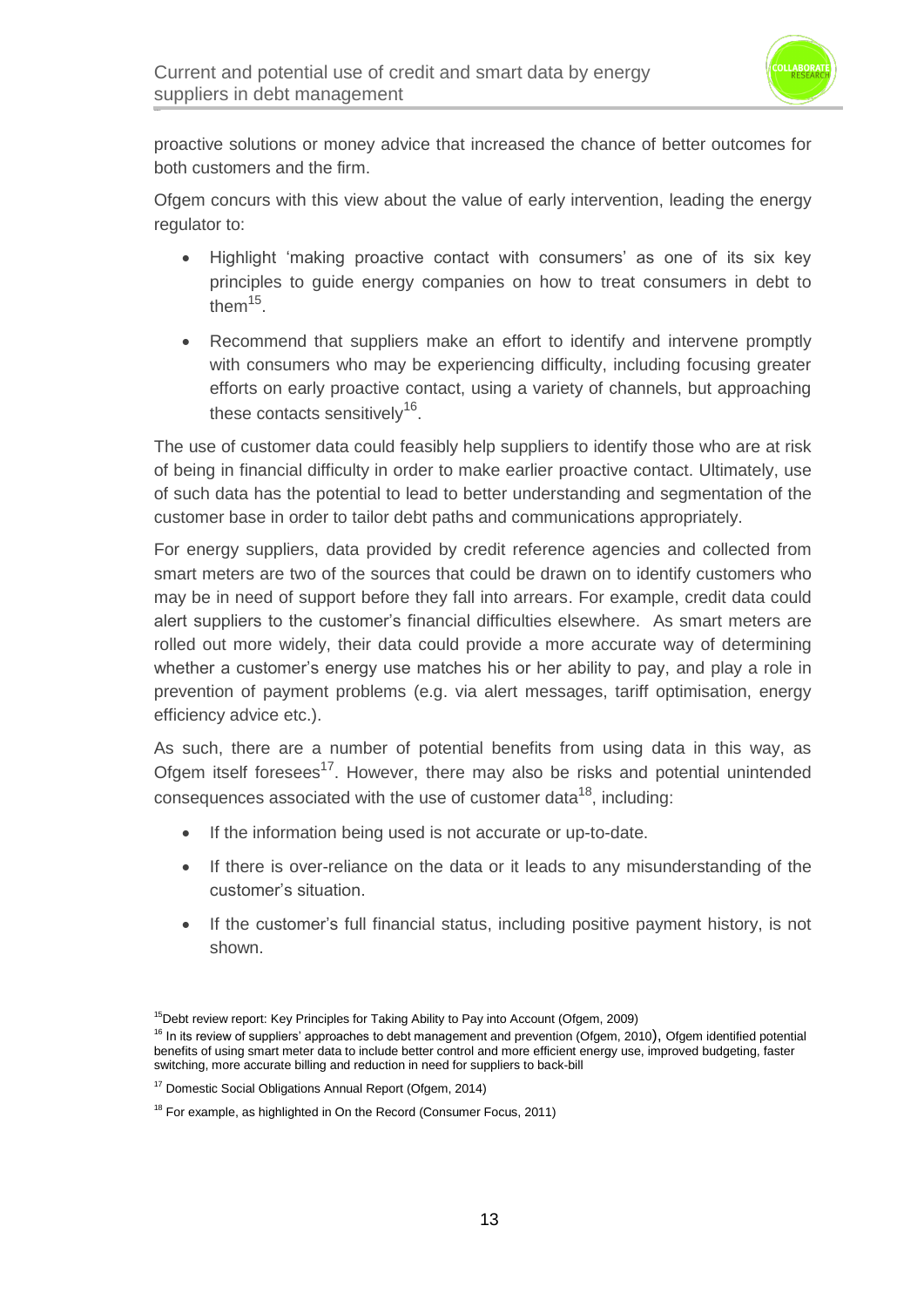

- If it is not made transparent to consumers whether and how such data is being used.
- If it leads to outcomes which are not proportionate or fair.
- If there is insufficient opportunity for rehabilitation.
- If it leads to deleterious knock-on effects with respect to accessibility or affordability of other services.

In addition, there may be consumer sensitivities and resistance to the use and sharing of their transactional data by organisations. Previous research<sup>19</sup> indicates that consumers are concerned about the use of their personal data by external bodies generally, although this tends not to affect their behaviour indicating that this issue is not clear-cut.

### **2.2 Research aims**

Citizens Advice commissioned this research in order to update and expand its understanding of energy suppliers' debt management policies and practices. The specific focus of this study is on the two interlinked themes identified in the preceding section where a gap in the available evidence was seen:

- If and how those in pre-arrears (i.e. at imminent risk of falling into arrears) are identified and supported.
- Current use or future plans to use customer data, such as from credit reference agencies and smart meters, to inform suppliers' debt management processes including at the pre-arrears stage.

In addition, part of this research brief was to explore stakeholders' and consumers' perceptions and experiences of these activities, with particular focus on:

- The needs and motivations of consumers pre-arrears, and their views on being contacted by suppliers at this stage.
- The views of consumers at various stages of the debt process on the use of customer data to identify those who might benefit from early assistance and the balance of that benefit with preserving their privacy and minimising other risks.
- The views of stakeholders on the potential benefits of such activities as well as the associated risks and how to mitigate these.

<sup>&</sup>lt;sup>19</sup> See for example, Personal Data Empowerment (Citizens Advice, 2015)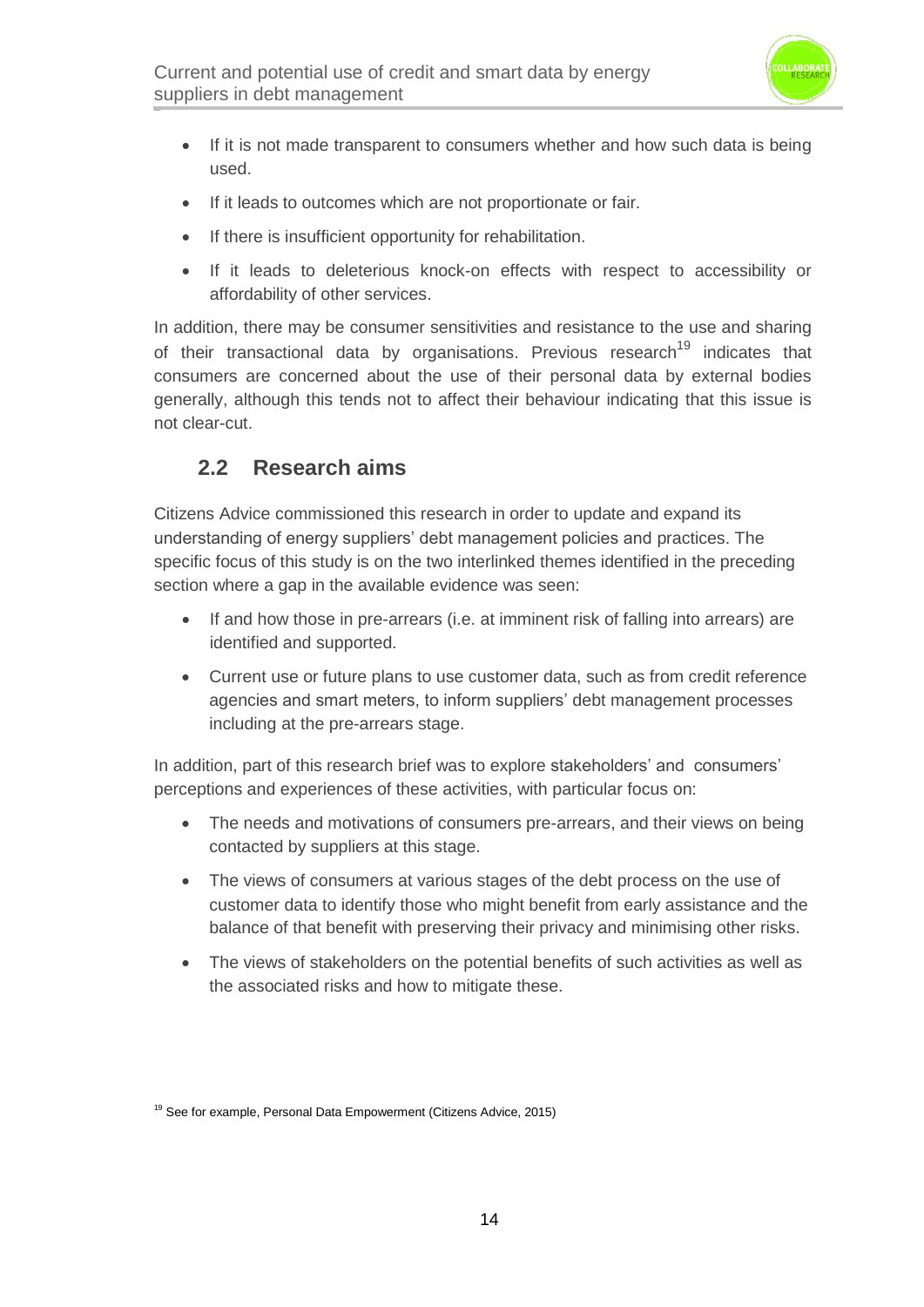

## **2.3 Methodology**

This study comprised a rapid literature review to provide context and inform the research design, followed by four primary research strands:

- An information request which was completed by 13 energy suppliers.
- Interviews with representatives from 12 energy suppliers.
- Interviews with spokespeople from 8 external stakeholder organisations as well as several different parts of Citizens Advice (11 interviews in total).
- Interviews with 20 consumers at various stages of the debt process.

More detail on each of these strands is contained below. The research materials (information request questions, interview guides, consumer recruitment documents) have been included in the Appendix.

#### **2.3.1 Energy supplier information request**

Fourteen suppliers were sent an information request in late 2015 containing a number of specific questions on their debt management practices, pre-arrears activity and use of, or plans to use, credit and smart data. A total of 13 responses to this request were received in late January 2016; all Big 6 suppliers (British Gas, EDF Energy, E.ON, npower, Scottish Power and SSE) responded as did 7 smaller suppliers (The cooperative energy, Ecotricity, extraenergy, First Utility, Ovo Energy, Spark and Utility Warehouse).

#### **2.3.2 Energy supplier interviews**

All except 2 suppliers who were invited to take part in this strand agreed to be interviewed. This amounted to 12 participants in total, including all of the Big 6 suppliers (British Gas, EDF Energy, E.ON, npower, ScottishPower and SSE) and 6 smaller suppliers (extraenergy, First Utility, Ovo Energy, Spark, Utilita and Utility Warehouse). These interviews were 45-60 minutes in length and conducted by telephone in December 2015 through to early February 2016.

#### **2.3.3 Stakeholder interviews**

Stakeholders were invited to participate in this strand based on their relevant experience in consumer advocacy, the energy sector or the specific topics (pre-arrears activity, use of customer data) of interest in this research. A total of 8 interviews were conducted with external organisations which included Christians Against Poverty, Energy UK, Experian, the Lending Standards Board, Money Advice Trust, National Energy Action, Ofgem and Stepchange. In addition, 3 interviews were conducted with different parts of Citizens Advice, including a policy specialist in debt issues, a regional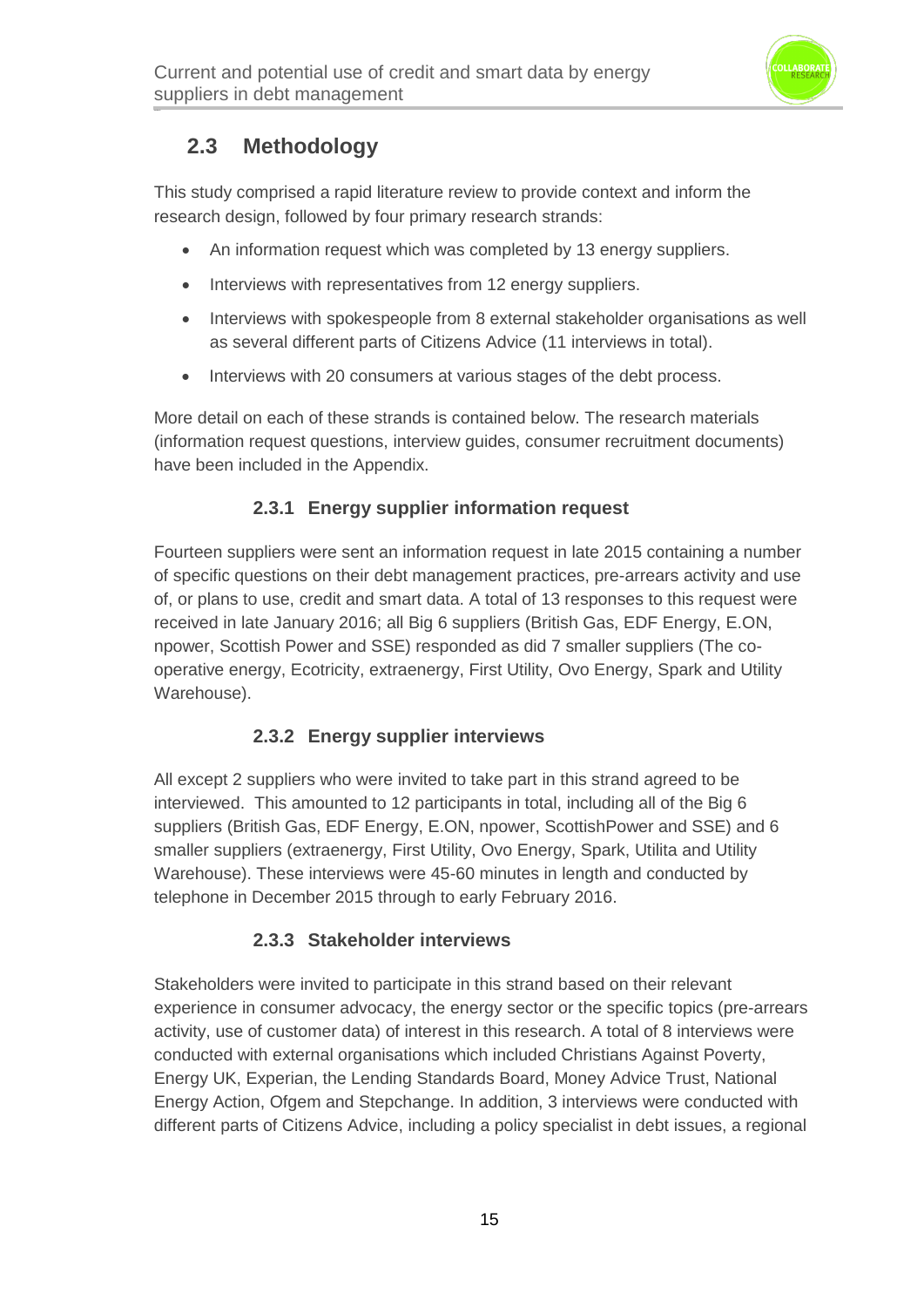

energy champion and the Extra Help Unit. Stakeholder interviews, like those with suppliers, were 45-60 minutes in length and most were conducted by telephone in December 2015 and January 2016.

#### **2.3.4 Consumer Interviews**

The consumer sample represented people at various stages of the debt process, including pre-arrears, in arrears, paying back and post-arrears. Within these parameters, a cross-section of demographic characteristics were reflected. In addition, specific representation was sought from vulnerable consumers, those from black and minority ethnic backgrounds and those who are customers of smaller suppliers as well as the Big 6. Geographically, participants were drawn from London and the South East, Newcastle and the North East, Wales and Scotland. These details have been summarised in Figure 2.1.

Most of the consumer interviews (15) took place by telephone in order to achieve a comprehensive geographic spread, however 5 were conducted face-to-face in London and Newcastle. The interview length ranged from 30 to 60 minutes and this strand of the project took place in January 2016.

| <b>Core sample breakdown</b>                                                                                                                         | <b>Other quotas</b>                                                                                                                                |  |  |
|------------------------------------------------------------------------------------------------------------------------------------------------------|----------------------------------------------------------------------------------------------------------------------------------------------------|--|--|
| 5 x pre-arrears<br>Credit consumers not currently in arrears                                                                                         | Gender: equal representation of men<br>$\bullet$<br>and women                                                                                      |  |  |
| to an energy supplier but finding it                                                                                                                 | Age range: from 24 to 70<br>$\bullet$                                                                                                              |  |  |
| difficult to pay and at risk of falling behind                                                                                                       | Geographic spread: London/South<br>$\bullet$                                                                                                       |  |  |
| 5 x currently in arrears                                                                                                                             | East, Newcastle/North East, Wales,<br>Scotland                                                                                                     |  |  |
| Credit (not pre-payment meter)<br>consumers at least 28 days in arrears to                                                                           | The sample also included:                                                                                                                          |  |  |
| an energy supplier                                                                                                                                   | 5 from black and minority ethnic<br>$\circ$                                                                                                        |  |  |
| 5 x paying back<br>Consumers in arrears to an energy<br>supplier who have arranged a re-<br>payment plan with their supplier and are<br>now repaying | backgrounds<br>A mix of energy suppliers with 6<br>$\circ$<br>consumers who were with smaller<br>suppliers<br>7 vulnerable consumers<br>$\bigcirc$ |  |  |
| 5 x post arrears                                                                                                                                     |                                                                                                                                                    |  |  |
| Consumers formerly in arrears to an<br>energy supplier who have completed a<br>re-payment plan are no longer in debt                                 |                                                                                                                                                    |  |  |

#### *Figure 2.1*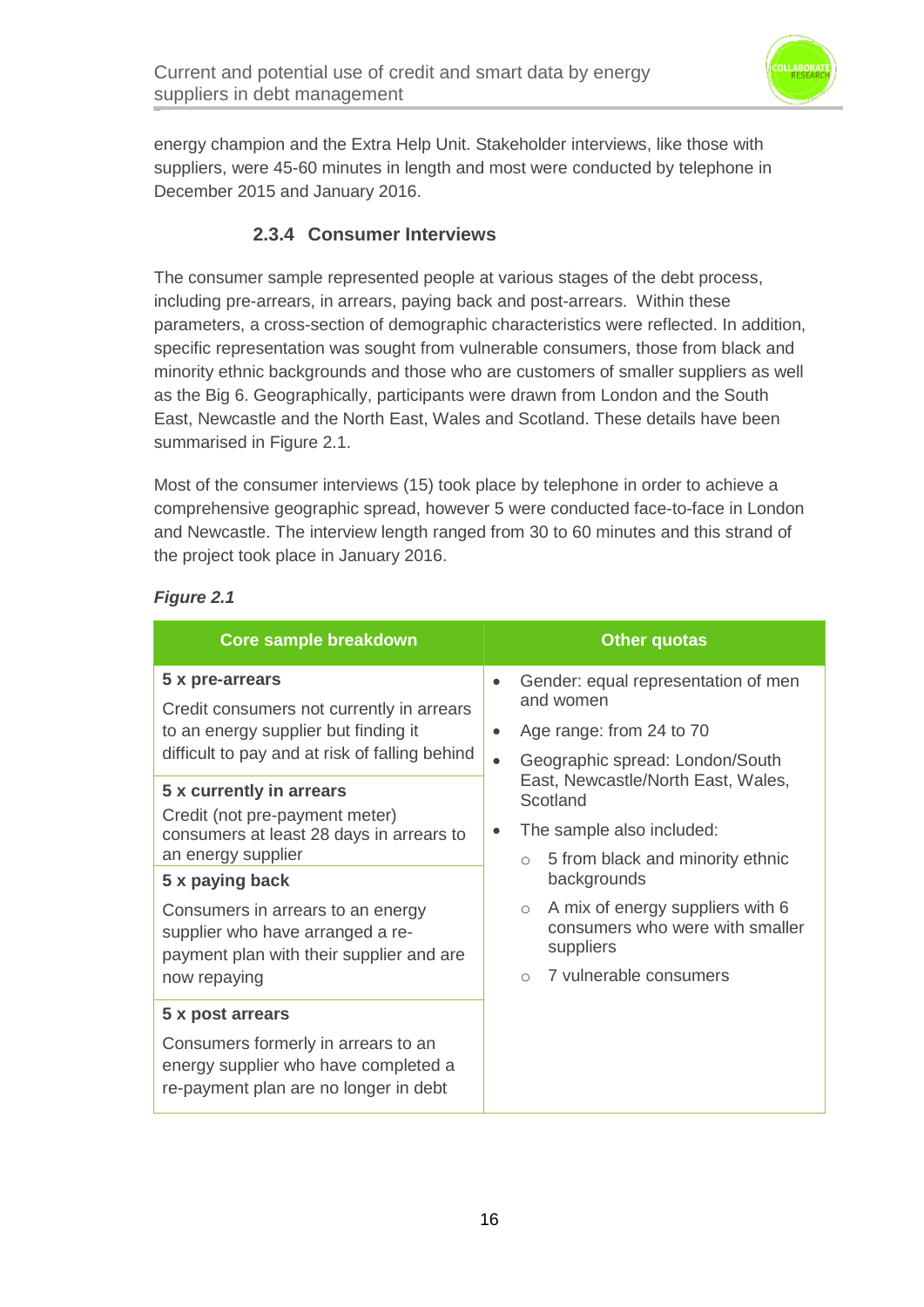

## **2.4 Guidance for intepreting this report**

This report brings together the main cross-cutting findings from each of the strands of the research.

The chapters to follow in this report have been structured as follows:

- 3. **Consumers' experiences and views of being in, or at risk of, debt to their energy supplier:** This chapter provides contextual insights on the consumer experience of being in, or at risk of, energy debt and what the impacts have been.
- 4. **Support provided to energy consumers through the debt management process***:* This chapter updates the evidence base on the policies and practices to support consumers who are in debt or at risk of falling into debt to an energy company, including alignment with Ofgem's ability to pay principles and any changes to processes and/or capacity that have been made or are planned by suppliers. It also explores stakeholders' and consumers' perceptions and experiences of these measures to ascertain any gaps between policy and practice.
- 5. **Measures to identify and support energy consumers pre-arrears***:* This chapter explores the extent to which energy suppliers are engaged in prearrears activity, the nature of this activity, and stakeholders' and consumers' perceptions and experiences of pre-arrears measures.
- 6. **Overview of data use in energy debt management***:* This chapter provides an overview of different types of data that are being drawn on and different models for how data are being used. It also covers stakeholders' and consumers' awareness, understanding and perceptions of data use generally.
- 7. **Use of, or plans to use, credit data in energy debt management and other relevant areas:** This chapter spans use of credit reference agency data in energy debt management, including pre-arrears and other stages of the customer journey that could have an impact on debt management. It explores reasons why credit data are being used or not used, and the perceived benefits, risks and challenges associated with such use. It also covers stakeholders' and consumers' awareness, understanding and perceptions of credit data use, and suppliers' measures to make consumers aware of such use.
- 8. **Use of, or plans to use, smart data in energy debt management and other relevant areas***:* This chapter covers any current or planned future use of smart meter data in energy debt management, including pre-arrears and other stages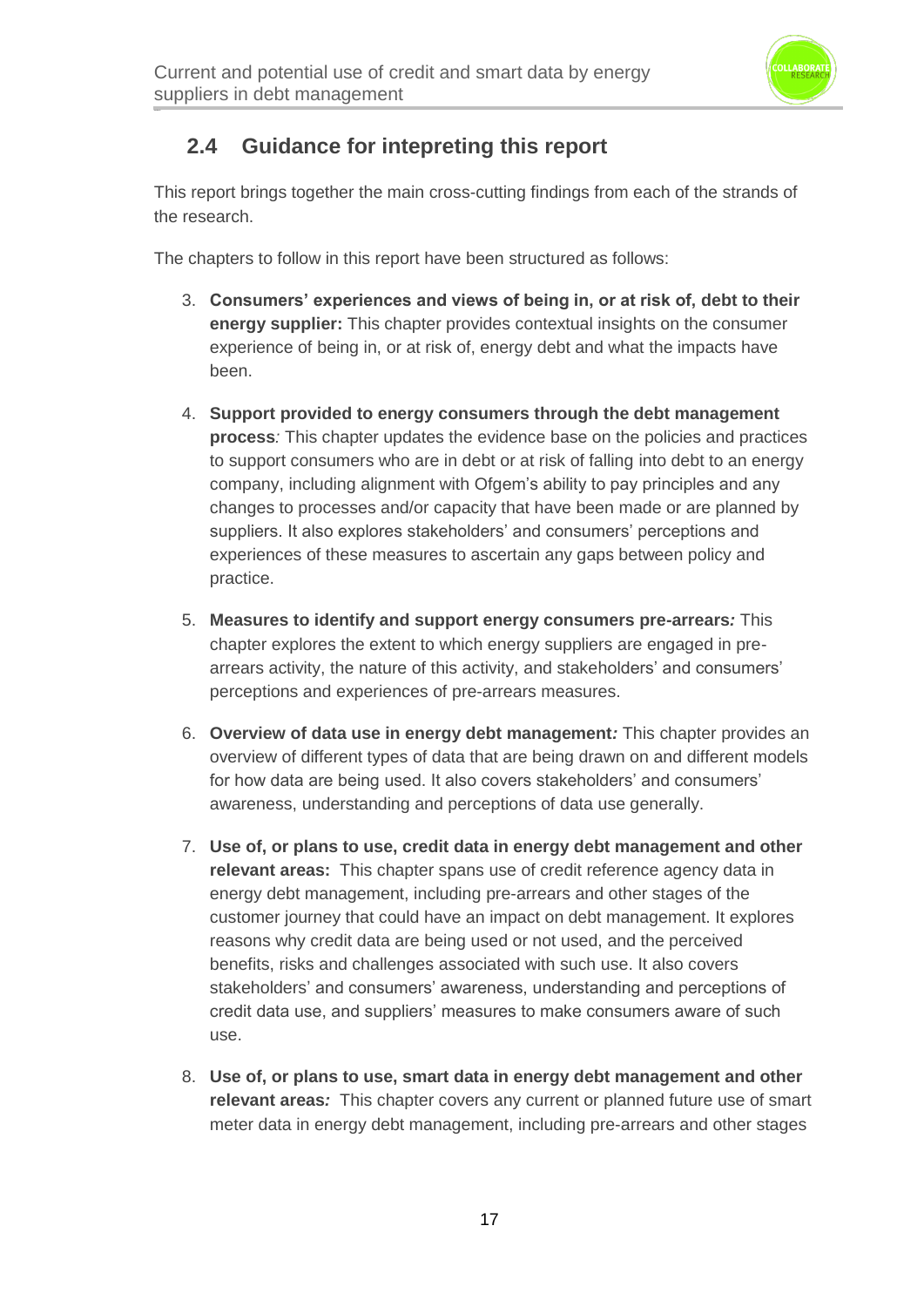

of the customer journey that could have an impact on debt management. It looks at what roles are envisaged for smart data, if and how this is expected to be combined with other forms of data such as from credit reference agencies, and the benefits, risks and challenges foreseen. It also explores stakeholders' and consumers' awareness, understanding and perceptions of credit data use, and suppliers' measures to make consumers aware of such use.

9. **Conclusions:** This chapter focuses on recognised good practice principles in debt management generally and evaluation of current performance against this. It also considers the main perceived benefits, risks and challenges of data use specifically and discusses what good practice could mean in this area. Finally, it looks at the implications of full Credit Account Information Sharing and use of smart data in energy debt management, including at the pre-arrears stage, in the future.

The purpose of this report is to identify high-level themes and highlight common practices and views. As such it intentionally does not identify any individuals within the narrative or attribute any comments to specific suppliers or stakeholders.

Definitions of acronyms and other terminology used in the report are listed below:

| <b>Definitions of terms</b> |                                                                                                                                                                        |  |
|-----------------------------|------------------------------------------------------------------------------------------------------------------------------------------------------------------------|--|
| Big 6                       | The largest energy suppliers which include British Gas, EDF Energy,<br>E.ON, npower, ScottishPower and SSE.                                                            |  |
| <b>CAIS</b>                 | Credit Account Information Sharing, which refers to sharing by<br>creditors of customers' full payment histories rather than just<br>information on defaults.          |  |
| <b>Fuel Direct</b>          | Repayment of energy debt, and sometimes also payment of ongoing<br>energy bills, via a fixed amount directly withdrawn from government<br>benefits.                    |  |
| <b>Fuel poverty</b>         | A fuel poor household is defined as one which needs to spend more<br>than 10% of its income on all fuel use and to heat its home to an<br>adequate standard of warmth. |  |
| <b>PPM</b>                  | Pre-payment meters.                                                                                                                                                    |  |

#### *Figure 2.2*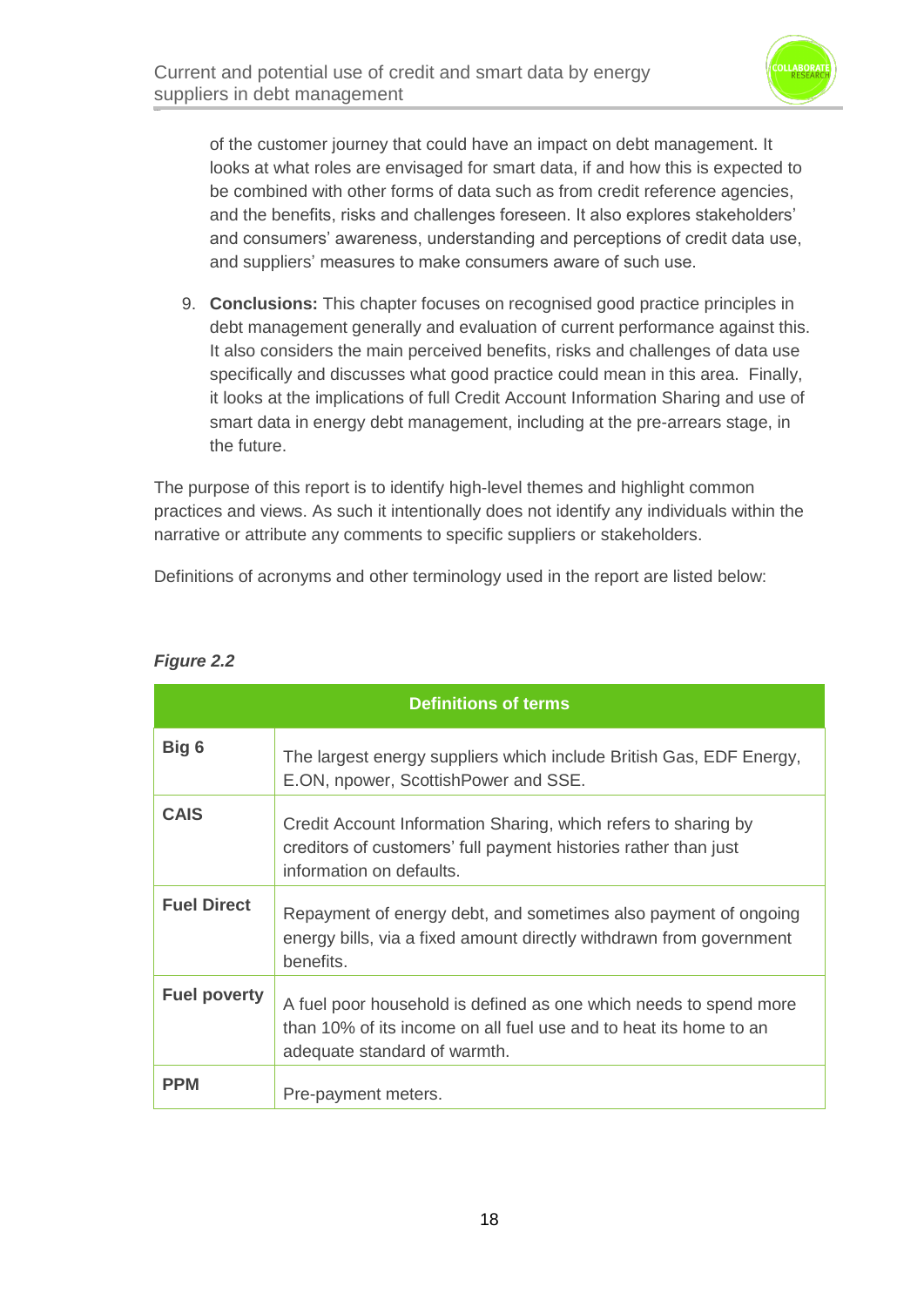

| <b>PSR</b>                      | Priority Services Register, which enables certain energy consumers to<br>get extra help and support with their energy supply. Each supplier<br>maintains a PSR and people who are pensioners, disabled, chronically<br>sick or have a hearing or visual impairment are eligible to sign up to it.                                                                                                                                                                                    |
|---------------------------------|--------------------------------------------------------------------------------------------------------------------------------------------------------------------------------------------------------------------------------------------------------------------------------------------------------------------------------------------------------------------------------------------------------------------------------------------------------------------------------------|
| <b>Pre-arrears</b><br>consumers | Consumers at imminent risk of falling into arrears.                                                                                                                                                                                                                                                                                                                                                                                                                                  |
| <b>Vulnerable</b><br>consumers  | The definition we worked with in this report was outlined by Ofgem in<br>its Vulnerability Strategy; it is broader than just those who qualify for<br>PSR and includes anyone whose characteristics, capacity,<br>circumstances or awareness causes them to be in a vulnerable<br>situation <sup>20</sup> .                                                                                                                                                                          |
| <b>WHD</b>                      | Warm Home Discount, a government scheme which provides<br>consumers at risk of fuel poverty a one-off rebate between October<br>and March. Funding comes from participating energy suppliers.<br>Suppliers are required to deliver WHD when they have over 250,000<br>customer accounts, and so many smaller suppliers are not yet so<br>obligated. However, key regulations and principles on the treatment of<br>vulnerable consumers apply to all suppliers, regardless of scale. |

<sup>&</sup>lt;sup>20</sup> Consumer Vulnerability Strategy (Ofgem, 2013)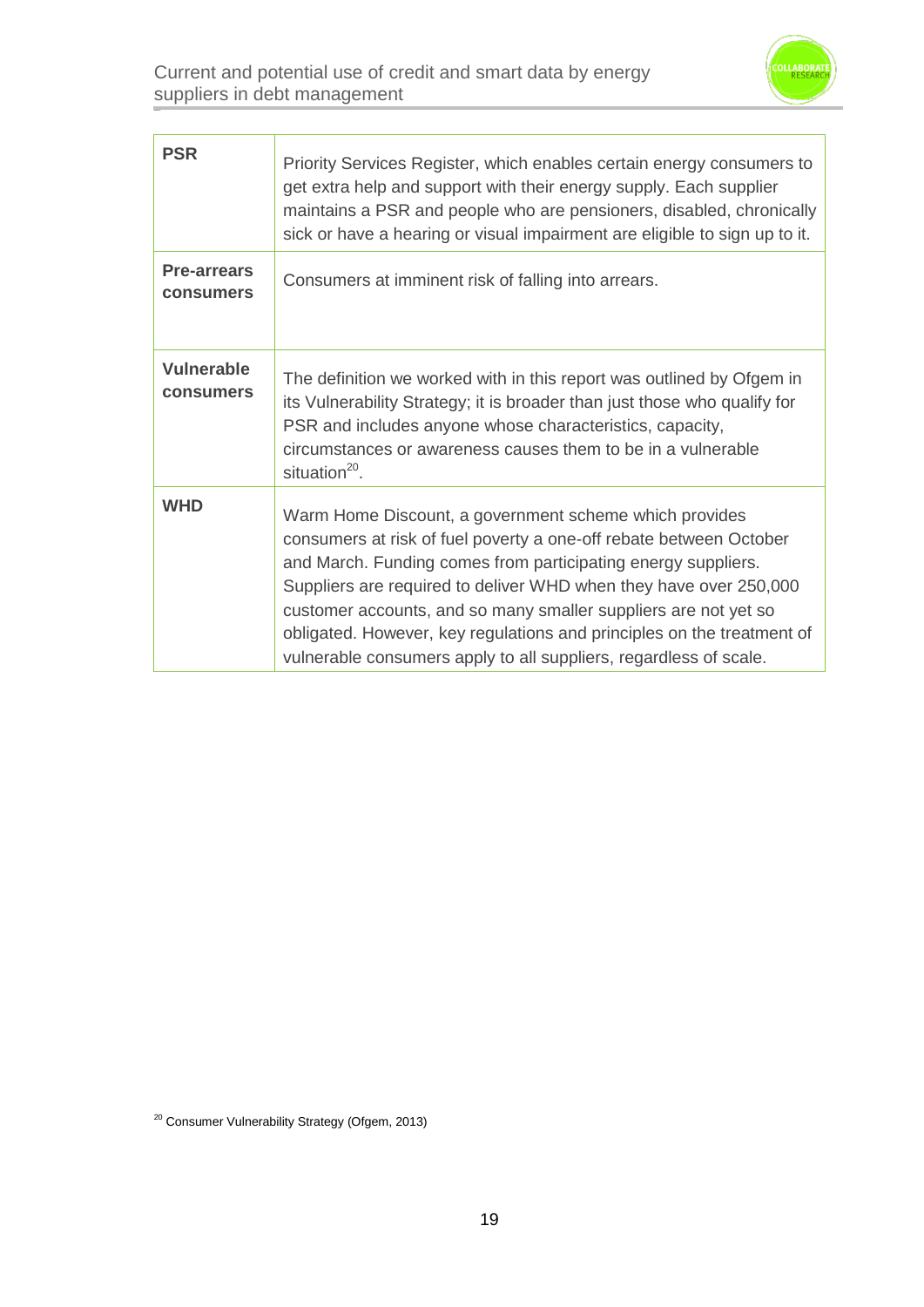

## **3. Consumers' experiences and views of being in, or at risk of, debt to their energy supplier**

## **3.1 Summary of findings**

- Consumers interviewed in this research generally felt that their household expenses have become more difficult to manage over recent years, due to cost increases and stagnant or declining incomes.
- Energy bills were perceived by consumers to be one of their most significant household expenses. Energy costs were universally regarded as being very high and with no easy way for consumers to make changes in order to achieve a lasting reduction in these costs.
- Some reported 'bill shock' having led to their energy debt. This was most common among quarterly cash or cheque payers but was also experienced by some whose direct debit payments were set too low.
- A number had experience of other debts in addition to energy, and some were dealing with complex circumstances that had contributed to their financial difficulties. Consumers in these situations were finding it very difficult to resolve their variety of issues and their financial problems were not always the main area of focus.
- It was typical to feel stressed, anxious or depressed when in debt or at risk of debt. There were some who admitted to being in denial or that they were strategically delaying payments until their financial situation improved. These consumers would be unlikely to be receptive to contact from their creditors, as they wanted to stay under the radar.
- Some distrust of energy suppliers' motives was also expressed. This suggests that consumers could be resistant to pre-arrears contact from suppliers, as they would tend to interpret this as being for sales or marketing purposes, rather than to genuinely help people who are struggling.
- Consumers at different stages of the debt process had different attitudes to dealing with their energy supplier and differing levels of confidence in their ability to resolve the issues. Those in arrears but who hadn't yet engaged with their supplier tended to feel most sensitive and fearful of the repercussions. Those who were currently repaying or had completed a repayment plan generally felt more in control.
- Some consumers who had agreed a repayment plan with their supplier were very happy with the outcome. However, others had less favourable experiences, suggestive of some gaps between policy and practice or inconsistency in processes.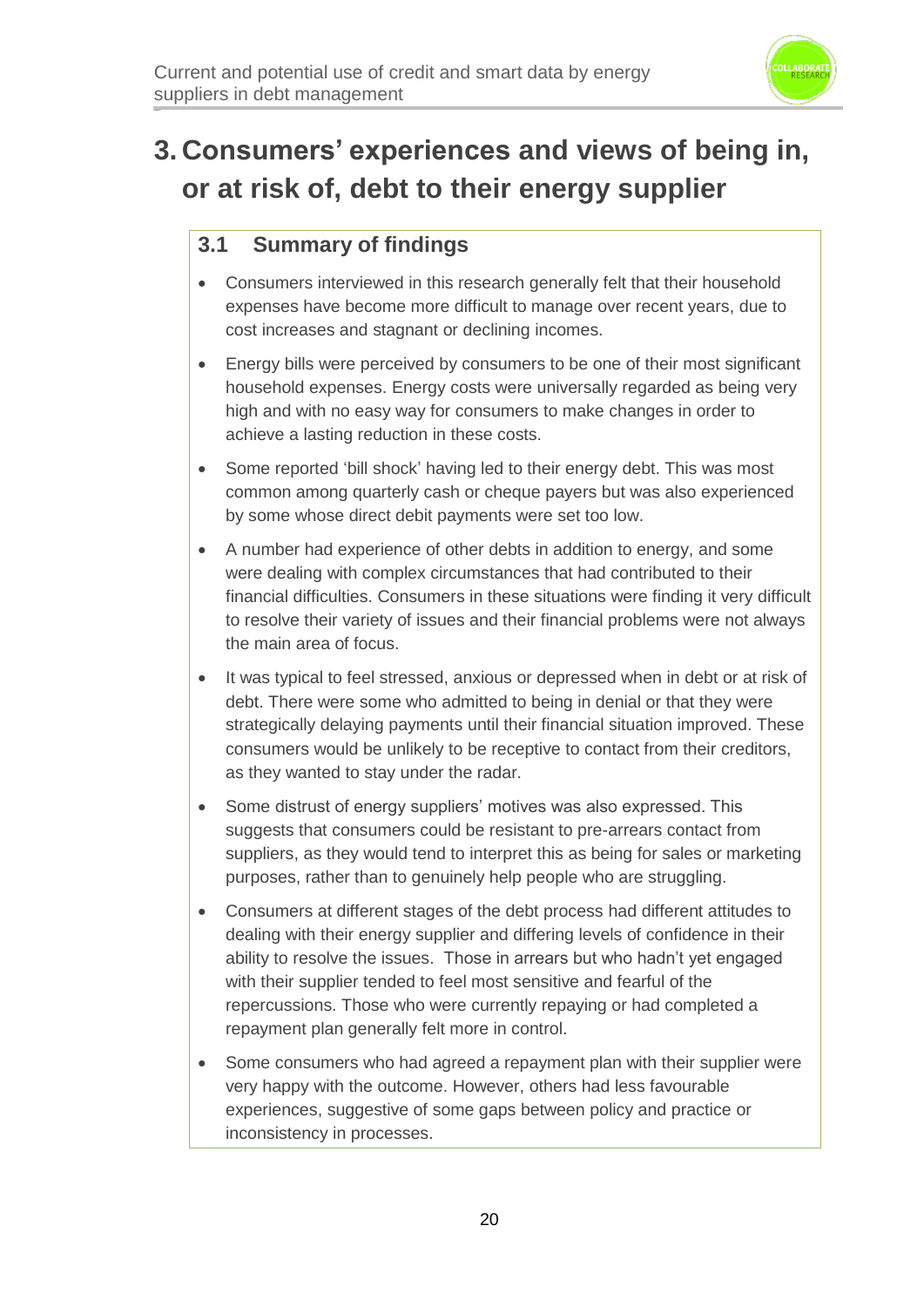

## **3.2 Household expenses and debt generally**

Across the board, the consumers we spoke to found their household expenses difficult to manage, with the majority stating that making ends meet has become more challenging over recent years. To a degree this may be expected due to the targeted nature of the sample (people currently or formerly in debt, or at risk of falling into debt, to their energy supplier). However, a number of participants were working part or fulltime and still finding it difficult to meet their household expenses due to price rises and stagnant or sometimes declining incomes.

The bills that were reportedly most difficult to pay on an ongoing basis included rent or mortgages, council tax, telephony services and utilities including gas, electricity and water. Some reasons why these expenses were difficult to manage were that:

- They generally account for a relatively high proportion of household expenditure.
- They are billed monthly or quarterly, so differ from other household expenses which tend to be 'little and often'.
- The due dates for payment do not always align with when the majority of income is received.
- There is potential, with both energy and telephony services, for 'bill shock' where usage significantly exceeds expectations.

A number of consumers had current or previous experience of having multiple debts. In addition to the ongoing affordability issues mentioned above, circumstantial changes (e.g. divorce, job loss, maternity leave, illness) often preceded people falling into debt. In some cases, there were a number of factors contributing to financial difficulties, and sometimes the issues being faced were complex and difficult for the individual to resolve meaning that they, rather than the associated financial issues, were the main focus.

When participants were asked how they felt about their financial situation the typical responses were 'stressed', 'anxious' and 'depressed'. Some were managing to stay afloat but fearful that any unexpected change could tip them over the edge. Others felt that their situation was already spiralling out of control and they did not know how to resolve it.

## **3.3 Energy debt specifically**

#### **3.3.1 Energy costs perceived to be very high and seen as difficult to achieve savings**

The cost of energy was generally felt to be very high and a number were critical of energy suppliers for their pricing. It was commonly perceived that energy tariffs lack transparency and that suppliers are quick to pass on cost increases but slow to deliver savings.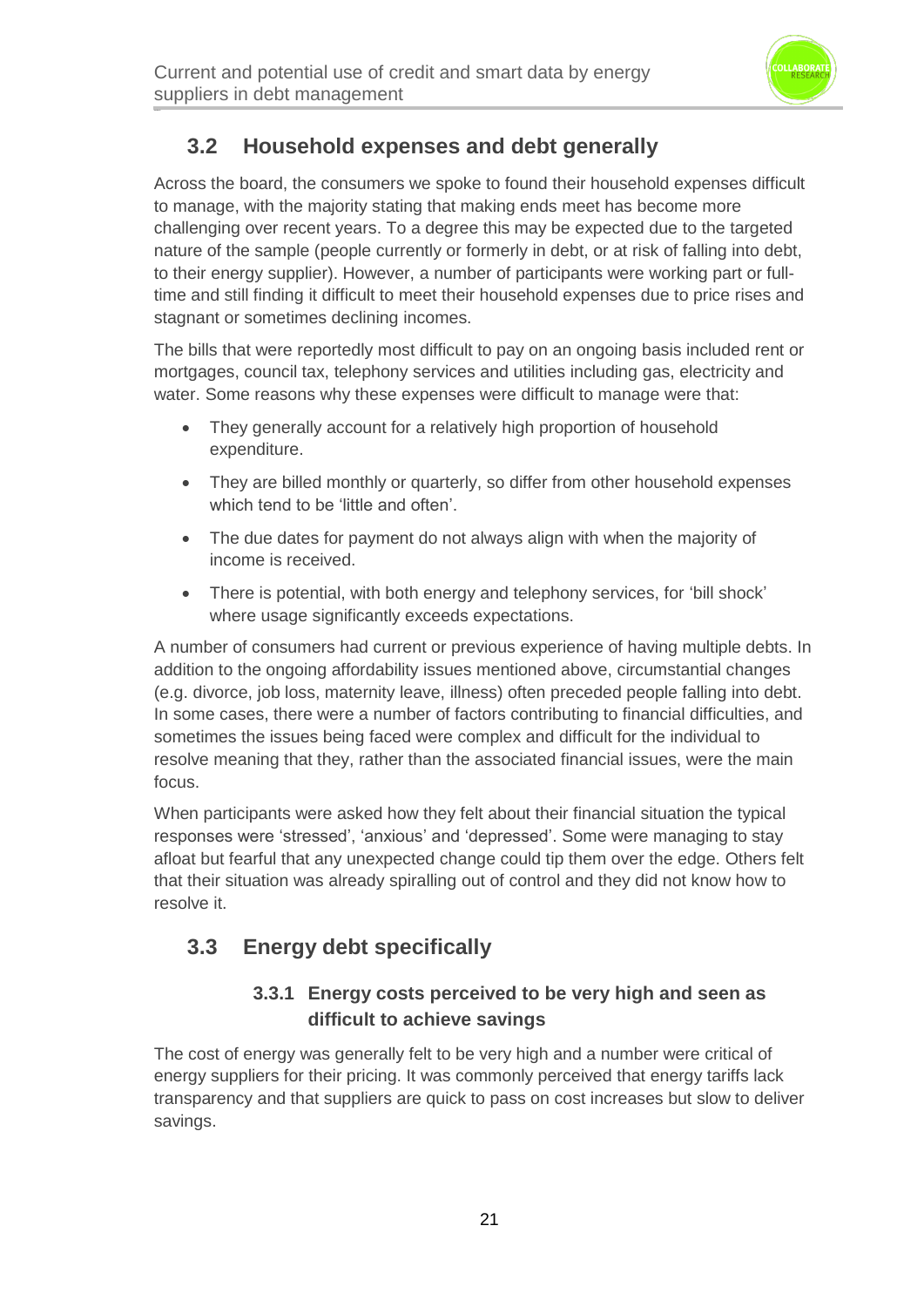

Some also felt that it is difficult to know what specific actions the consumer could take to reduce their energy costs (e.g. how much having one less bath per week would save). There were reports of not putting the heating on or reducing usage of high consumption devices such as tumble-dryers but these measures were felt to 'shave the edges' off the bill rather than dramatically reduce it. There was a desire to know more about how to save energy, however consumers felt that they were not able to invest in the home improvements or technology that may enable them to make substantial savings.

Some were more engaged than others with the detail of their energy expenditure. A number among the more engaged group of consumers had switched tariffs or suppliers previously in an attempt to save money. However, several people felt that switching had not materially benefitted them, as either the expected savings had not eventuated or their tariff had subsequently increased. Some had also opted for fixed term tariffs with exit fees and these were a source of resentment in cases where it was felt that there were now cheaper deals on the market.

#### **3.3.2 Energy suppliers tend not to be highly trusted**

There was cynicism about the motives of energy suppliers generally, and particularly when they approach customers proactively, as this type of contact would normally be interpreted as being marketing-related. Among those who had not yet been in contact with their supplier regarding energy debt, there was an expectation that the response would be inflexible, with no alternative being provided to paying up in full or risk being disconnected. With the exception of those with recent experience of arranging repayment of energy debt, most had no idea of what support might be available to them and they assumed that it would be negligible.

#### **3.3.3 A number of factors can contribute to energy debt**

Because this research took place in January, we encountered several consumers who had fallen into, or felt at risk of falling into, seasonal energy debt as a combination of high expenses in the run up to Christmas and higher energy use in the winter was contributing to a financial 'pinch point' for their household. Among those who identified seasonal factors as important in their energy debt situation, there were several who had experienced this in previous years and some who expected to experience it every year.

Seasonal changes in usage were a major contributor to bill shock. This was particularly prevalent among those who paid quarterly by cash or cheque, however it was also reported by a number of people who paid by direct debit where the level of their monthly payment was based on an underestimation of their actual usage over an extended period.

Another factor that led to debt in some cases was a house move. One participant said that he got into trouble after he inherited a credit meter when he was used to prepaying. Another said that she did not engage with letters to 'The Householder' after she moved, which led to her amassing considerable debt.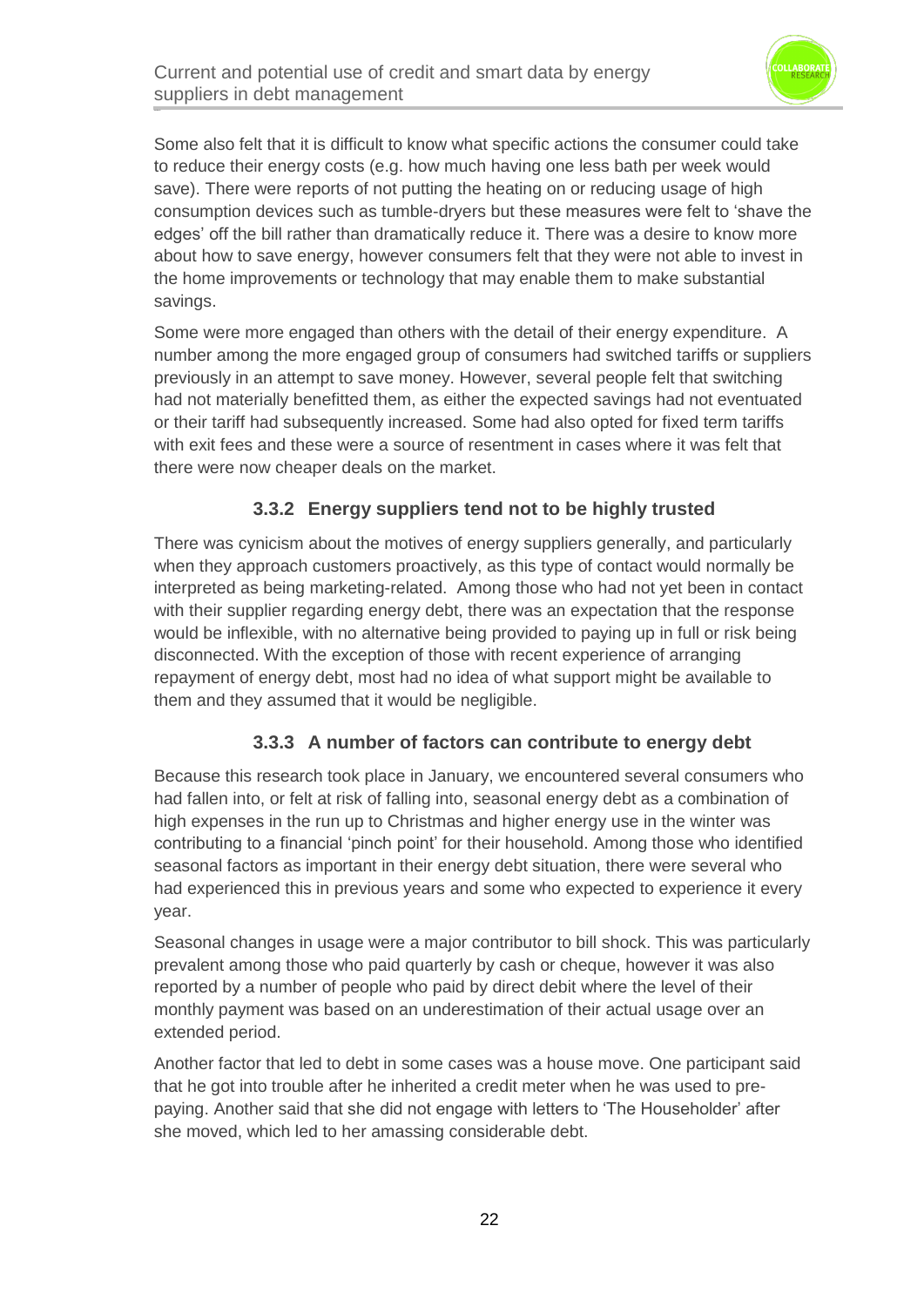

## **3.4 Customers at different stages of the debt process**

#### **3.4.1 Pre-arrears customers**

With the pre-arrears consumers involved in this research, it is important to note that the fact that they recognised that they were in danger of falling into energy debt means they are likely to be more aware of their financial situation than some other consumers who may also be vulnerable to future energy debt. As a consequence, people who selfdefine as being 'pre-arrears' may be less likely than others to fall into arrears and more receptive to measures being offered them by suppliers to remedy the situation.

Pre-arrears consumers generally felt their household finances to be in a very fragile situation. Some were able to keep on top of bills, but only just. They were often working on very tight budgets and they felt that an unforeseen large expense could push them into arrears.

Some mentioned strategically delaying payment of certain bills to regulate their finances. The bills they chose to delay were those where they felt their service would not be affected. Others mentioned always waiting until they receive the 'red' letter before paying to give them as long as possible between payments.

In addition, some had already fallen into arrears with some commitments (e.g. on credit or store cards) but energy bills, along with rent or mortgages, were generally perceived to be priority bills so effort was being made to keep up payment on these for as long as possible.

Some consumers knew that they were probably already in debt to their energy supplier based on them being aware of a gap between their direct debit payments and usage. Some admitted that they were trying to stay under the radar and waiting for the energy company to 'figure it out'.

None of the pre-arrears consumers in this research had initiated contact with their energy company to discuss their financial situation. The main reasons for this were:

- The belief that contacting the energy company may reveal a debt that they would then be liable to pay on the spot.
- An expectation that energy companies would not be receptive to such contact and not provide any options to pay or support.
- A reluctance to reveal their financial situation and anxiety that such contact could have a deleterious outcome (e.g. being forced to go on a PPM, the supplier putting a 'black mark' against their name etc.).

In addition, none of the pre-arrears consumers in this research had been contacted proactively by their energy company in relation to their financial situation. However, some reported other forms of supplier communication, including:

• Being asked to submit monthly meter readings.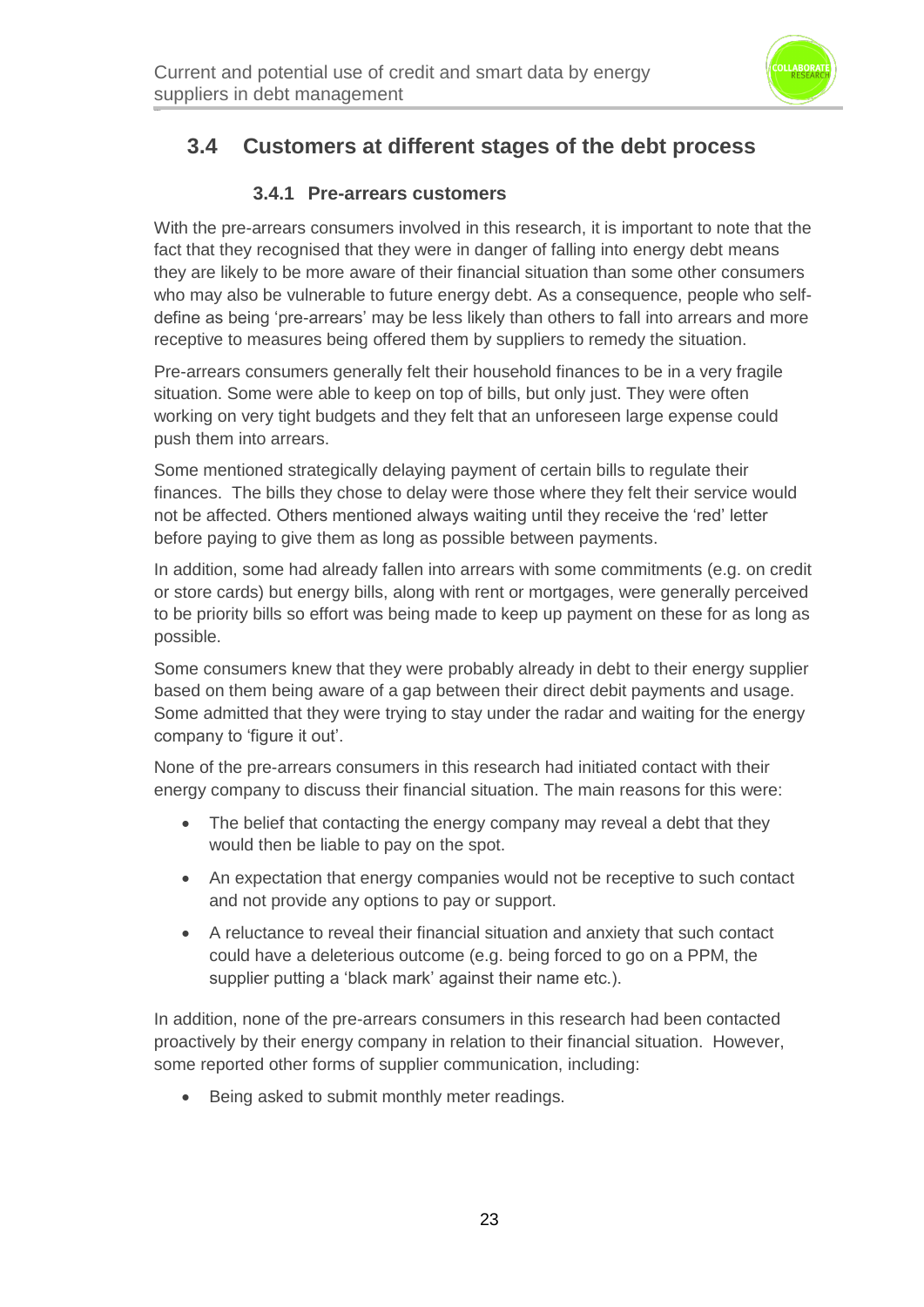

- Being provided with monthly graphs showing their energy usage in Kwh and  $E$ Sterling.
- Being given general information about free or low-cost insulation or home improvements to reduce energy usage.
- Being given general information about smart meters.
- Being given general information about cheaper tariffs.

Consumers' responses suggest that personalised information, or requests for action in the case of requests to provide monthly readings, have most impact on consumer engagement and potential to influence behaviour pre-arrears. For example, the consumers who reported being provided with monthly energy usage information used this to help them judge whether their direct debit was covering their energy usage.

#### **3.4.2 Consumers currently in energy debt**

As might be expected, this was the group with whom discussion of energy bills was the most emotional and sensitive. Being in energy debt is a very stressful situation and consumers in debt were waiting for the consequences of their debt to be realised. Those who had been in energy debt before were less emotional about the situation but they still found it to be unpleasant. A few were experiencing a seasonal pinch point and were expecting to catch up; they were delaying until the funds arrived in their accounts. Those without previous experience anticipated bailiffs, having to go to court and generally that 'bad things' were about to happen.

None of those who were in energy debt had made proactive contact with their supplier at the point of the interviews, although they had all received multiple communications, including letters, texts and phone calls. Among this group, all claimed to have read the letters, if only to check they were not threatening to send bailiffs or cut off their supply. One person admitted to screening her phone calls because she was not yet ready to talk to the energy company.

The main reason given by all within this group for not contacting their energy company was that they could not afford to pay them and they felt that the energy company was primarily interested in being paid. They did not want to contact the energy company until they had a 'solution' to offer them. There was a desire to pay the bill in one lump sum where possible and consumers were waiting to find a way to 'scrape the money together' before making contact. A few participants who were experiencing more serious long-term financial difficulties and had multiple debts were also panicking and reluctant to face up to their broader financial situation. They felt 'out of control' and their energy bills were not necessarily their only or even main concern.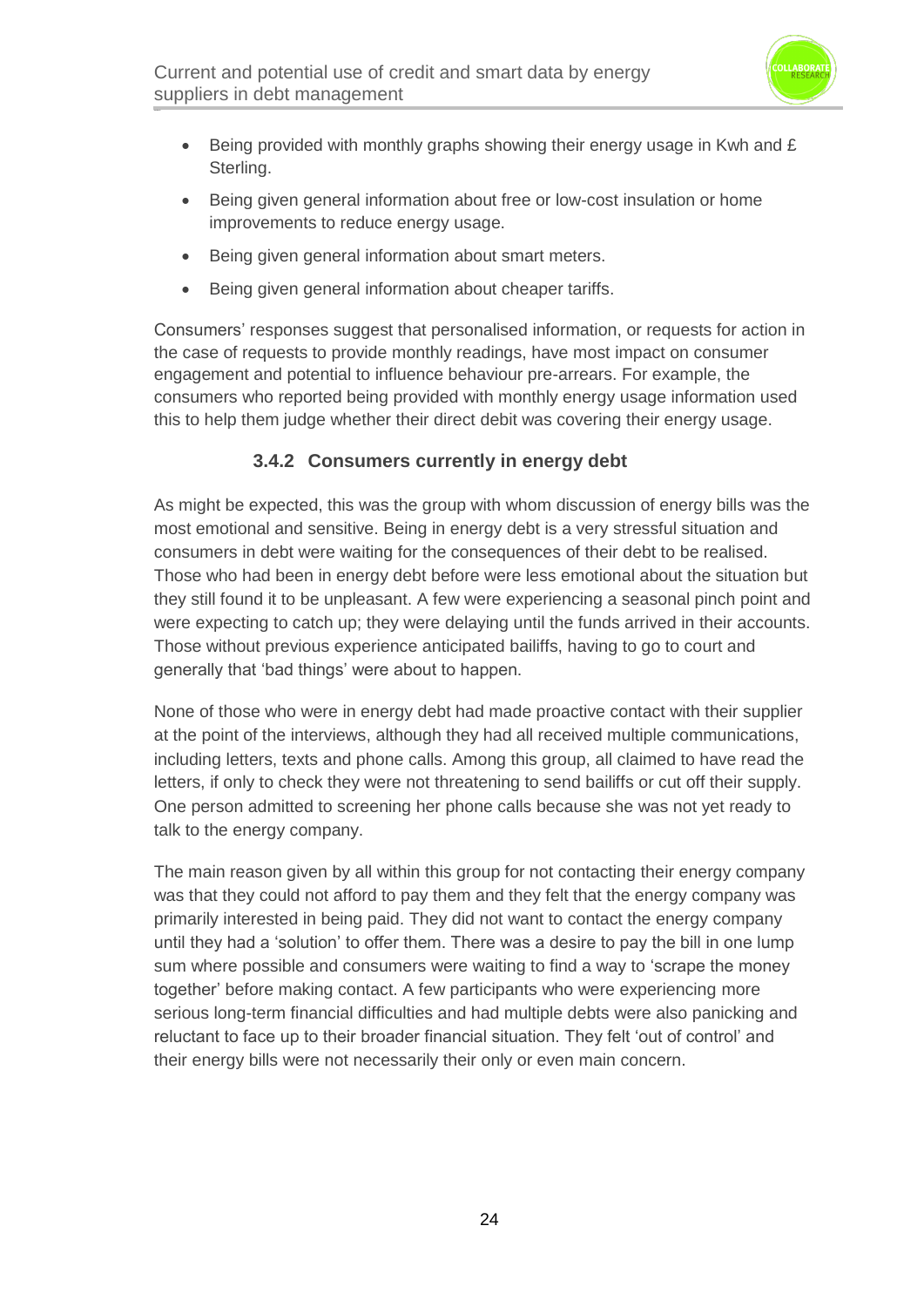

Those who had been in debt to their energy supplier before were generally less fearful about the prospect of contacting their supplier eventually. However, those for whom this was a new experience feared that the energy company would be unsympathetic.

#### **3.4.3 Consumers currently paying back**

Those consumers on payment plans were the group most likely to feel in control of their financial situation and able to pay their energy bills of all the groups interviewed. Some of those paying back debt were on PPM while others continued with credit arrangements such as direct debit.

One of those currently paying back had her payment plan intermediated by a charity which had also helped her to resolve or mitigate other issues, including divorce and chronic illness. The others had agreed the payment plans themselves.

Of those who had engaged directly with their energy company to agree a payment plan, some had a positive experience. They were surprised by how easy it was to agree an affordable payment plan and felt that the customer service personnel had been helpful and sympathetic. However, others reported varied or less positive experiences, which included:

- Unhelpful staff who did not empathise with their situation.
- Being passed around in order to speak to someone who was able to agree a payment plan.
- Having difficulty filling in paperwork (such as an income and expenditure form or applications for extra assistance).
- Being pressured into agreeing to a PPM (although others who had a PPM installed as part of a current or past repayment plan were happy with this).

#### **3.4.4 Post-arrears consumers**

This group had a mix of experiences with their suppliers in connection to their previous debt, much like those currently in arrears. Consumers who reported good experiences tended to be confident in dealing with companies over the phone and in a more stable financial and personal situation than those who did not. They talked about:

- Friendly and helpful call centre staff.
- Being easy to set up a repayment plan.
- Being happy that they have been offered a PPM or even requesting one.

Conversely, those who had negative experiences were more likely to be vulnerable (as identified by the research team) and less likely to feel comfortable engaging with big companies or call centre staff. They mentioned: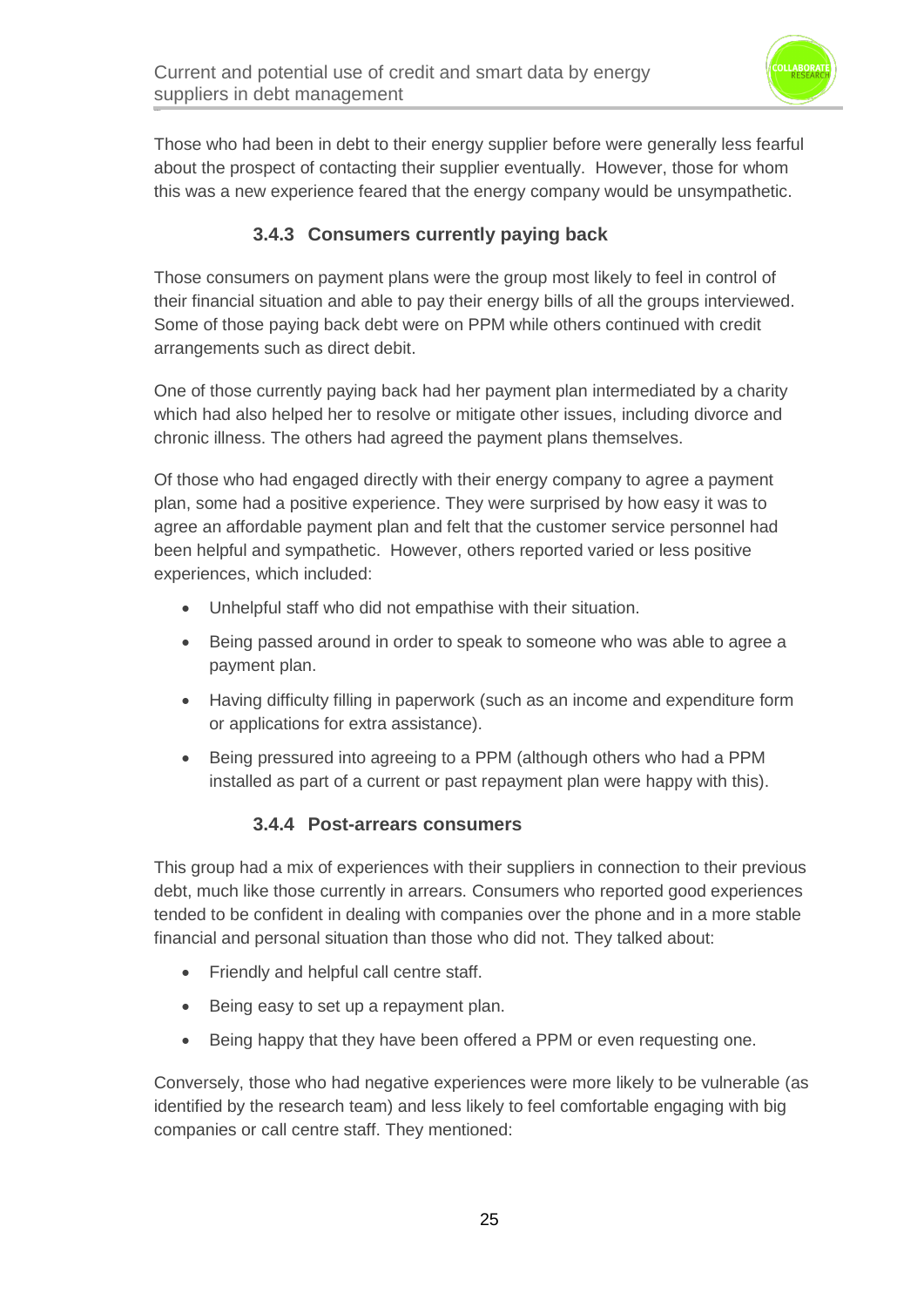

- Being passed around between call centre staff.
- Call centre staff not empathising with, or responding appropriately to, their health issues or other needs.
- Being allowed to amass too much debt before contact was made.
- Mistakes on the part of the energy company, which led to debt building up (e.g. only fitting a gas pre-payment meter but not letting the customer know they were still paying a for electricity on a credit account).

Those who had less positive experience with their energy provider in dealing with their debt were less likely to want to engage with their energy provider in future.

However, as post-arrears customers were defined in this research as having completed their repayment within the past 3 years it is possible that some of the experiences referred to relate to historical practices which have since been reviewed and improved by suppliers.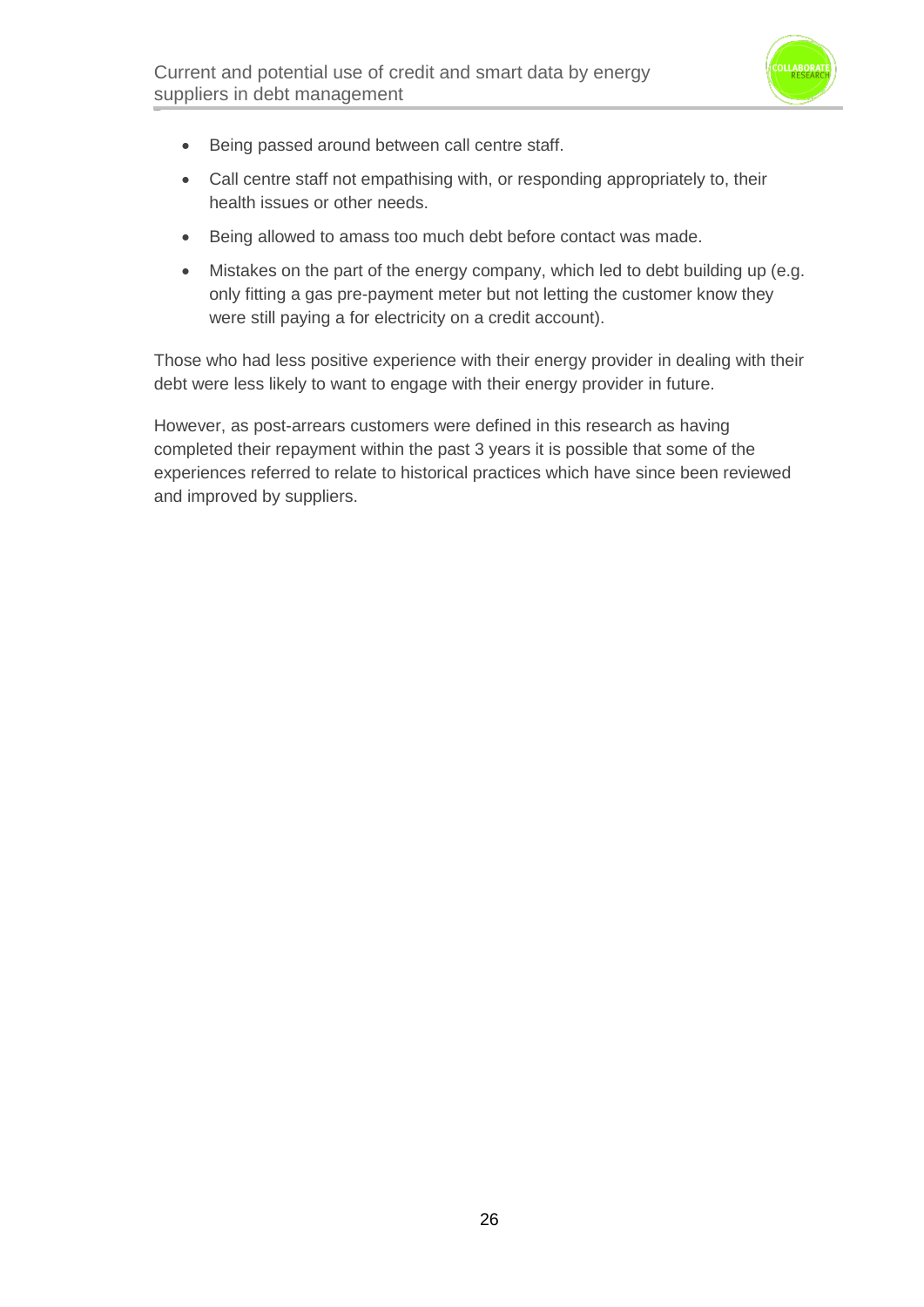

## **4. Support provided to energy consumers through the debt management process**

## **4.1 Summary of findings**

- Suppliers and stakeholders were in broad agreement about what good looks like with respect to energy suppliers' debt management practices. They referred to the value of early customer engagement, the supplier making an effort to understand customers' individual circumstances and being flexible in the repayment arrangements agreed. They also highlighted the importance of being able to identify and respond appropriately to vulnerable customers, ideally through a specialist team and tailored debt paths.
- For consumers, receiving an empathetic response, agreeing an affordable repayment arrangement and having their vulnerability recognised were each contributing factors to a positive experience.
- All suppliers involved in this research reported that they are making efforts in each of the areas highlighted above. They were also commonly offering a range of additional support and signposting to specialist debt advice bodies where appropriate.
- However, some stakeholders felt that there is still a way to go to achieve good practice consistently across the sector. Consumers also reported mixed experiences although they felt that energy companies compared favourably in their responses to some other creditors.
- A number of suppliers were in the process of making or planning changes to their internal processes and/or capacity to enhance how they identify and support those in financial difficulty. For example, there were reports of changes to staff training and incentives, modification of their communications and strengthening of partnerships with third sector debt advice bodies. There was also specific mention of reviewing the approach to assessing ability to pay and to identifying and supporting vulnerable customers.
- In general, smaller suppliers appeared to be less advanced than the Big 6 on their approach to vulnerable customers. However, some are looking at ways of modifying their practices in this area.
- Suppliers did not refer to pre-arrears contact of customers at risk of payment difficulties as being a core part of their approach to debt management. However, several are undergoing trials in this area. A number reported that they draw on data to guide their response to customers including through the debt process, and several are looking to increase their use of customer data. More detail on these areas is provided in Chapters 5-8.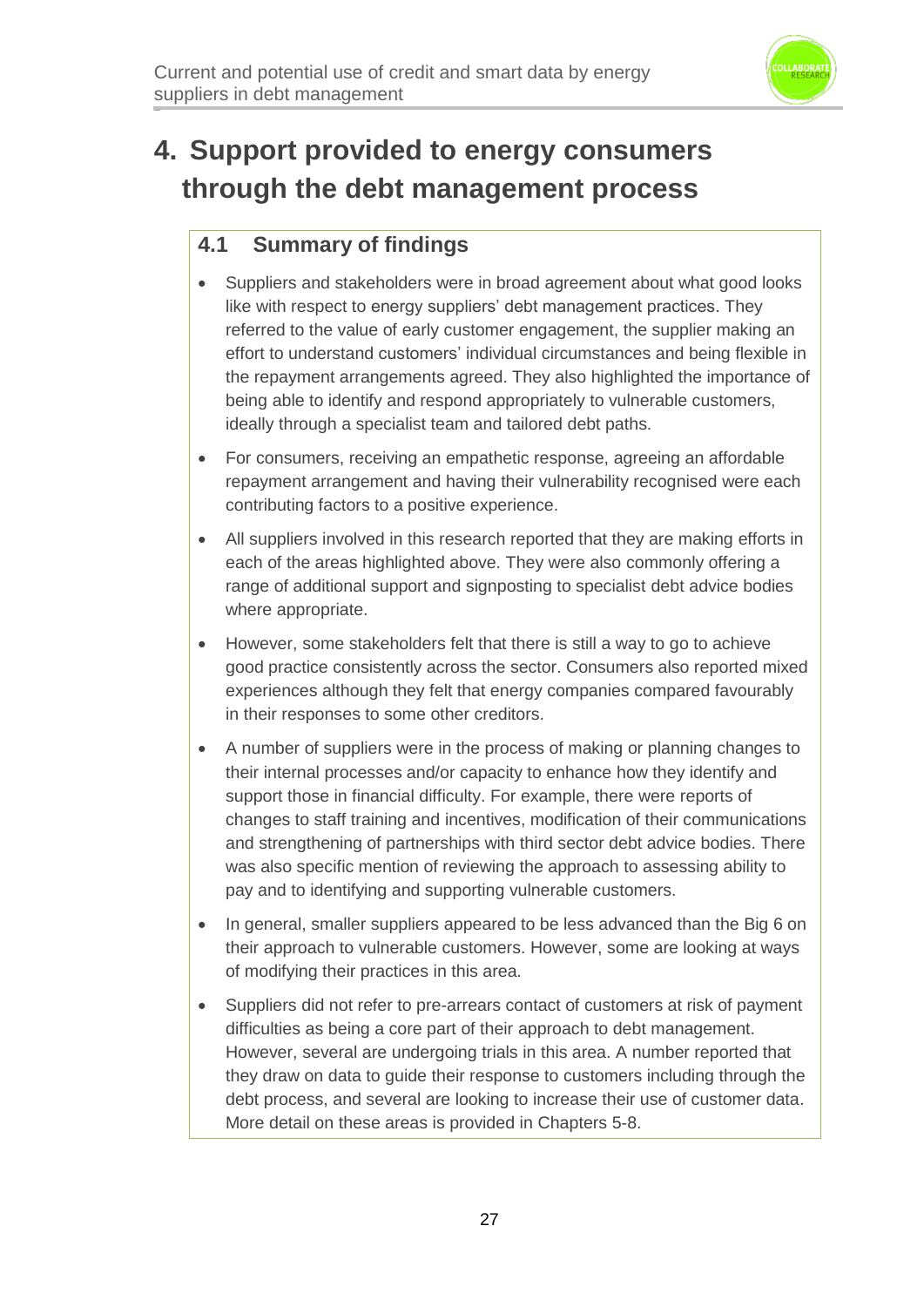

### **4.2 Suppliers' views**

Distinguishing genuine financial hardship from deliberate delinquency ('can't pay vs. won't pay') is a common challenge facing all creditors including energy suppliers. Several suppliers noted that it is more challenging for energy companies than some other creditors to make this assessment as they generally only have a single point of contact with their customers.

That said, aligning with consumers' views on financial strain reported in the previous chapter, a number of suppliers have seen indications of an increase in the extent and/or level of financial difficulty among their customers. For example, one supplier reported a trend away from one-off repayments to customers requiring repayment plans. Another said that over the past 4-5 years they have seen more customers presenting with zero or negative incomes as well as more who are struggling to pay for their ongoing usage as well as debt.

These contextual factors have influenced a number of suppliers' approaches to debt management. For example, a large supplier said that they identified a risk several years ago for high numbers of its customers to fall into arrears due to the wider economic conditions. As this situation would not be sustainable for the business it prompted them to look at how to address the area of customer debt as a priority.

In general, all suppliers reported that they are making efforts to engage with and respond appropriately to those in genuine financial difficulty, and a number of common practices to debt management were referred to by all of the Big 6 energy suppliers and also by most smaller suppliers:

- Attempting to engage with customers who are in arrears at an early stage, both through outbound activity via a number of channels, and by encouraging customers to make contact.
- Assessing customers' individual circumstances, including via income and expenditure assessments and by asking questions to establish ability to pay issues and vulnerability.
- Being flexible in the repayment arrangements agreed, including providing longer terms, lower repayment rates and/or enabling repayment via Fuel Direct if appropriate.
- Offering a range of additional support measures such as tariff optimisation, energy efficiency advice and income maximisation services.
- Signposting customers who would benefit from specialist advice to third parties – in some cases suppliers had formal relationships or referral mechanisms with third party organisations; others provided more general signposting information.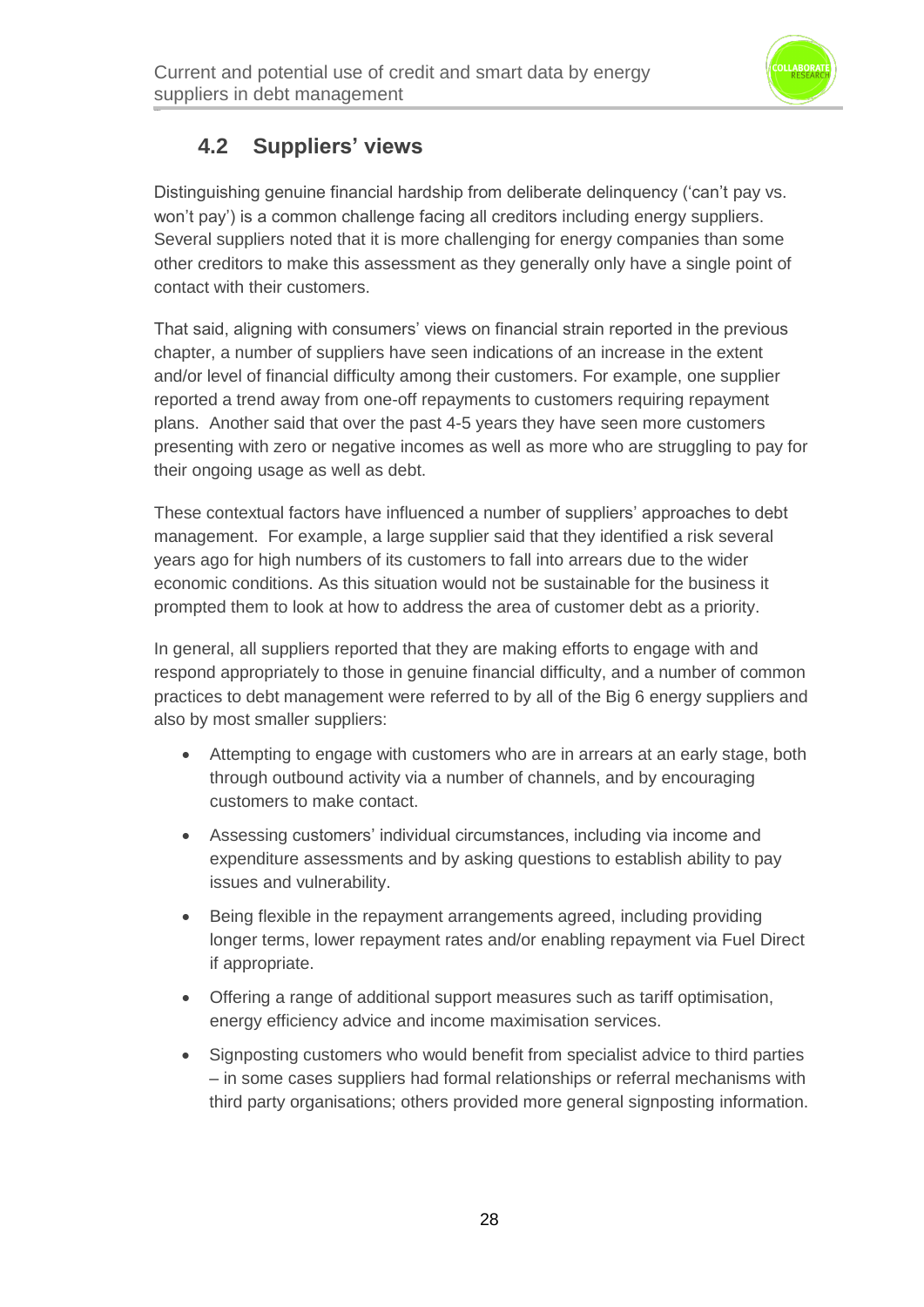

In addition, a few suppliers reported additional practices including:

- Direct (warm) referral of customers to debt charities where appropriate and the customer has given permission.
- Monitoring of customers on repayment plans and reassessment of these plans if circumstances change*.*
- Setting up of trusts or hardship funds in order to write off debts for certain customers in order to encourage rehabilitation.

In general, smaller suppliers, who are newer to the market, tended to be less focused than the Big 6 on being proactive in their identification and support of customers in financial difficulty and less advanced in their approach to vulnerable customers. One potential reason for this is that risk of bad debt is less for some of these suppliers due to them having fewer legacy customers or because they have engineered out some of the risks through their business models. A number of smaller suppliers also stated that they place emphasis on encouraging their customers to 'self-serve' by providing regular meter readings, changing their payment arrangements if required and alerting them of any issues. In addition, there was a view expressed that smaller suppliers, who have not yet met the threshold required to offer WHD, are primarily focused on growth rather than social obligations.

That said, a number of smaller suppliers said that they are looking at ways of tailoring their approaches to respond to different customers' circumstances, with a particular focus on those who have been flagged as vulnerable. As such, some small suppliers are following the Big 6 by directing vulnerable customers and those with severe financial difficulties to specialist teams and developing dedicated debt paths and tailored communications for vulnerable customers*.*

Overall, a number of suppliers said that they have made or are planning changes to their internal debt management processes and/or capacity to optimise their ability to achieve sustainable resolution as well as to meet social obligations. These include:

- Redesign of staff training, incentives and quality assurance procedures*.*
- Review of communications, including written materials and the proactive contact strategy*.*
- Improvements in how ability to pay is assessed, and vulnerable customers are identified and supported, including broadening the definition of vulnerability and offering even greater flexibility in repayment arrangements*.*
- Strengthening of partnerships with third parties*.*
- Combining of credit and debt operations to take a holistic approach to customer management*.*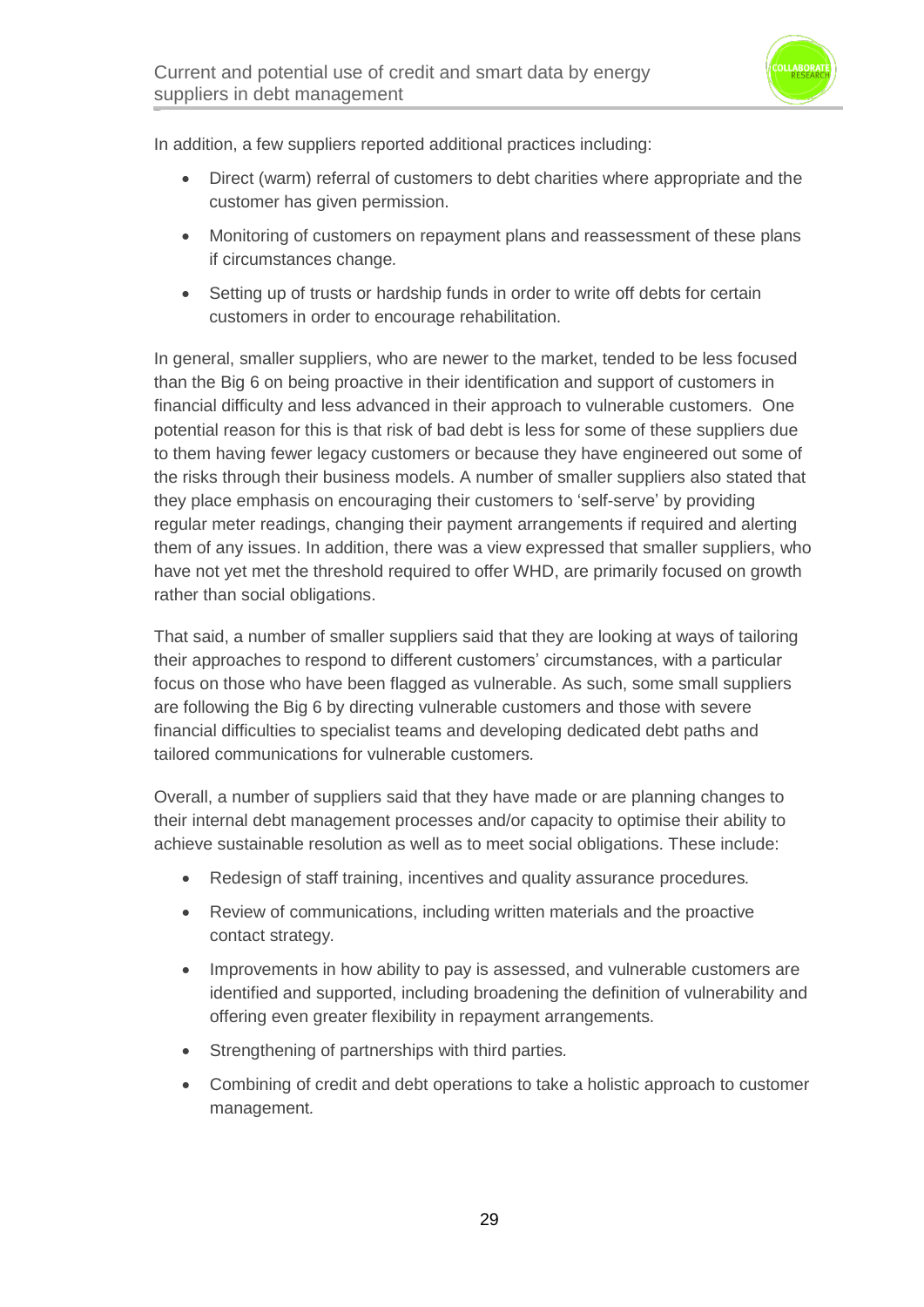

• Segmenting the customer base using various data sources, and drawing on this to tailor the entire customer experience including debt paths*.*

Suppliers did not specifically mention outbound contact of those who may be at risk of default as being a core part of their approach to debt management. However, some were implementing trials in this area and a number had other measures in place to engage with and support customers pre-arrears. More detail on this activity is included in Chapter 5 of this report.

In addition, while relatively few suppliers so far have moved from a 'collections' to 'credit management' model of debt management, or have adopted comprehensive segmentation of their customers, there were indications that there may be further uptake of these approaches in the future. In particular, several energy companies – including some smaller suppliers - reported that they are exploring making greater use of customer data throughout the customer journey, including in debt management*.* The theme of data use to identify and support customers in debt or at risk of debt will be described in more detail in Chapters 6-8 of this report.

## **4.3 Stakeholders' views**

Stakeholders were broadly agreed on what good looks like with respect to management of energy debt and support of customers who are in debt to their energy supplier. In particular, they highlighted the importance of energy suppliers:

- Engaging with customers early on, including making effort to pick up on any initial signs that the customer is in financial difficulty.
- Being easily contactable, via a range of channels, with staff trained to recognise vulnerability when responding to inbound customer contact.
- Understanding the customer's full financial situation and wider circumstances.
- Agreeing realistic and affordable repayment plans, and reviewing these once implemented.
- Using an appropriate tone in all interactions and written communications.
- Having a dedicated vulnerable customer team and access to hardship funds and trusts to write off debt where appropriate.

These measures have each been applied by a number of suppliers as highlighted in the preceding section. In addition, another stakeholder reported that they are seeing an increase in signposting of customers to debt advice services.

However, matching consumers' reports of variability in Chapter 3, stakeholders felt that there is still a way to go to achieve good practice consistently across the whole of the retail energy sector. One specific issue identified by certain stakeholders who deal with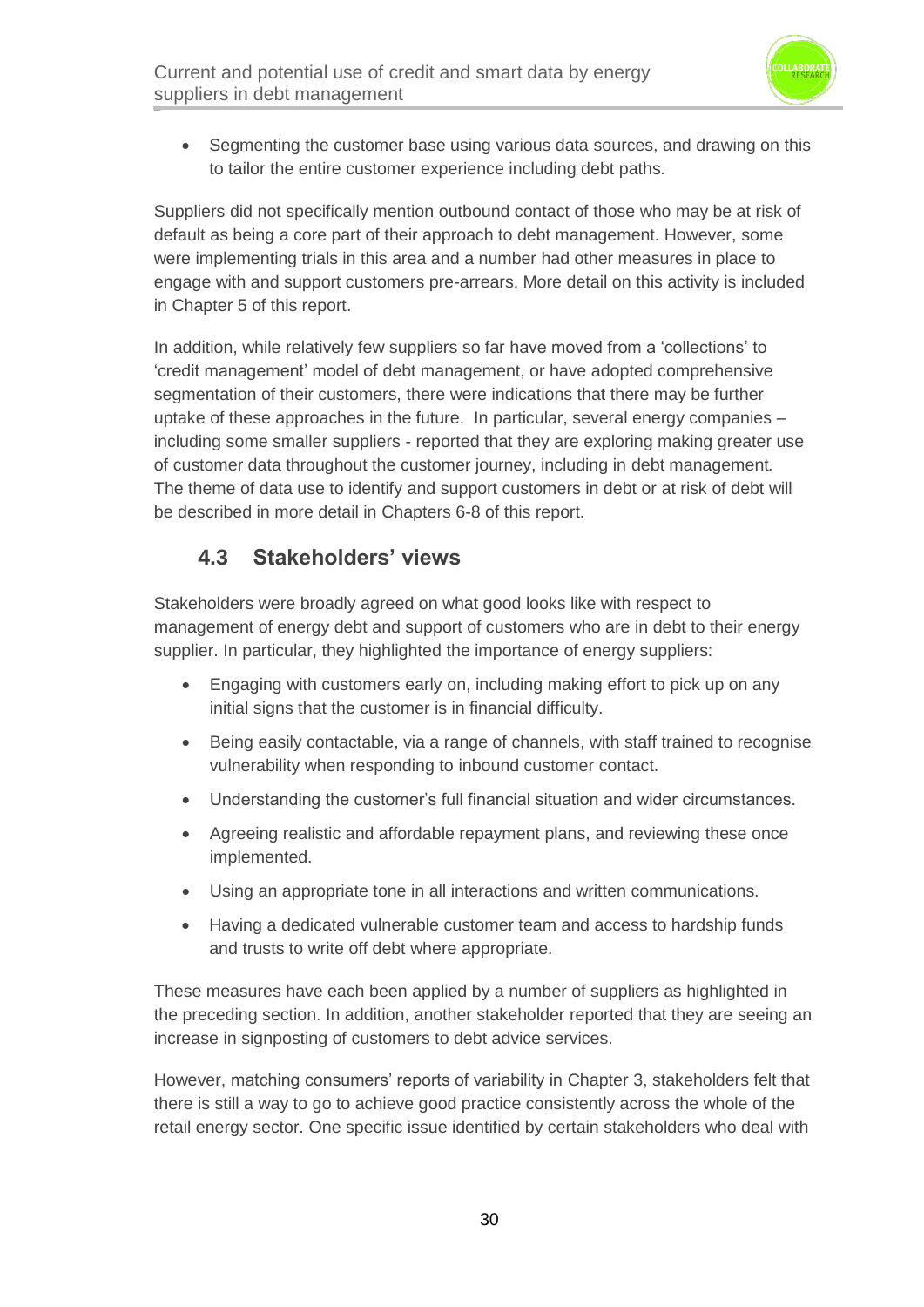

consumers who are vulnerable and/or have complex financial circumstances is that they believe the default response by some suppliers to consumers in debt is to switch them to a prepayment meter  $(PPM)^{21}$ . While PPMs are preferred by some consumers as they can help with budgeting, stakeholders highlighted a number of potential issues with PPMs including higher unit costs compared to direct debit, less tariff choice and possible additional charges for their installation or removal. (It is worth mentioning, however, that some suppliers reported plans for significant innovation in the pay-asyou-go space, which may make this payment option more competitive and attractive to consumers in the future.)

In addition, there were a number of reports of variability, both between and within suppliers, in their response to customers in debt. For example, one stakeholder had seen examples of staff lacking empathy and authority to be flexible in their response, as well as of suppliers not identifying or transferring vulnerable customers effectively. A couple said that they are aware of instances where customers were put under pressure to sign up to high repayments over short periods. There was also a view expressed that some suppliers' definitions of vulnerability are too narrow (e.g. requiring them to qualify for the Priority Services Register (PSR) to be considered vulnerable).

In general, the Big 6 energy companies were perceived by stakeholders to be more advanced than smaller suppliers in their identification and support of customers through the debt management process. They felt that this was potentially related to larger suppliers having more established systems, greater resources and higher regulatory expectations of their social obligations. The difference was particularly noted with respect to how proactive suppliers are with respect to the identification and support of vulnerable customers, including whether they have dedicated vulnerability teams, hardship funds and strong relationships with debt advice charities*.* One stakeholder felt that smaller energy firms are concentrating on growth and would not consider wider factors such as customer vulnerability in any depth until they reached the tipping point in customer numbers that committed them to offering WHD. However, some pockets of inconsistency or poor practice among larger suppliers were also reported by stakeholders*.*

### **4.4 Consumers' views**

In general, energy companies were thought to handle debt management somewhat better than a number of other creditors, particularly councils and telephony providers. Consumers felt that telephony providers were too quick to cut customers off and generally demanded full payment before services were reinstated. The process for

<sup>&</sup>lt;sup>21</sup> As highlighted in the Introduction, evidence on PPM use for debt management is mixed. Ofgem's data show that while most consumers are repaying energy debt using methods other than PPM, the majority of newly installed PPMs (60%) have been put in place to manage debt.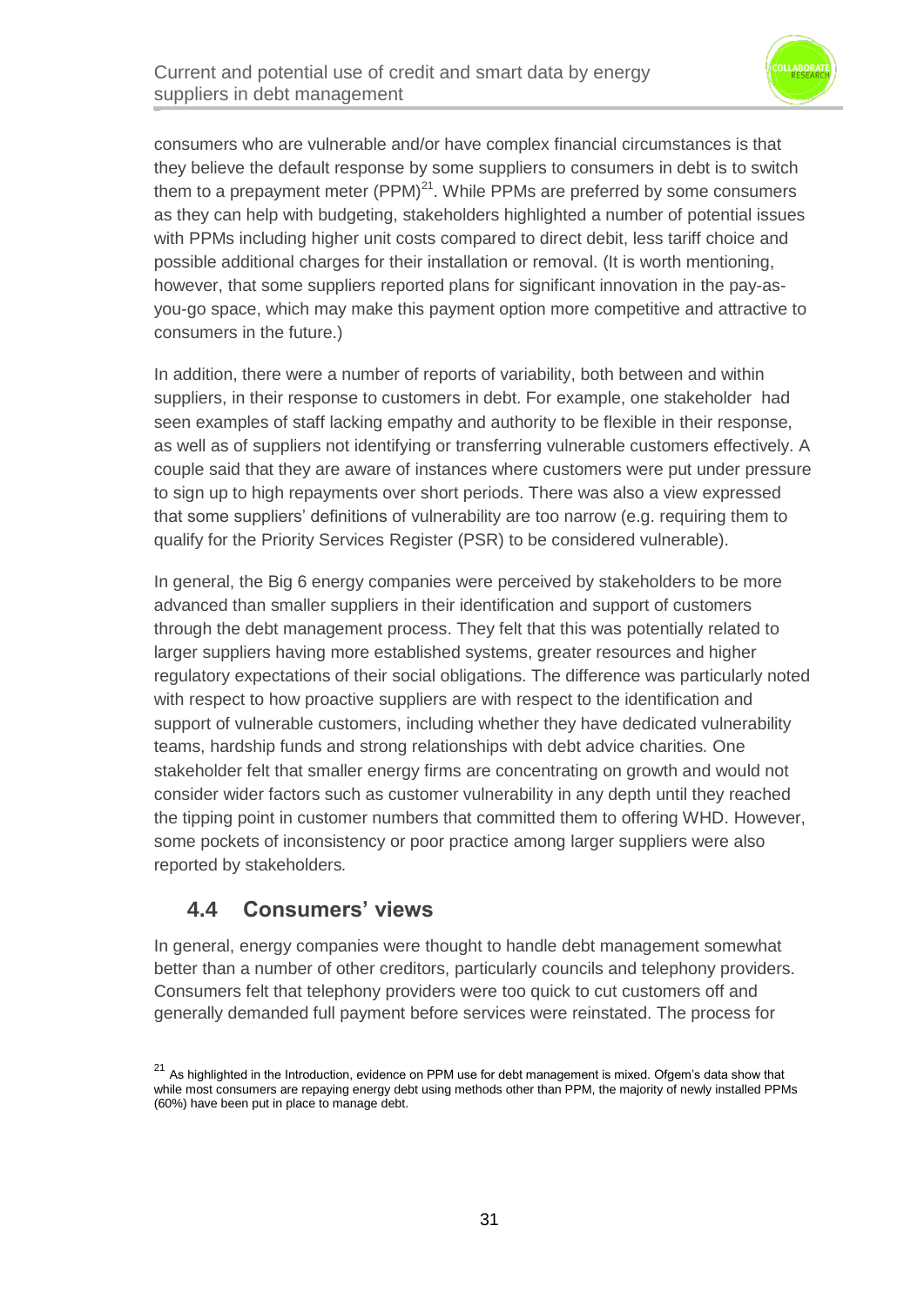

dealing with council tax debts was felt to reach court summons stage prematurely and not to provide sufficient opportunity for softer contact in order to reach a resolution. By comparison, those with direct experience of dealing with energy suppliers on debt issues felt that they tend to be understanding if customers make contact with them, and are not likely to disconnect them. Energy suppliers were also felt to allow relatively long repayment periods on small monthly or weekly amounts that were more manageable than those demanded by telephony companies in particular.

However, because there was felt to always be the ultimate recourse to disconnection, energy companies were perceived by some as more difficult to deal with than water companies who had to agree a repayment plan without the threat of loss of supply.

In addition, the consumer experience of energy suppliers' frontline staff in response to their debt issues was reportedly variable in empathy and effectiveness. In general, how positive or negative the experience felt to consumers was based on the following elements:

- How easy it was for them to contact the supplier and speak to an appropriate staff member.
- The extent to which staff were perceived to respond in friendly and empathetic manner.
- The nature of the resolution agreed and how appropriate and affordable this was seen to be.

Significantly, it tended to be people in more vulnerable situations (e.g. those with chronic health conditions or who had gone through changes in their circumstances such as job loss and separation etc.) who felt that they had a more negative experience. In several cases they felt their vulnerability was not sufficiently recognised.

Those who had experienced a supplier's debt management process made several suggestions of improvements, which included:

- Capping the amount of debt the energy company will let a customer amass before they notify the customer.
- Asking 'how much can you afford?' not 'how are you going to pay?'.
- Allowing consumers in debt to switch to a cheaper available tariff without exit fees, to ease their financial situation.
- Allowing consumers in energy debt, or in danger of getting into debt, to access technology such as smart meters without charge to help them monitor their usage and to support budgeting.
- Making sure that the full range of vulnerability indicators are routinely picked up and that these customers are dealt with sensitively and appropriately.
- Signposting vulnerable consumers to charities and intermediaries to help them negotiate with the energy company.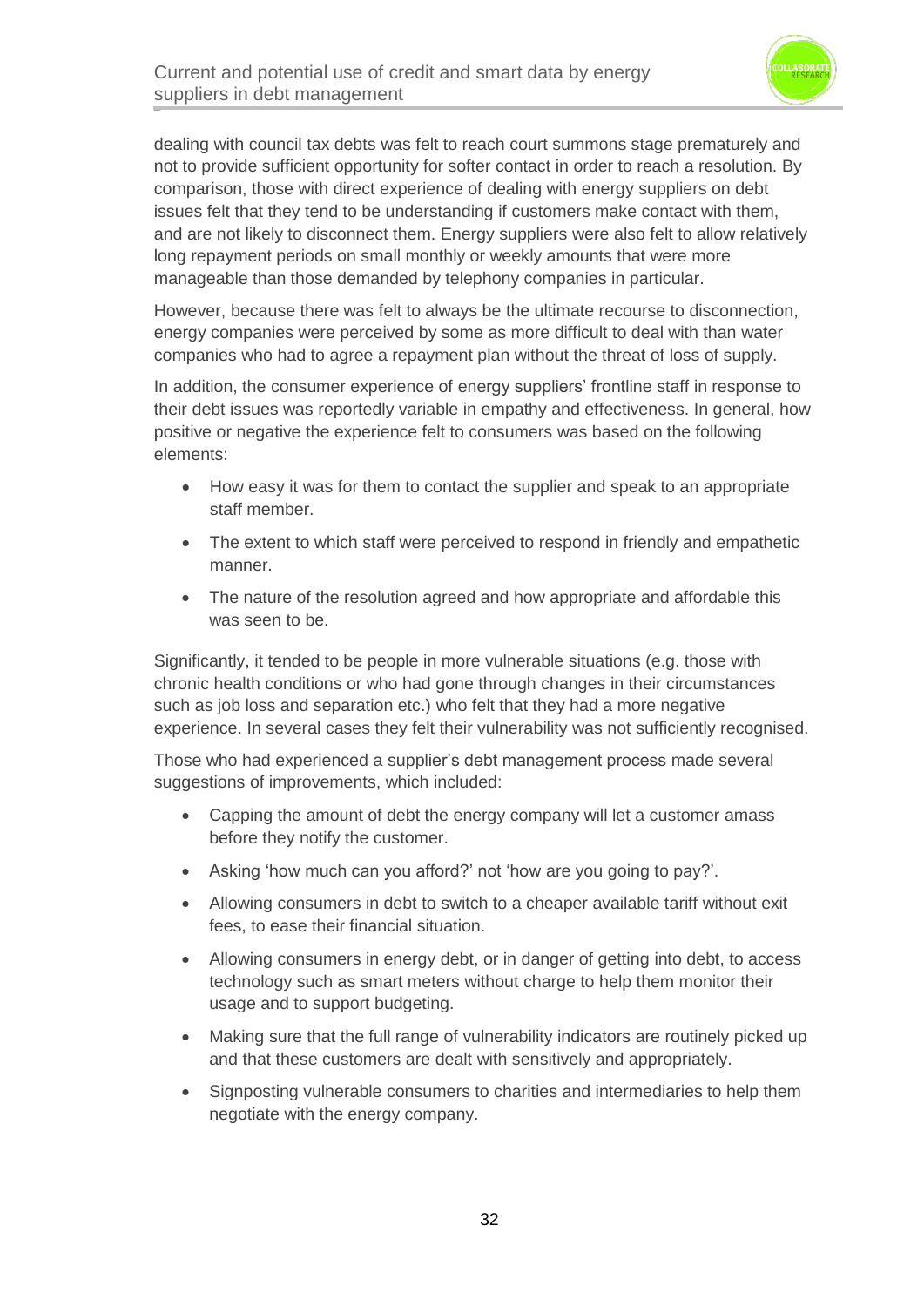

## **5. Measures to identify and support energy consumers pre-arrears**

## **5.1 Summary of findings**

- A number of suppliers took a broad view of pre-arrears activity which they defined as encompassing all measures to prevent their customers from getting into financial difficulty. This was supported by some of the stakeholders who also felt that the focus of pre-arrears activity should be right across the customer journey rather than just at the brink of default.
- Some suppliers mentioned their efforts at the acquisition stage to know their customers and ensure they offer the most appropriate payment terms. Regular communication with customers was also highlighted as being important as a preventative measure as it could alert customers to their usage and encourage self-service (e.g. providing meter readings, changing direct debit levels if usage is out of line with payments).
- Proactive identification and support of those imminently at risk of financial difficulty was regarded, by suppliers and stakeholders alike, as a potentially helpful part of the preventative activity mix. For this reason, some suppliers were undertaking or planning trials in this area.
- However, none had embarked on any large-scale ongoing pre-arrears activity, perhaps related to this being regarded as challenging to get right. In particular, it was believed to be important and potentially difficult to strike the right balance of being engaging but not intrusive. It was generally felt that energy suppliers had few triggers to identify people who are likely to default, with the exception of failed or cancelled direct debits. This was seen by some to risk incorrect assumptions being made about customers or potentially to waste resources by resulting in contact of some customers who would otherwise have gone onto self-remedy.
- Other activities reported to improve early intervention included reviews of general pre-arrears communications, their response to customer-initiated contact pre-arrears or their approach at the early stages of post-arrears.
- Consumers involved in this research had not previously experienced or even considered the possibility of being contacted by their energy supplier prior to getting into debt. They too could see potential benefit of being provided support at an early stage, however they could not envisage what could be offered to them at this point, and some were not convinced of the value to suppliers of helping customers in this way. In addition, some acknowledged that they may not have been receptive to contact by their supplier at this time, particularly if they were not yet aware of, or ready to admit, a problem.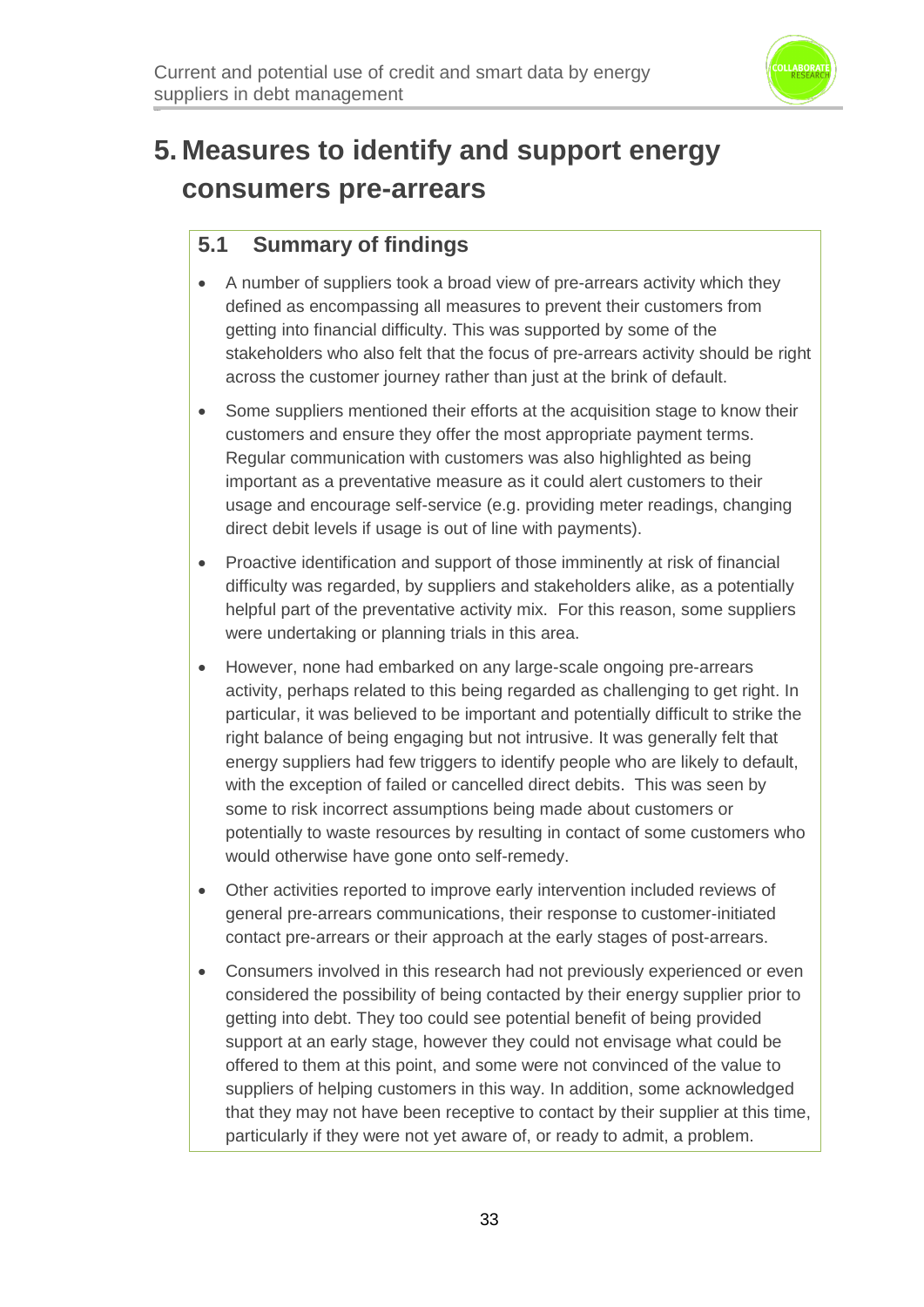

## **5.2 Suppliers' views**

A number of suppliers took a broad view of what pre-arrears activity means and their definition included all efforts to understand, interact with and respond appropriately to their customers throughout the customer journey. A number of approaches were reportedly being used to achieve this type of customer insight and relationship.

Most were in agreement that engaging with customers at an early stage, and setting them up appropriately from the outset, helps prevent problems later on. For example, the risk of default is known to be higher in cases where customers have been inherited through a property move and are as yet unnamed, or in properties with a high turnover of tenants. As a result, some suppliers said that they make considerable efforts to identify a named bill payer and engage with them promptly after acquisition. In addition, a number of energy companies reported that they assess new customers' circumstances (e.g. via credit referencing as will be reported in Chapter 7) to ensure they are offered the most appropriate payment terms. Several said that they encourage their customers to pay via direct debit wherever possible, and some also expected to focus more on pay-as-you-go moving forward.

A number of energy companies also mentioned ongoing activity, such as contacting their customers on a monthly basis, via their preferred communication channel, to ask for meter readings and provide usage updates. The aim of this regular contact is to encourage customers to self-serve by checking that their usage and payment levels align. One supplier also told us that it regularly checks direct debit levels against usage and makes adjustments where required with the aim that its customers who pay by direct debit have a zero balance at the end of their contract.

In addition, as reported in the previous chapter, some suppliers segment their customers based on what they have learnt about them via direct conversations as well as other internal and sometimes also external data. They use this insight to tailor how they interact with customers at various points including in their debt management and collections processes. For some of the Big 6 in particular, the use of data in this way has enabled pre- and post-arrears activities to be integrated into their overall account management.

That said, only a minority said that they proactively contact customers specifically to support those who have been identified as being at risk of falling into arrears, or that they had immediate plans in this area. For the suppliers looking into this, it is only through small-scale trials at present. The main triggers being used for such contact currently are direct debit rejections or cancellations.

While there was general agreement among those exploring pre-arrears activity of this kind that proactive customer contact at this stage has the potential to be helpful, they also regarded it as being challenging to get it right. As such, some suppliers reported that they are exploring how to develop early indicators of financial hardship and what contact methods work best to engage customers without feeling intrusive.

In one large supplier's view, customers would respond better to this type of contact if they could be offered something tangible which could be useful to them. They felt that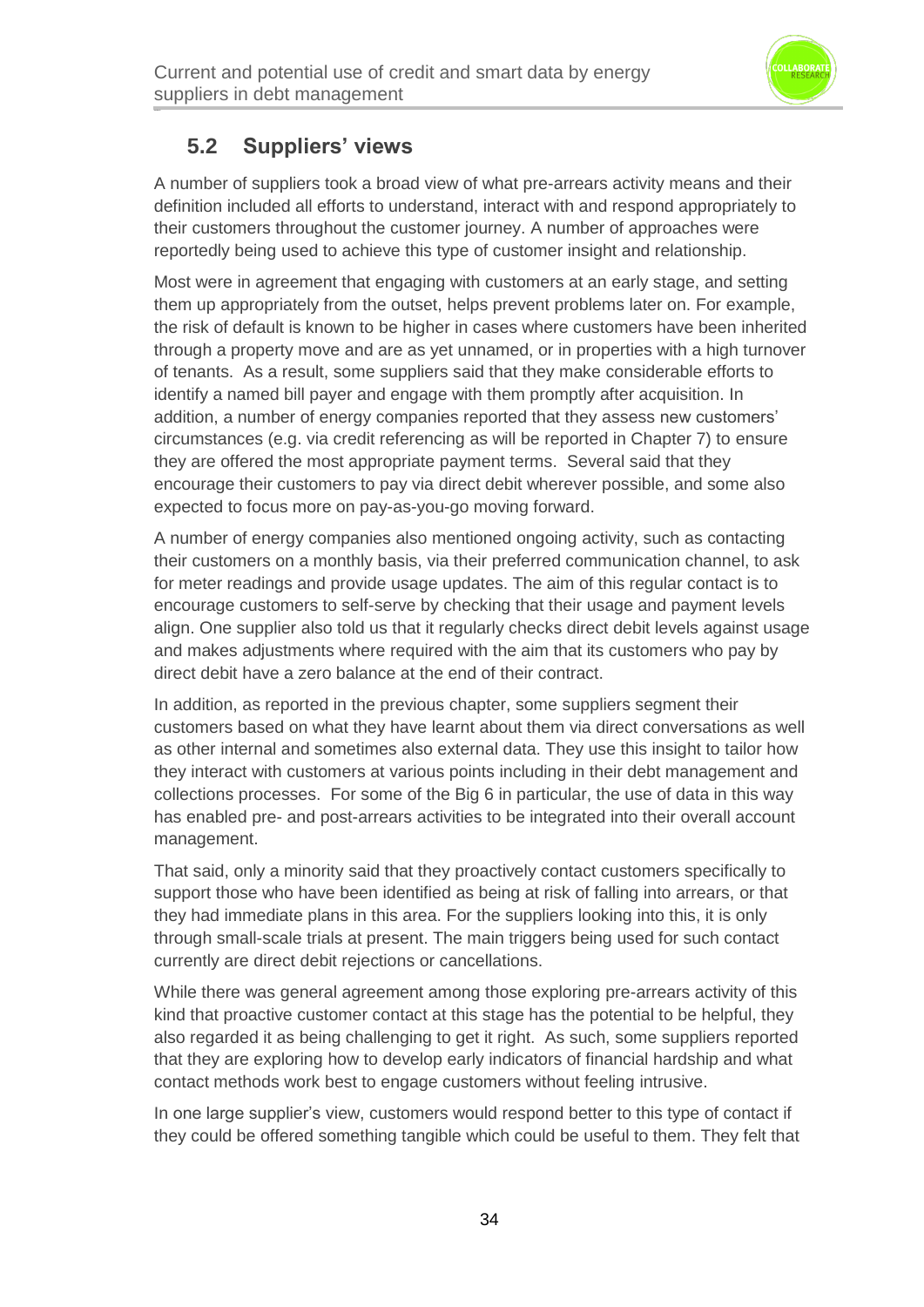

they don't have much to talk about now except alternative payment channels such as direct debit. However, they envisaged that, in the future, smart data could be drawn on to enable suppliers to provide personalised advice to consumers in this situation e.g. on energy efficiency or tariff optimisation (see Chapter 8 for more detail).

Another supplier is piloting both outbound calls and texts where a direct debit has failed. One challenge they identified is the potential for these approaches to annoy 'self-remedying' customers who do not actually have a problem and will go on to pay on time.

On the other side of the spectrum, one supplier told us that they are not convinced of the value of pre-arrears activity which they felt could appear to be 'Big Brother' and may lead to incorrect assumptions being made by the supplier about customers' circumstances. Some others also took the position that they don't want to use resources to chase the wrong types of customers, such as those who are going to pay anyway. One of these suppliers stated that its focus is to contact customers in early delinquency rather than pre-arrears, acting on initial warning signs such as failed direct debit to trigger a response as soon as the customer moves into arrears.

Overall, most suppliers are largely reactive in how they deal with customers who are at risk of falling into debt. Some suppliers have looked at how they respond to inbound calls from customers identifying as being at risk of default and whether they have appropriate systems in place to direct pre-arrears customers who are flagging problems, to the appropriate route. In addition, one supplier reported that it is focusing more on its general written communications to customers who are pre-arrears, including sending prompt payment reminders and including messages about being 'not yet overdue but would you like to discuss?'.

### **5.3 Stakeholders' views**

Most stakeholders did not know what pre-arrears activity energy suppliers are currently undertaking and they assumed that it is probably negligible.

They could see value in early identification of people who are in financial difficulty but also identified challenges in targeting the right people and managing the potential sensitivities and resistance of customers being contacted at this stage.

One participant commented that energy suppliers had fewer signals in this area than creditors in other sectors but they felt that potential indicators they could look at include needing to send payment reminders, failing direct debits and being proactively contacted by customers to report difficulty. Getting the tone of such communication right was regarded as being critical to the success of such activity.

Another stakeholder said that they could potentially provide some useful data to energy suppliers on how many clients they are seeing with difficulties in other areas as the typical path they see is for customers to default on credit or store cards first and then on energy bills.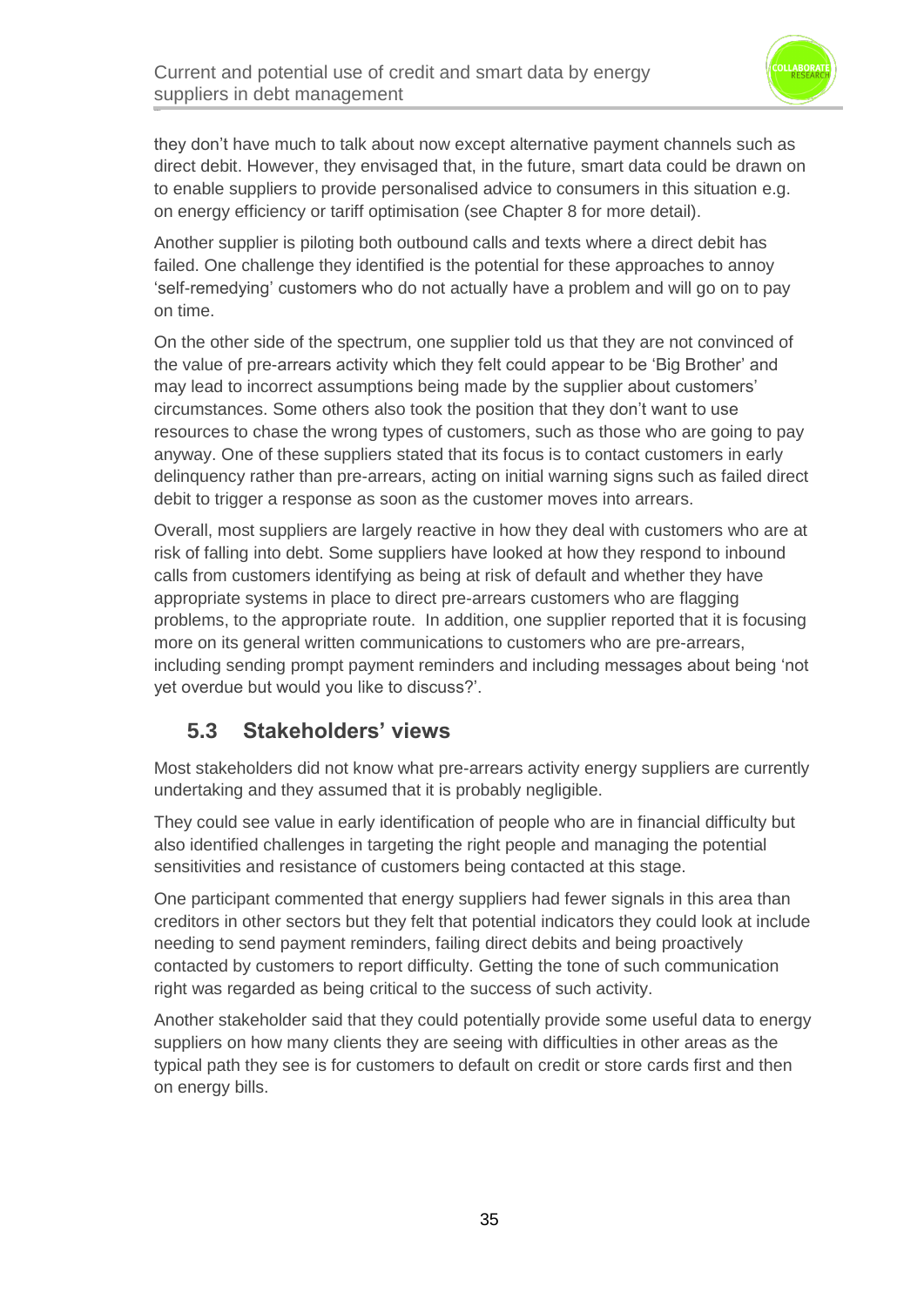

It was also felt that early intervention should go further than just identifying people at risk of falling into debt and include more upfront effort to ensure customers are aware of what they are using and how much it costs. One stakeholder commented that in the financial services sector the trend with pre-arrears activity is to focus on preventing financial difficulty right across the customer journey rather than just at the brink of default.

## **5.4 Consumers' views**

Consumers did not spontaneously refer to pre-arrears contact in their suggestions for optimising the debt management experience. This is primarily because they were not familiar with this type of contact from any creditors. However, several did mention the value of more proactive approaches early on when customers have fallen into debt, particularly if they were not aware of there being an issue (e.g. in cases of a gap between direct debit payment and usage).

When prompted, the majority thought it would be a good idea for their energy supplier to contact them proactively to help them avoid energy debt and save money on their bills. They felt that a letter or email, possibly followed up by a phone call or with a direct number to call if you wanted to discuss anything, would be the best approach.

However, there were some reservations:

- Most consumers were confused about how the energy company would know who was at risk of falling into debt.
- Some were also unsure about what the energy company would say at the prearrears stage - for example, whether they would provide generalised information about saving money by using less energy or improving their insulation or whether the support would be more tailored to individuals (the latter, more personal approach, was seen as preferable).
- Several consumers were cynical about 'money saving' emails from their energy supplier; they thought their supplier would probably be trying to sell them a tariff or product, rather than genuinely motivated by a desire to help them save money.
- Some admitted that they would be unlikely to pay attention to messages about avoiding energy debt if they did not feel they were in immediate danger of being in debt.
- Some felt that they simply didn't have enough money to pay all their bills, all the time. They didn't see how the energy company would be able to help them with this through their pre-arrears activity.
- A number who are further down the debt process admitted that even though pre-arrears contact may have been advantageous to them, they probably would not have been receptive to it as they were 'in denial' at this stage.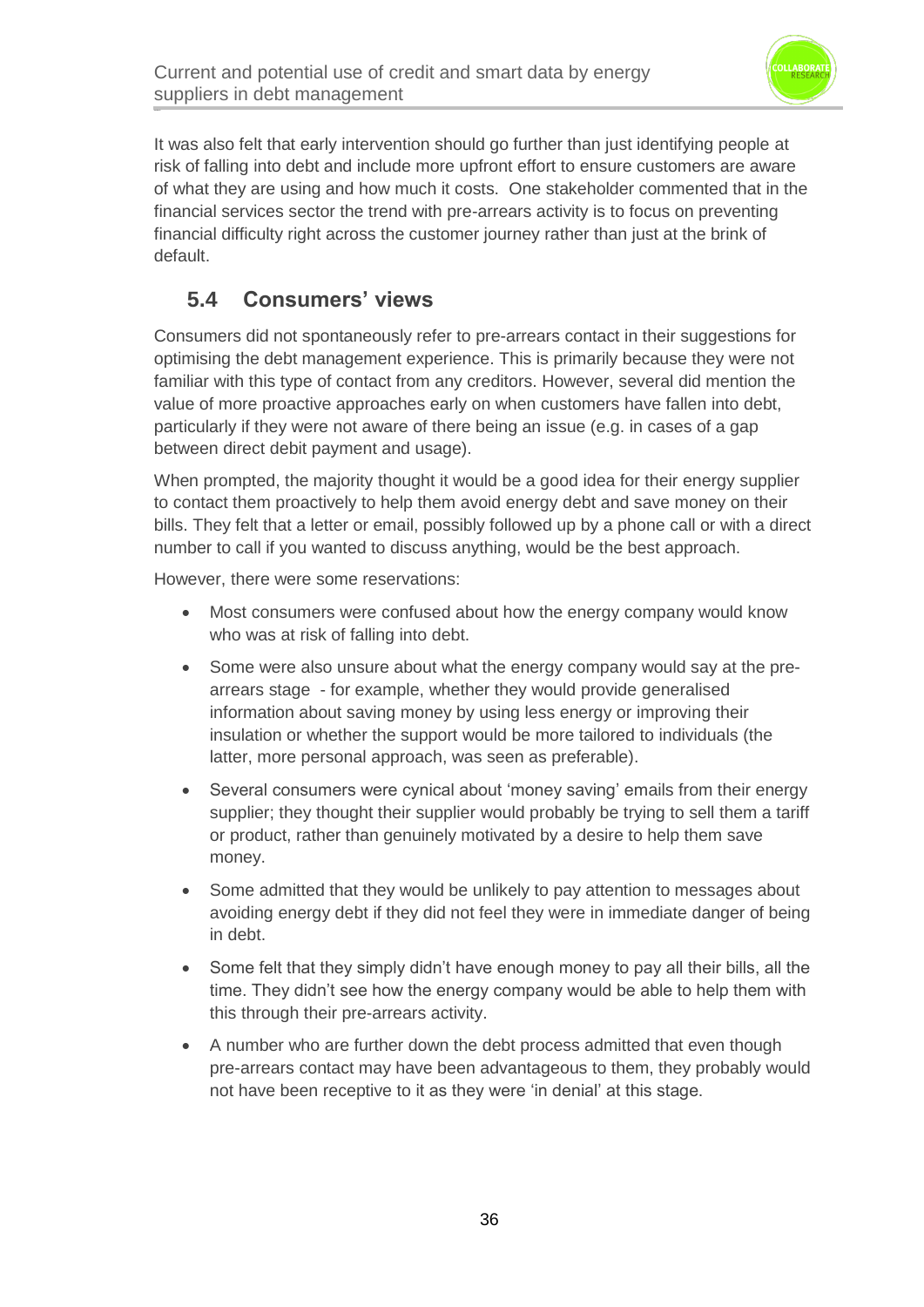

# **6. Overview of data use in energy debt management**

### **6.1 Summary of findings**

- All suppliers reported using at least some customer data to help them understand and respond appropriately to their customers, including within the debt management process.
- The main sources of internal data being used are customers' names and contact details, their payment history and PSR/vulnerability flags. In terms of external sources, a number mentioned credit referencing information and some also utilise socio-economic data, marketing-based classifications, and track and trace information.
- Some suppliers just use these data to inform particular processes at specific stages of the customer journey. However, a few use data to build their customer segmentations which are then drawn on to tailor communications and approaches throughout the customer relationship, including debt paths.
- Overall, the trend appears to be towards greater use of external data to supplement internal sources and more use of multiple sources, data mining and linking of sources. While only a few suppliers are currently using datadriven customer segmentations, a number of others are exploring this.
- Stakeholders were generally supportive of the use of data to help identify and support customers in financial difficulty at an early stage before their problems become more serious and intractable. However, they also saw limitations particularly in the ability of data to identify vulnerability.
- In addition, stakeholders felt more could be done to ensure consumers understand how their data would be used and are assured of the protections in place. They also believed that more exploration is required to ensure that there are not unintended negative impacts on customers related to the use of their data, such as with respect to access to or affordability of services.
- None of the consumer participants in this research spontaneously mentioned the use of customer data by creditors. This suggests little or no consideration of this topic in their day-to-day lives. Upon prompting, some similar concerns were expressed by consumers as had been raised by stakeholders. Despite these reservations, consumers tended to feel disempowered and unable to object to their data being used in order to access services they required. As well as lacking understanding of how their data are being used, consumers did not see any advantage to them related to the use of their data by creditors including energy suppliers.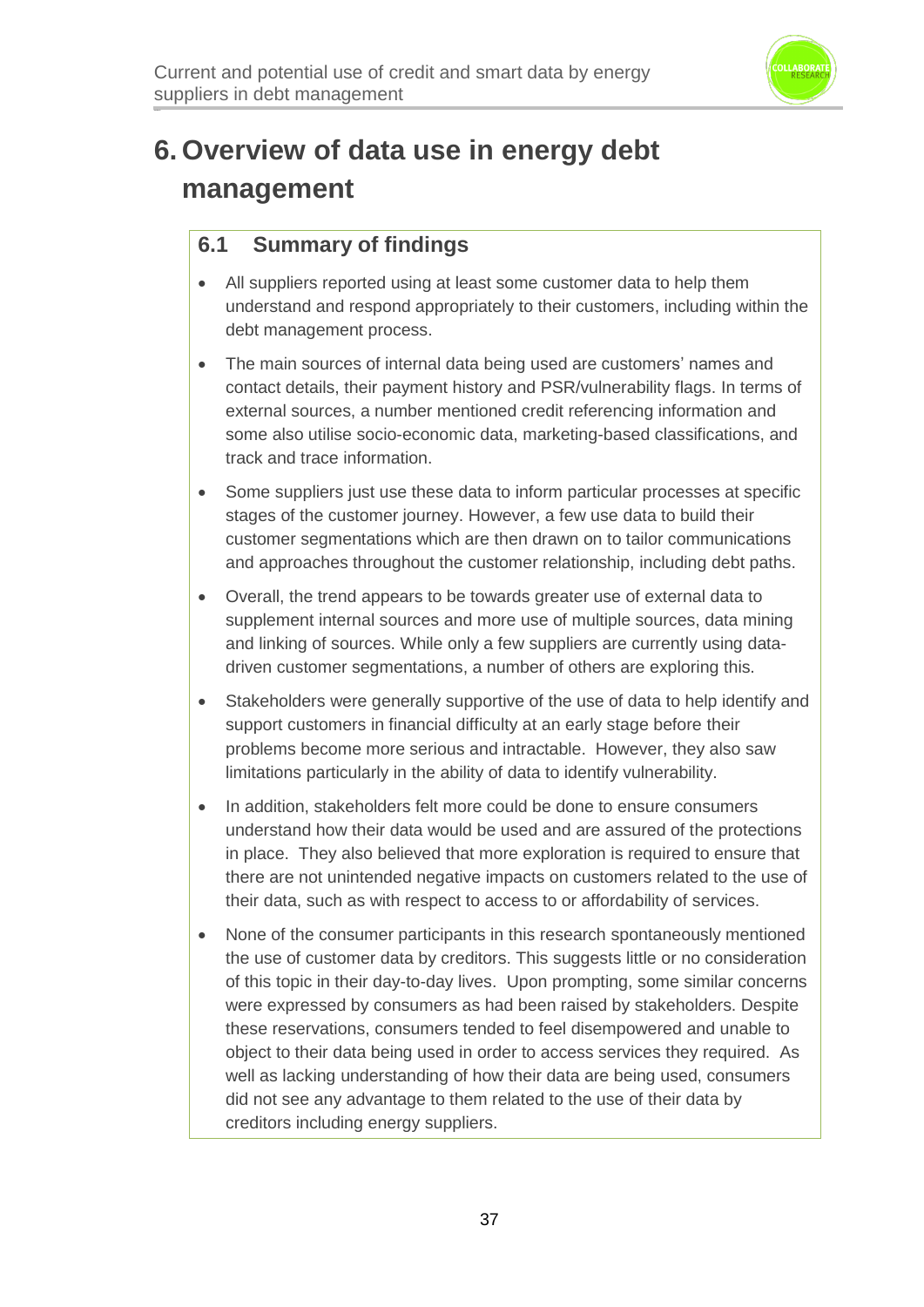

## **6.2 Suppliers' views**

All suppliers reported using at least some customer data to help them understand and respond appropriately to their customers including in debt management. The trend appears to be toward greater use of external data by suppliers to supplement their internal sources of intelligence, and more use of multiple sources and associated data mining and linking of sources.

The main internal forms of data mentioned include customers' names and contact details, their payment history with the supplier and if they appear on the PSR or have otherwise been flagged as vulnerable. External data reportedly comes mainly from credit reference agencies but some also use socio-economic data and marketingbased classification data. In addition, a number mentioned using external information (track and trace etc.) to help them identify current householders where they are as yet unnamed, or trace former residents.

As mentioned in Chapter 4, some suppliers segment their customers using data and draw on this at all stages of the customer journey. A couple of larger suppliers told us that they feel their use of data from acquisition onwards has been key to them avoiding debt occurring in the first place as it enables customers to be segmented appropriately and a range of processes to be tailored accordingly. For example, it allows them to provide an appropriate 'pathway' for communications with customers, wherever they hit the business, based on everything known about that customer to date. This has ultimately led to customers being more engaged and responsive, which has reportedly halved the number of customers falling into arrears in the case of one supplier.

This insight also helps suppliers to tailor their debt management processes specifically. For example, one supplier reported that they use data to fast track some people though the collections process and to determine the most appropriate 'treatment plan'.

To be fully effective, these systems need to be regularly updated. For example, one supplier said that they update their payment performance models for existing customers on a monthly basis.

A couple told us that they would like it if the government would share benefits-related data to help them identify vulnerable customers by providing early indications of financial difficulties (e.g. people moving from work to job-seeking benefits under Universal Credit).

## **6.3 Stakeholders' views**

There was a general endorsement from stakeholders of the use of internal and external data to identify vulnerable people so they can be supported at an early stage. A trend has been observed by one stakeholder towards more use of in-depth data over the past 5 years, including internal payment history, geo-demographic data to analyse the customer base, default credit data and moving through to full Credit Information Account Sharing (CAIS).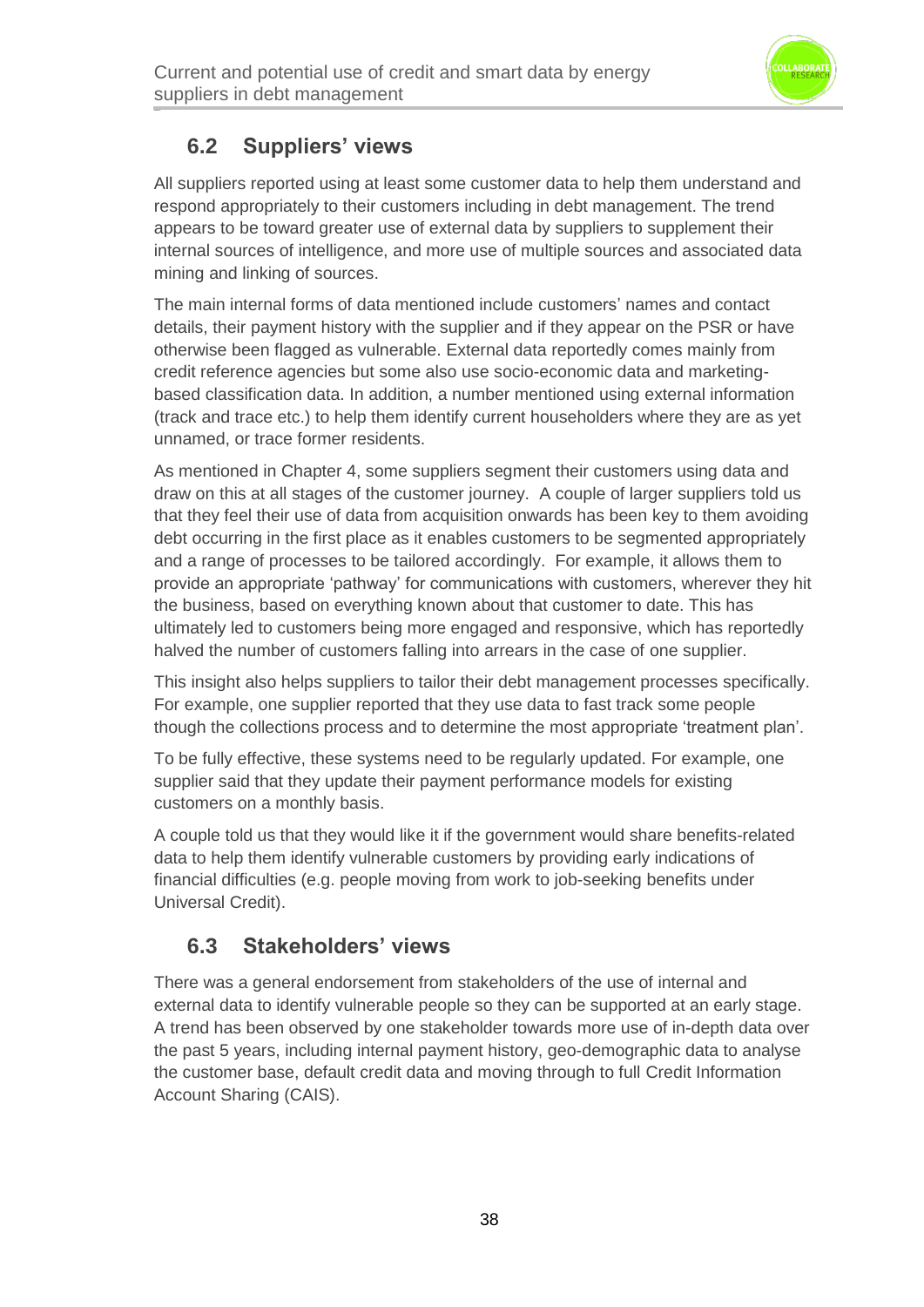

The majority saw internal data as being most useful, particularly for early intervention. It was felt suppliers should use every customer contact for intelligence to build up their individual customer profiles and to flag people who might be at risk of difficulty.

In one stakeholder's view, external data can also be useful at the acquisition stage, when there is no pre-existing customer relationship, by throwing light on who the supplier is interacting with and enabling an appropriate offer to be made. Further down the customer journey, this stakeholder felt that external data are most powerful when combined with internal sources of customer intelligence, and they said that this could be used to enable periodic reviews of customers' circumstances.

One consumer advocacy organisation saw further opportunity for the detailed income and expenditure plans that they provide to suppliers on behalf of their clients to be used more proactively by suppliers. For example, they saw potential for suppliers to refer to this data to make decisions on the use of trust/hardship funds and to determine the customer's eligibility for WHD.

Another mentioned the proposed Standard Financial Statement and how this has potential to provide consistent information on people with multiple debts that can be used as a tool by all creditors.

Some stakeholders also felt that suppliers should make more effort to inform customers of how their data are being used and to give assurances about data privacy and security protections. In addition, more exploration was perceived to be needed to ensure that there would not be unintended negative impacts on consumers related to the use of their data. More detail on this is provided in the next chapter.

We were also told that the one area where all creditors are still struggling is establishing vulnerability which is still largely reliant on the customer to self-identify. It was felt that anything that could be done to help flag vulnerability would be a good thing and they saw benefits data as potentially being a useful additional predictor of vulnerability.

## **6.4 Consumers' views**

None of the consumer participants in this research spontaneously raised the use of customer data by energy suppliers or any other creditors in the course of these discussions. This is likely to relate to low awareness of what and how data can be used by creditors including energy suppliers, along with little or no active consideration of this topic by consumers in their day-to-day lives.

For this reason, the moderators prompted participants to consider the prospect of credit and smart data being used by energy suppliers, either now or in the future. Consumers' reactions to these two specific scenarios are detailed in the chapters that follow.

The discussions also covered views on measures to make consumers understand the potential for their data to be used in debt management and what protections are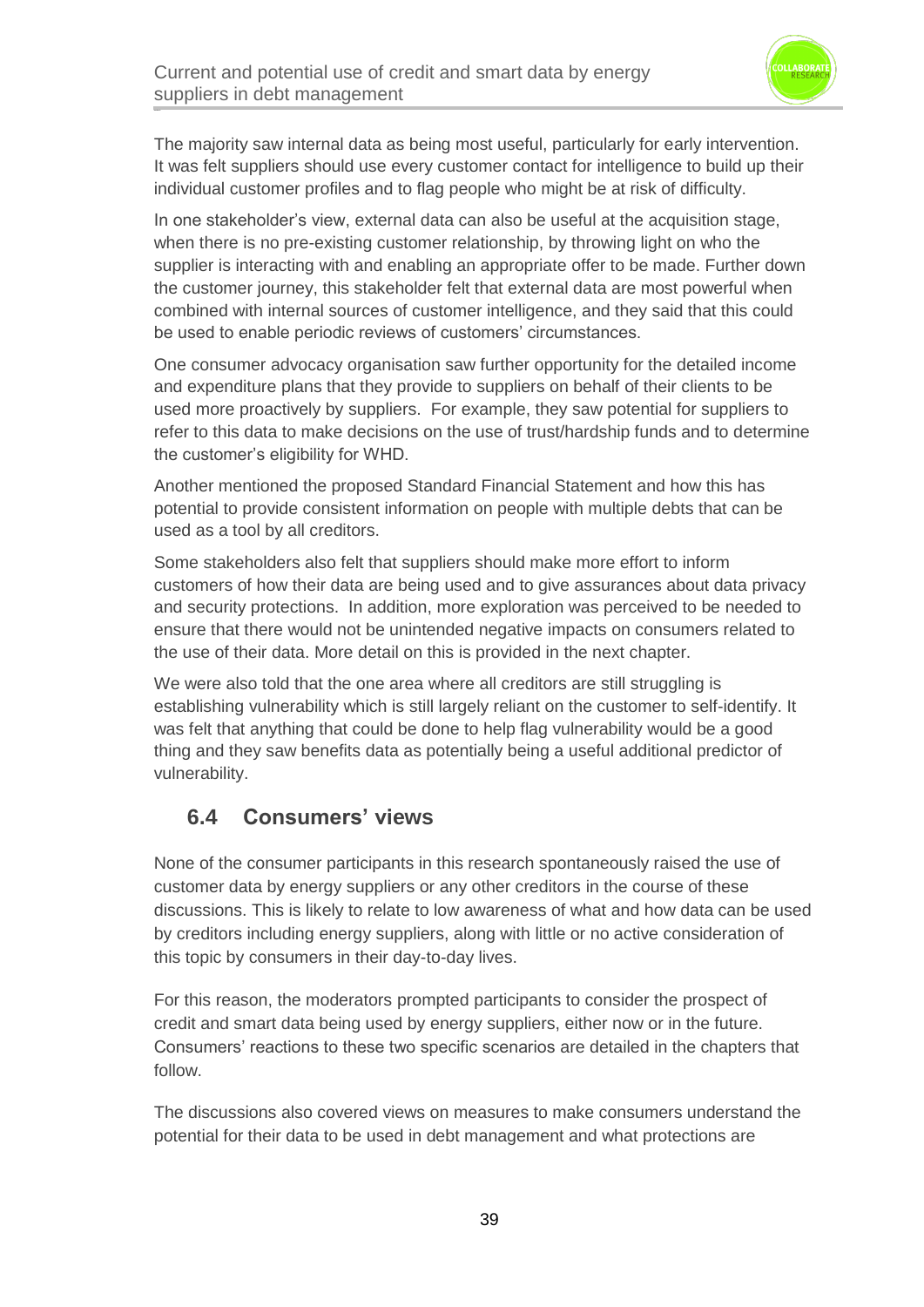

needed. Some knew there were safeguards already in place in relation to data generally (e.g. the Data Protection Act) while others felt there 'must be some regulations' but didn't know what they were. However, some people were cynical about these rules and regulations because they were aware of high profile hacks (e.g. TalkTalk) and felt that legislation had not prevented these. Consumers found it difficult to suggest what additional rules and regulations should be put in place because this was not a subject area that many felt particularly informed about.

Most felt that data related to their own energy usage - and to a degree also their credit risk - should only be used with their active and informed consent. Putting an additional point in the Terms and Conditions was not felt to be enough as consumers acknowledged that they generally gave these little or no consideration.

When they focused on it, a number felt very negative about the commercial use of customer data by companies. By contrast, few could see any personal advantage related to the use of their data. That said, it is worth noting that data use by companies is a relatively normalised part of everyday life and consumers felt relatively disempowered and unable to object to the use of their data because they needed to access the services they required.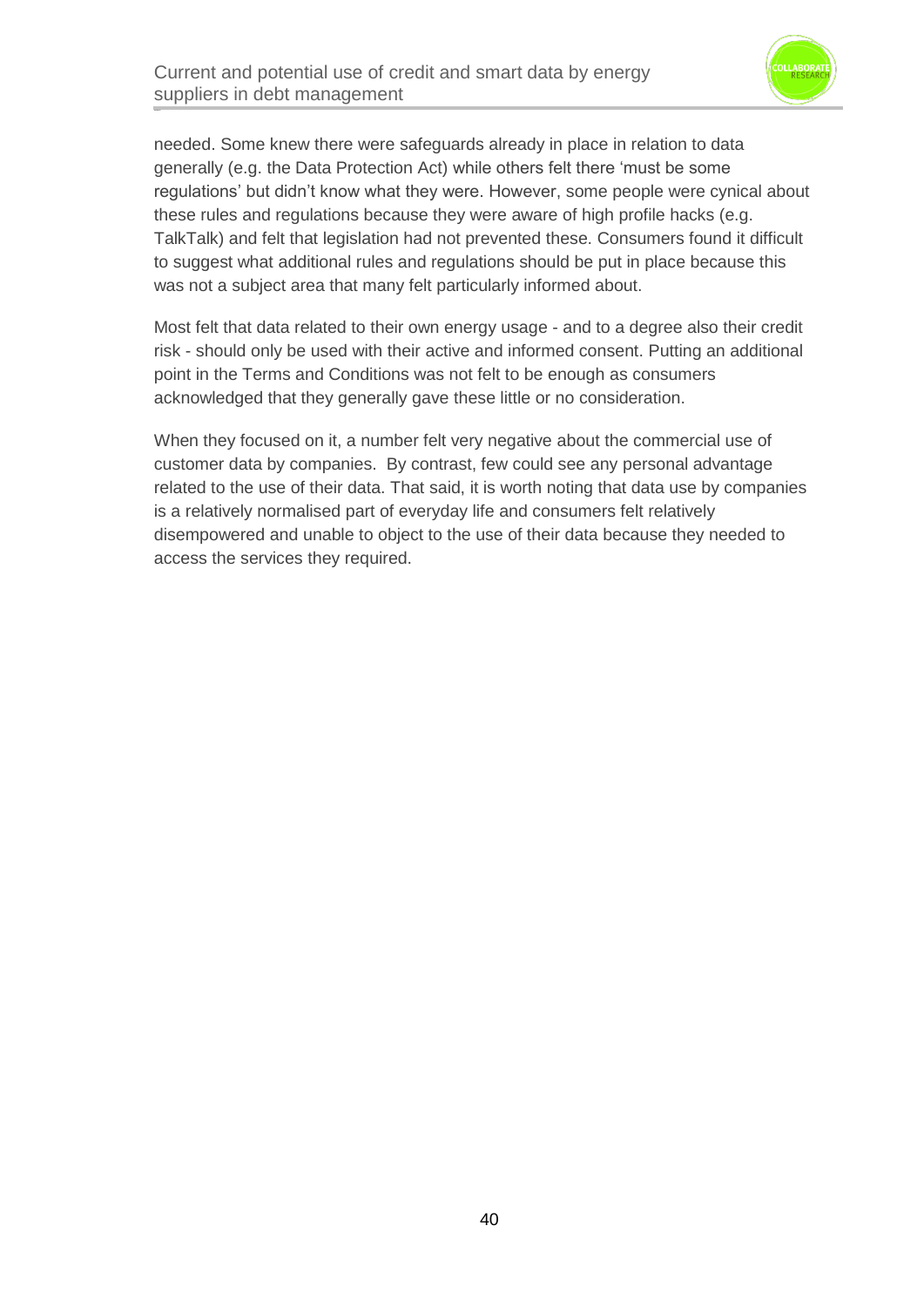

# **7. Use of, or plans to use, credit data in energy debt management and other relevant areas**

## **7.1 Summary of findings**

- The majority of suppliers are currently using credit-referencing data in some way in their customer management. The most common application is at the acquisition stage to determine the payment methods offered, or to inform decisions on changes to payment terms (e.g. if a customer requests to move from PPM to credit). Some are also drawing on credit data in their debt management, both to help identify or trace customers who are in arrears and to determine their ability to repay.
- A few use credit information as one of the data sources that feeds into their customer segmentations. For this group, credit data is used to understand customers' circumstances better at each stage including their likelihood to be facing financial difficulty. Suppliers using credit data in this way saw defaults in other areas as a good predictor of future energy arrears.
- Most suppliers are just using default data while a few are sharing full payment histories (CAIS). The suppliers currently participating in CAIS tend to be those who use credit data in their customer segmentations. A number of others are planning for or trialling CAIS to help them predict future credit risk or to identify materially adverse changes in their circumstances.
- However, some remain unconvinced of the value of credit data. For example, a view was expressed that internal data, such as customers' payment histories with the energy company, are a better source of intelligence. Some also mentioned the investment required for CAIS as being a barrier or questioned the return on investment.
- There was some uncertainty among stakeholders about if and how energy suppliers are currently using credit data. In principle, the use of such data to help identify and support customers who are at risk of payment difficulties was endorsed. However, stakeholders wanted reassurances about the quality of the data and that those with poor or thin credit scores would not face detriment in terms of access to or affordability of energy or other services.
- Consumers had very low awareness of the possibility for their credit histories to be the subject of ongoing monitoring by their energy supplier, or indeed any creditor, and a number were uncomfortable about this once informed. Like stakeholders, consumers expressed concern that this may lead them to be disadvantaged in some way. The potential benefits of capturing a good payment history were not readily seen.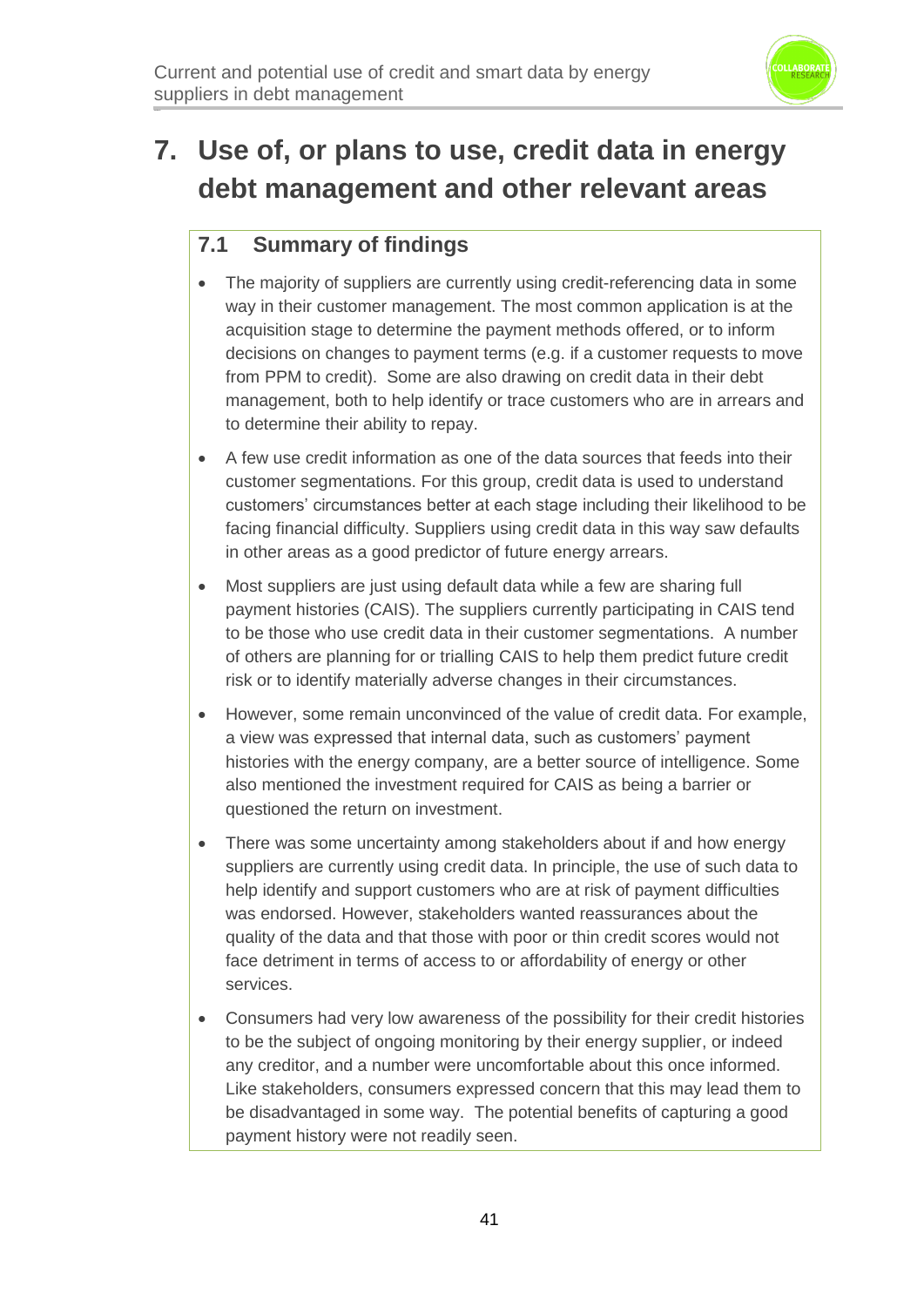

## **7.2 Suppliers' views**

While a few suppliers reported that they do not use data provided by credit reference agencies at all currently*,* the majority are using or starting to use credit data.

Some are utilising it just at the acquisition stage (to credit check customers and determine what payment options will be offered) or to make decisions on changes to payment terms (such as where a PPM customer wishes to begin paying by credit*<sup>22</sup>*)*.* 

However, a few said that they are making use of such data not only with respect to new accounts or new payment terms but also in debt management. In these cases, credit data tends to be used towards the end of the debt collections process at present, for example in field collections, (pre-) litigation and final accounts, both to trace customers and help determine their ability to repay debt.

In addition, a few larger suppliers have combined credit data with other sources of intelligence to contribute to a fuller segmentation of their customer base*.* They then draw on this segmentation to guide their responses to individual customers throughout the customer journey.

These findings regarding credit data usage by energy suppliers are summarised in Figure 7.1 over the page:

 $22$  In the information request, suppliers were asked not just about use of credit information in debt management but also this informed decisions about moving customers from PPM to credit meters. Overall, just over half of those who responded said it did. For those using credit data in this way, it informs decisions on whether the customer is deemed eligible to move from PPM to credit and in some cases can also be used as an alternative to asking for a security deposit.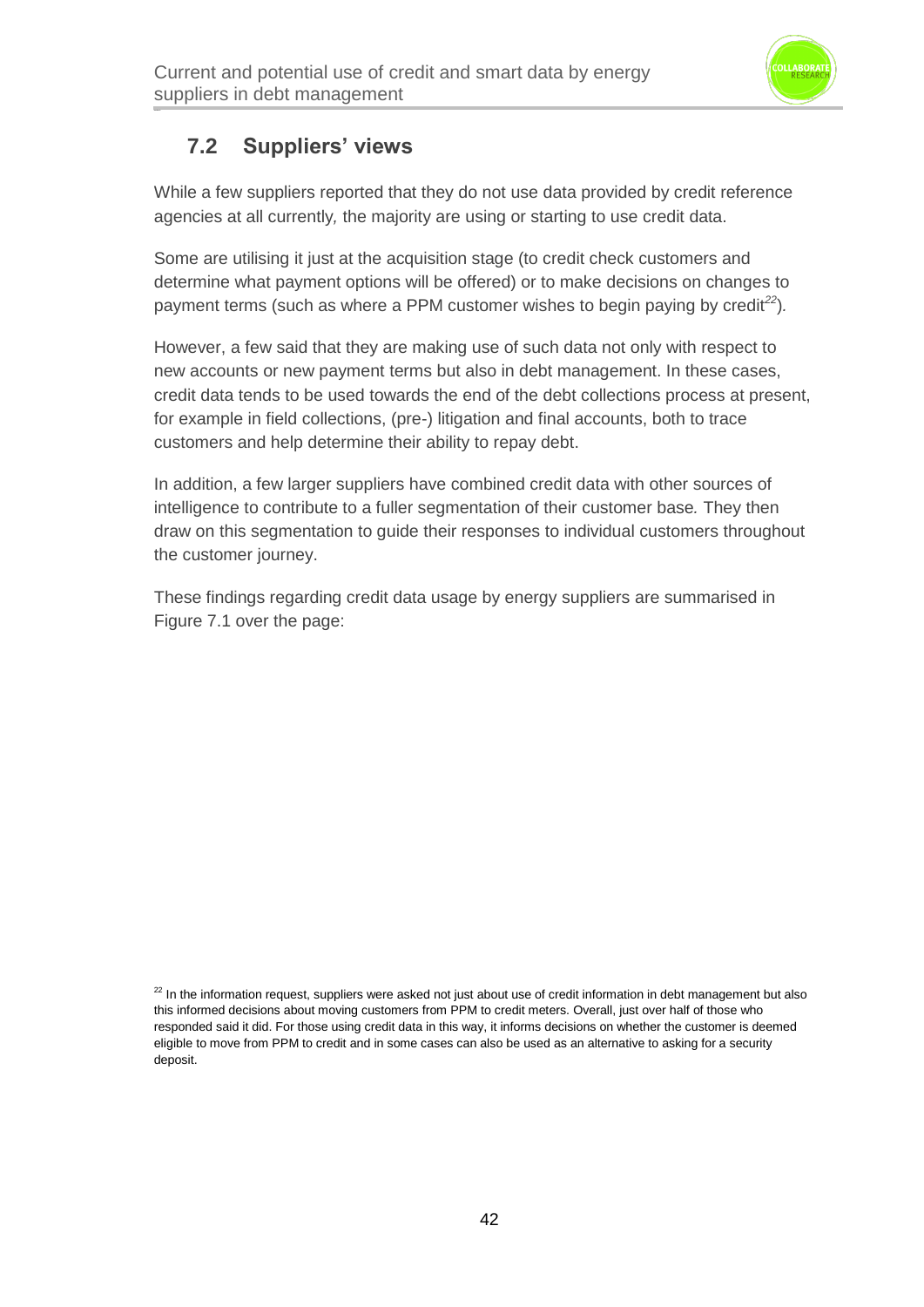

#### *Figure 7.1*

| <b>Current usage of credit data by energy suppliers</b>                        |                                                             |
|--------------------------------------------------------------------------------|-------------------------------------------------------------|
| No use                                                                         | 3 of the 13 suppliers completing the<br>information request |
| Use at the acquisition stage and/or in<br>decisions re changing payment terms  | 9 of the 13 suppliers completing the<br>information request |
| Use in debt management                                                         | 5 of the 13 suppliers completing the<br>information request |
| Use throughout customer journey (via<br>integration in customer segmentations) | 3 of the 13 suppliers completing the<br>information request |

Some suppliers felt that use of credit data is particularly effective when it is combined with internal data and fully integrated into customer communications to the extent that any member of staff can access full information on a customer, including any flags attached to their case relating to priority needs or vulnerability. For example, suppliers using credit data in their customer segmentations tend to do so in conjunction with internal payment performance data and, over time, the customer's profile becomes more weighted to internal data as these are seen as a better predictor.

Suppliers who draw on credit data in their customer segmentations use this to understand their customers' circumstances better at each stage of the customer lifecycle including to minimise the risk of arrears and financial difficulty. One supplier specifically explained how they use credit data to identify customers who are showing signs of struggling to pay. They believe defaults in other areas to be a good predictor of likely future difficulty in paying energy bills, as people who experience financial difficulty reportedly tend to default on other payments before energy. Each month, they calculate a risk segment for their entire live credit base by combining external data supplied by credit reference agencies with historic internal payment performance. This is then applied to predictive models to identify customer groups that have a high likelihood of falling into arrears in the future.

There are two levels at which credit reference agency data can be accessed by creditors – just defaults or full payment history. In each case, the principle of reciprocity means that the creditor needs to share the same level of data that they access<sup>23</sup>.

<sup>23</sup> Principles of Reciprocity (SCOR, 2014)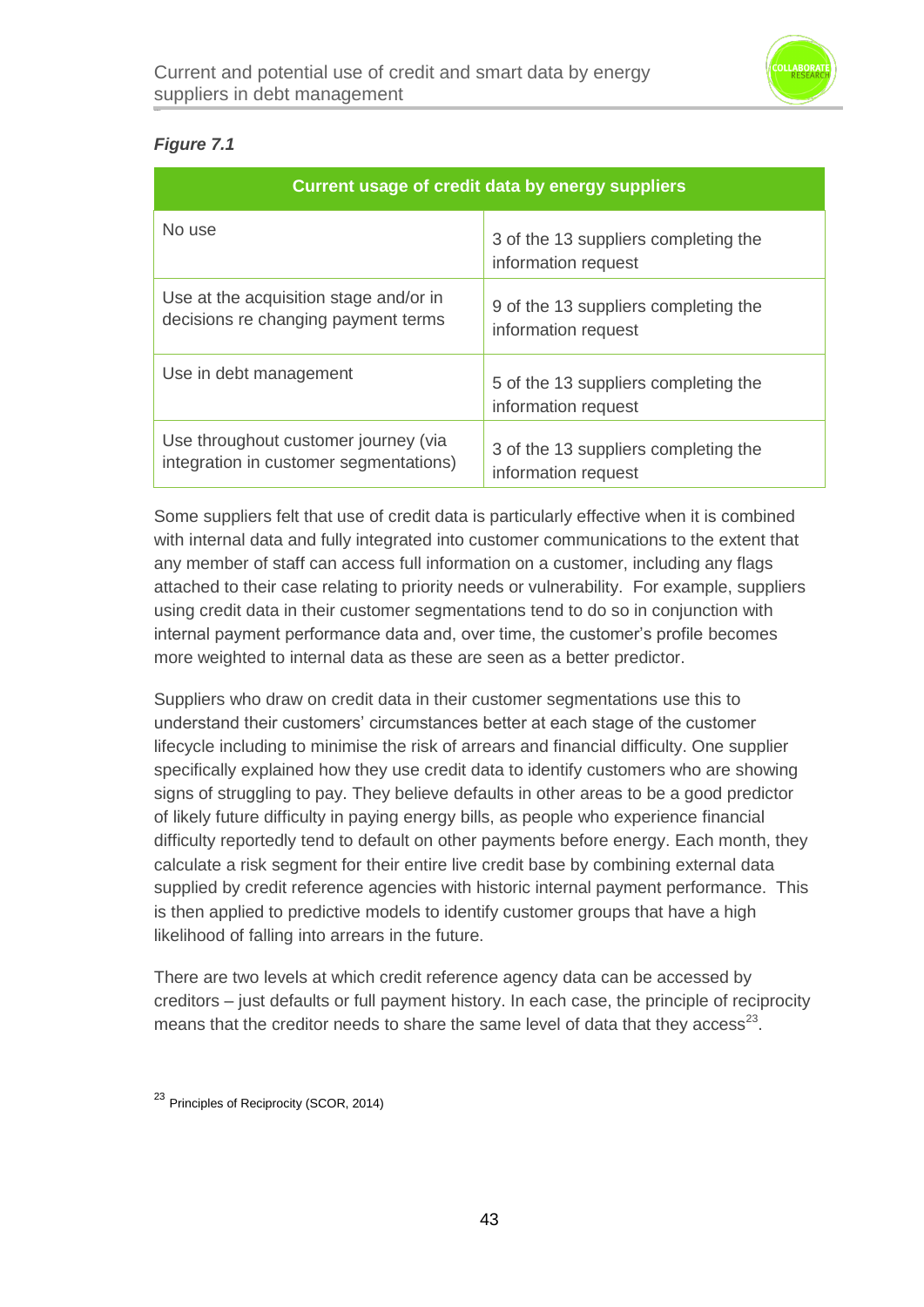

Most energy companies are currently just using default data, along with track and trace information in some cases to identify or locate current or past customers. However, a few have signed up for Credit Account Information Sharing (CAIS*).* One supplier said that they hope the whole energy sector will sign up to full credit data sharing in order to provide a fuller and more relevant view of customers as otherwise the data will mainly reflect the financial services sector and provide a skewed picture of behaviour. They felt that not sharing full data could be unfair to consumers who are not using credit or are excluded from the mainstream credit market but may have a good payment record for essential services.

A number of others said that they are planning for or trialing CAIS and/or wider application of credit data in some way, for example:

- To better identify levels of credit risk and tailor communications accordingly*.*
- To help with the identification of materially adverse changes among its customers*.*
- To develop a more tailored user experience throughout the customer journey*.*

However, some suppliers remain unconvinced about using such data in debt management. For example, one supplier, which does not currently use credit data in any way in their operations*,* told us that they do not have any immediate plans to. This is because they do not see its value compared to other internal information they have, they feel it is too based on credit assessments in other sectors where behaviour is different, and they are concerned that it could be misleading. They regard conversations with their customers as being a superior way to provide intelligence.

Another, which only shares default data, said that the investment required to meet the Principles of Reciprocity for full sharing is a barrier to their uptake. In addition, a smaller supplier felt that full data sharing would not provide sufficient return on investment given their size and relatively small number of customers who are in arrears.

Suppliers we interviewed recognised that customers need to be informed about the use of their credit data and may be resistant if they see it as being intrusive or are worried about data security. However, it is also worth mentioning that, at present, 'informing' customers appears to be limited to including this within Terms and Conditions as part of the contract of supply. Beyond this, a couple of suppliers stated that they explicitly gain consent for their initial credit assessments. A few also reported that they notify customers in arrears, as part of their payment reminders, of the potential for non-payment and non-engagement to affect their credit file*.* In addition, one energy company stated that they explain the potential for data to be shared to customers in arrears as part of the process for agreeing repayment plans.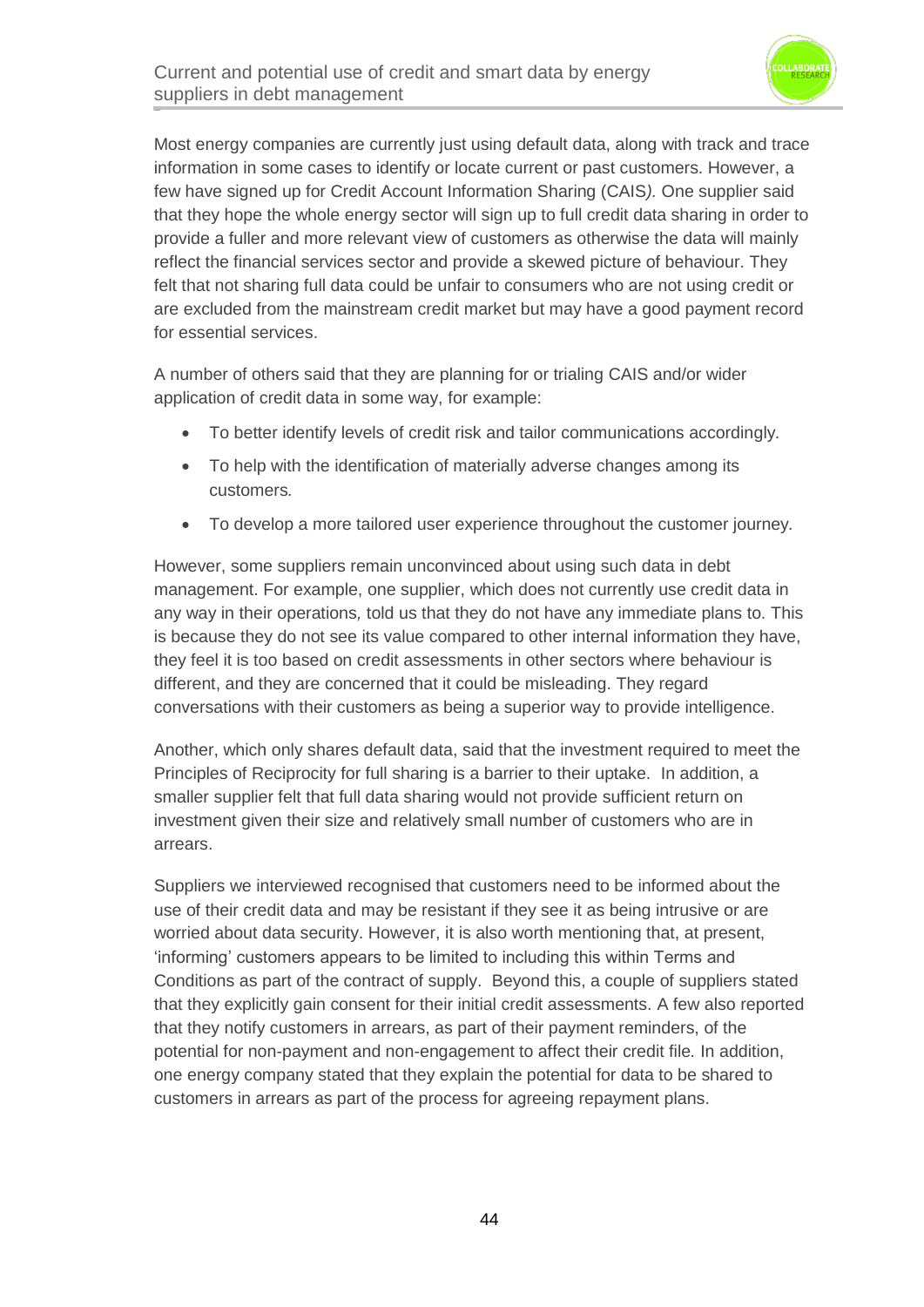

## **7.3 Stakeholders' views**

Some stakeholders were not familiar with how energy companies use credit data. Most assumed that the main use of credit data by energy suppliers currently would be for risk-profiling new customers and those wishing to change from PPM to credit.

The primary benefit perceived of using credit data at this early stage of the customer journey is the potential for it to do away with the requirement for security deposits for lower risk customers. However, some questions and concerns were also raised, such as about the quality of the data (how accurate and up-to-date) and whether those with poor or thin credit scores may receive less favourable treatment (e.g. not being taken on as a customer, being provided with less tariff choice etc.).

Most were uncertain if and how suppliers are using credit data in their wider account management including with respect to customer debt. Only a couple could comment on this, one of which told us that they are aware of credit data being used by some suppliers to decide at what point in the debt path individual customers would start and, accordingly, how many letters they would be sent, the tone of communications etc. Another said that some suppliers are using credit data to inform enforcement by helping to distinguish the 'can't vs. won't pays'.

There was also a lack of awareness among most stakeholders of the extent to which energy companies are participating in full payment history sharing (CAIS). Again, only a couple were more informed in this area:

- One of these stakeholders said that they believe only a few suppliers to be using credit data in this way at present. They commented that each supplier would need to make an individual assessment of the value of such data against other tools they have and relative to the cost. One of the costs suppliers would need to consider is related to the systems they would need to have in place to share equivalent data to what they were using, given the principle of reciprocity.
- Another spoke of the importance of getting the implementation right, which they said meant a stage of widespread consultative engagement, conducting representative analysis so the benefits of using the data could be seen, and ensuring the initial programme of work has a senior owner and is sufficiently funded. They also highlighted a challenge, particularly for larger suppliers, of needing to adapt large billing systems to enable data sharing. These challenges notwithstanding, this stakeholder said that more energy suppliers and other priority creditors were exploring full data sharing. They felt that such data could be helpful to suppliers in understanding how their customers are faring outside their experience. They felt that full CAIS could also be helpful to customers by enabling their positive payment history to be recorded and drawn on by creditors in other sectors.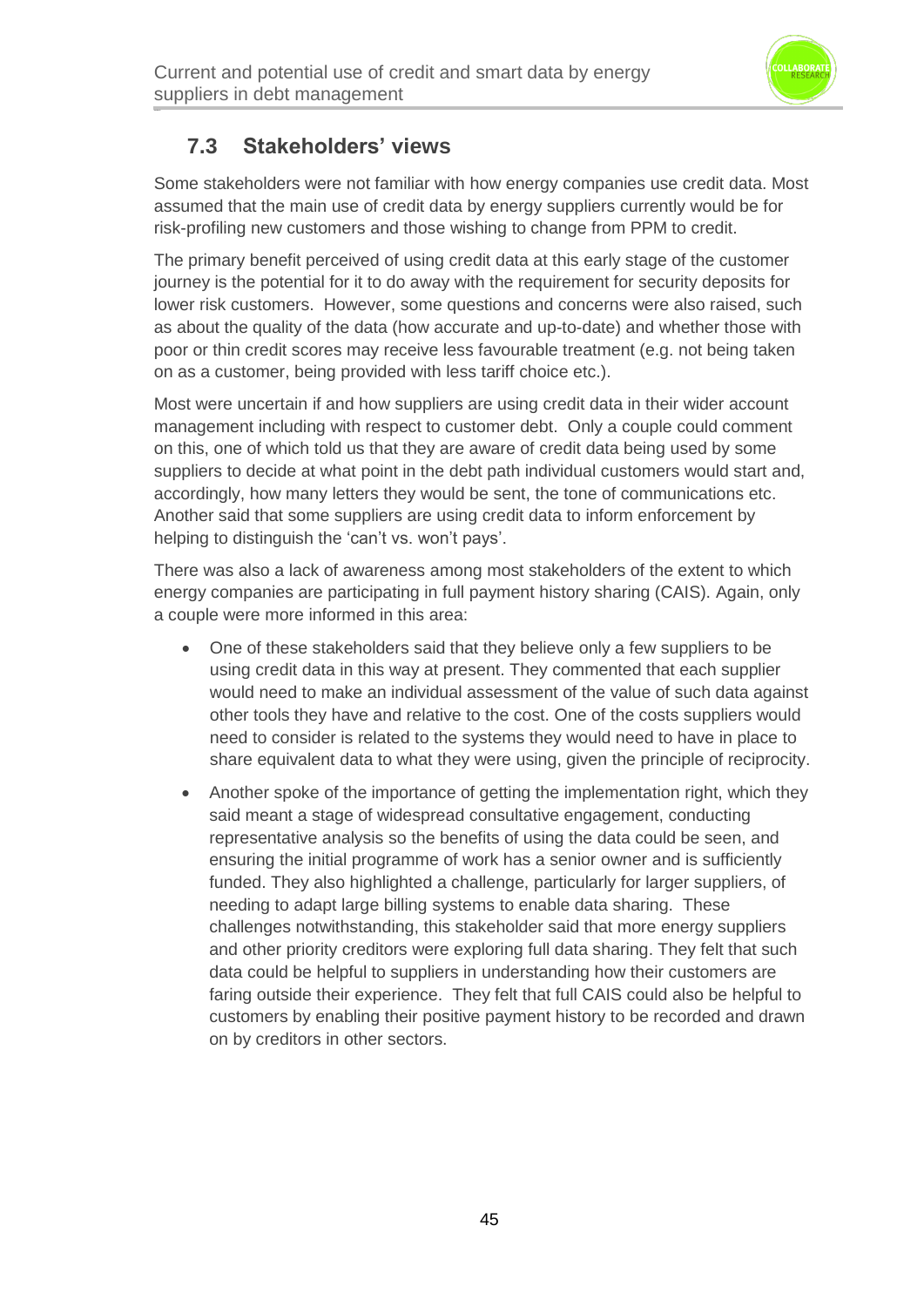

While the use of credit data to inform pre-arrears activity was generally supported, one stakeholder felt that care was needed as such data are not a direct predictor that the customer will fall into debt. Another said that it can't be regarded to be a magic bullet as the data are not perfect, with some accuracy issues and time lags perceived.

One stakeholder also commented that customers know little about how their data may be used and shared by energy suppliers and that awareness raising is needed. A survey conducted by Experian in January of 2015, which we have been given permission to refer to, confirms that consumers lack understanding of the way credit data is developed and used, and that there are a number of misconceptions such as that consumers have a single rating (38%), that late payments stay on consumers' credit report forever (34%) and that it is possible to be blacklisted for future credit (72%)*.* It was felt that there was a potential for more overt messaging in this area, including of the potential benefits to customers of recognising their positive record of paying on time.

Of concern was the possibility seen for sharing of customers' data by energy suppliers to have deleterious impacts on people in other essential areas, such as contributing to them not getting access to rental accommodation etc. However, one stakeholder argued that full data sharing would enable positive payment behaviour to be captured, which could be particularly helpful to those who would otherwise have a thin credit record.

## **7.4 Consumers' views**

Some consumers were aware that credit checks may be used at point of joining a new supplier, or at least were not surprised when it was raised. A number accepted this, because they recognised that the energy company would want to know whether it was acquiring a risky customer or not. However, some felt it was not appropriate for their credit risk information to be shared with energy companies because it was felt to be information about their financial status and therefore only relevant for loans or financial institutions and not for other service providers.

None of the participants were aware that their credit information could be monitored on a regular basis. When informed of this possibility, consumers' attitudes varied from those who were relaxed about this to those who felt it was intrusive and unnecessary. Attitudes depended on a variety of factors including:

- Those who felt consumers' credit scores, along with a great deal of other personal information, was already 'out there' vs. those who felt that this was private, personal information that should be given out only with the customer's permission.
- Younger people vs. older people broadly younger people were more comfortable with sharing their credit score, in order to obtain the services they wanted, while older people felt that if they paid regularly their credit score was no one's business.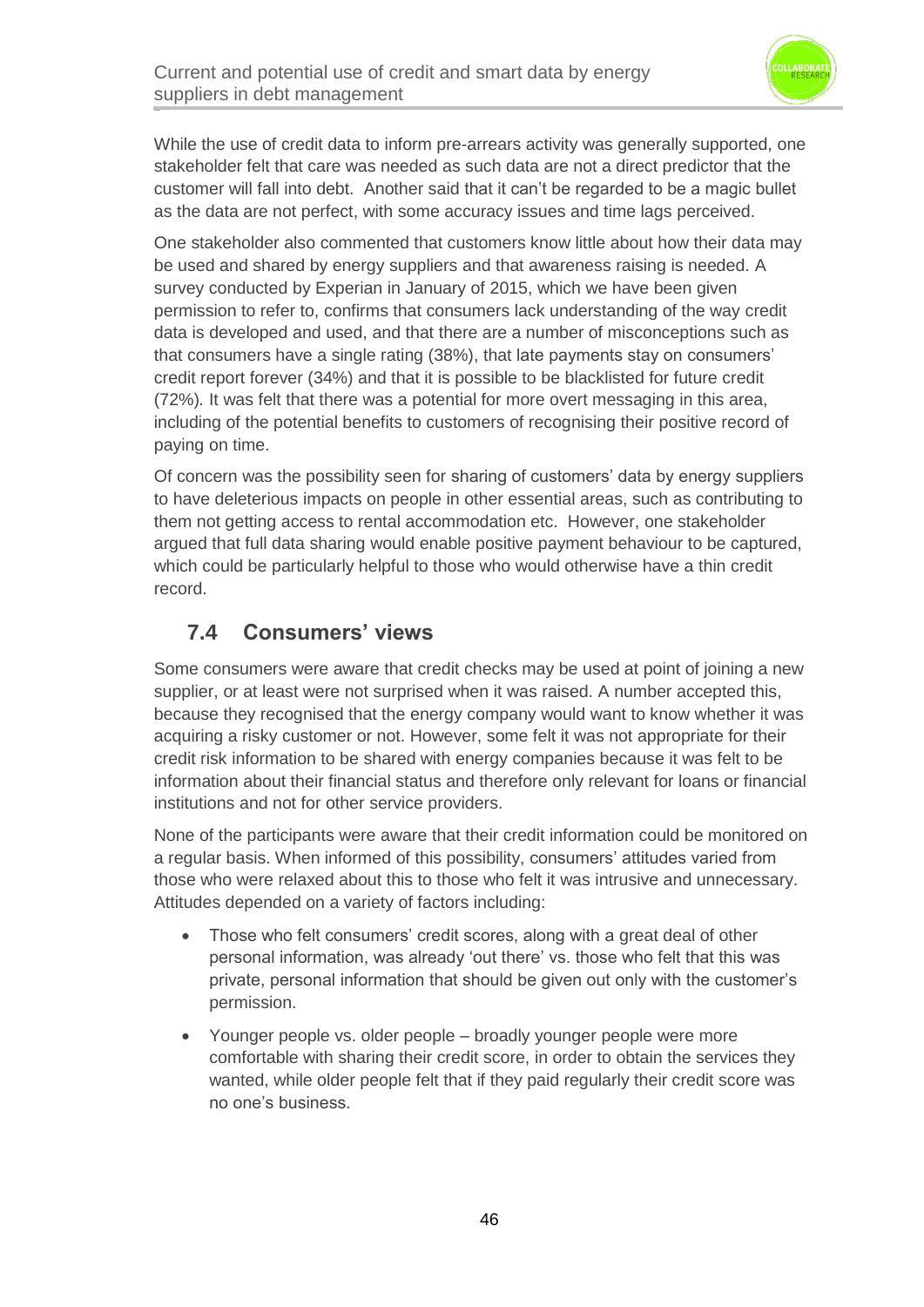

• Those who had experience of getting into bad credit vs. those who felt their credit score was generally good – those who felt they might have bad credit were less comfortable with sharing their information than those who thought they had good credit, because they felt they might have to pay more for products and services.

None of the consumers in this research envisaged that energy companies would want to monitor credit scores of its existing customers unless the customer was already falling behind on payments. When the moderators raised this prospect during the discussions, the reaction tended to be negative. Even though, upon prompting, consumers could see that this was one of very few ways for energy companies to know who might be in financial difficulties at an early stage, they felt uncomfortable that their financial behaviour could be monitored so closely. On the other hand, it was felt to be acceptable to use past payment history held by the supplier to predict ability to pay, because this was data the energy company collected and had a right to consult.

In general, people felt that checking credit scores on a regular basis would benefit the energy company more than the consumer. They raised a number of questions and concerns, including:

- Whether those in financial difficulty would be refused energy supply or provided worse terms than those with good credit.
- Whether a customer could be forced to change payment method or tariff due to a poor credit score.
- Whether poor credit score a long time previously would still count against customers.
- Whether customers could receive a poor credit score due to error.

When asked whether they had been informed if their energy company was using credit reference data about them, no one remembered having been informed. They felt it might possibly be in their Terms and Conditions, but most did not read them thoroughly, if at all, and even those who said they had read them did not remember anything about sharing or checking their financial information.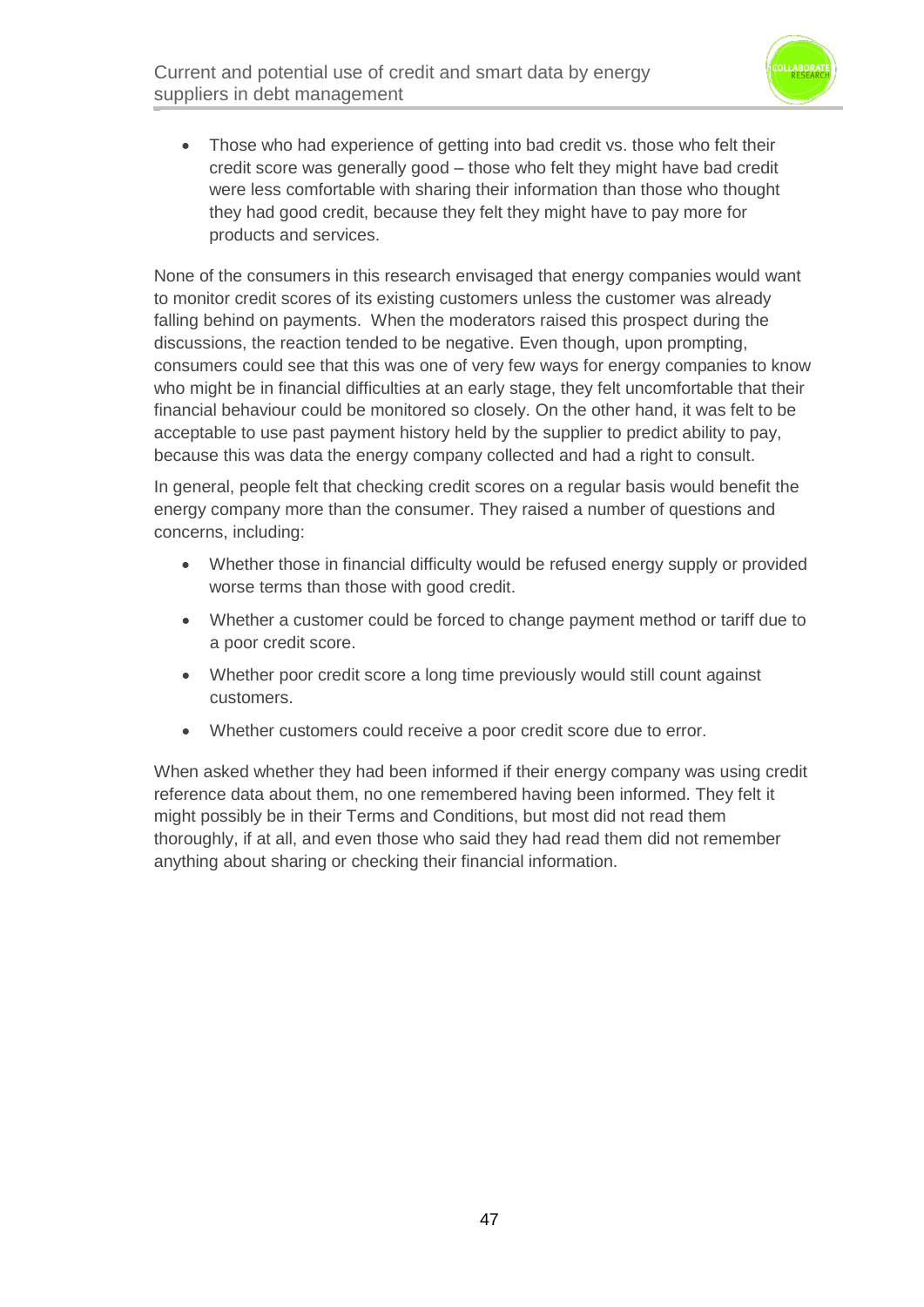

# **8. Use of, or plans to use, smart data in energy debt management and other relevant areas**

## **8.1 Summary of findings**

- In discussing possible applications for smart data, suppliers expected, as a minimum, for this to help avoid bill shock by enabling more accurate and regular billing. They also anticipated that it would be an additional tool to give engaged customers a more in-depth understanding of their usage.
- Some additionally saw potential for smart data to be combined with credit referencing information in order for suppliers to be better able to spot gaps between usage and ability to pay. In these cases, the consumption information provided by smart meters was expected to help suppliers have more meaningful conversations with customers pre-arrears, such as about energy efficiency or tariff optimisation measures, that could lower costs and reduce payment difficulties. A related area of opportunity perceived is to help suppliers identify self-disconnection or low or sporadic usage among its customers.
- However, few suppliers had any explicit plans for their use of smart data. Some were cautious about making predictions in this area as they felt that mass-market rollout is too far away for the potential of smart data to be clear. Some also referred to the significant investment required, both in preparation for using smart data and in its ongoing processing, as a potential barrier.
- Stakeholders tended to agree that smart data has the potential to improve consumers' understanding and management of their usage, and to enable suppliers to be able to spot problems early. They hoped that suppliers would use the data proactively to support vulnerable customers rather than just focusing on self-help among savvy consumers.
- In addition, stakeholders felt that it was important for sufficient protections to be in place to prevent smart meter technology from leading to premature switching to PPM or increased disconnections of those in financial difficulty.
- There was relatively low consumer understanding of smart meters. Once informed, some were more interested than others in the additional energy usage data that will be possible for consumers to access. However, consumers reacted negatively to the possibility of smart data and credit data being combined by suppliers as it was felt that this would mean their lives would be too closely monitored. It also raised concerns about data security.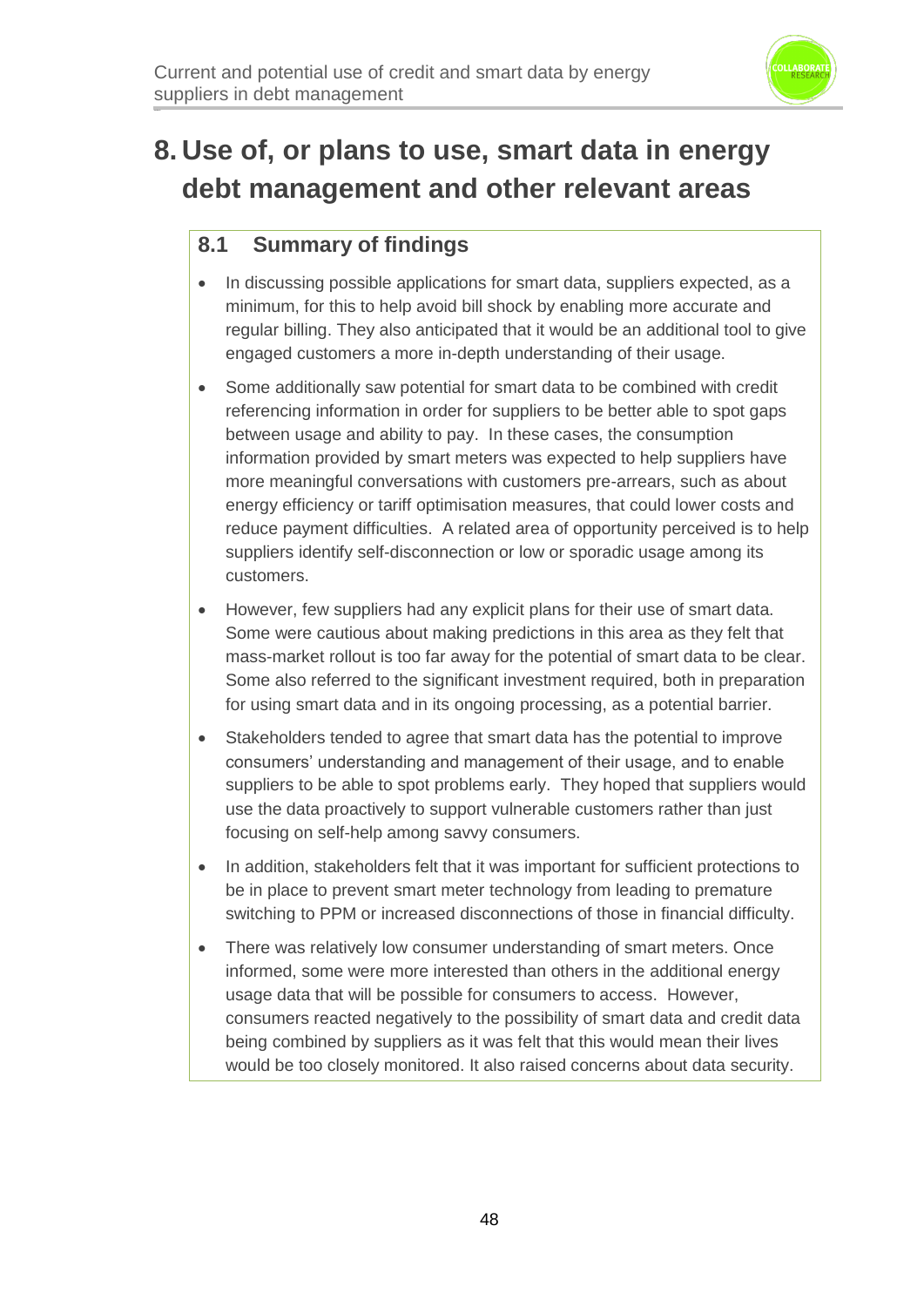

## **8.2 Suppliers' views**

Most suppliers do not have fixed plans for their use of smart data at this stage as the mass roll out is still several years away*.* As such, discussions tended to be theoretical and to consider what might feasibly be possible.

Suppliers expected that smart data could, as a minimum, enable more accurate bills to be calculated and for these to be generated monthly rather than quarterly, both of which would help avoid bill shock and assist customers with budgeting. The potential was also seen for smart meters to help customers to keep track of their ongoing usage, and for suppliers to spot cases early on where usage doesn't match ability to pay.

One supplier provided detailed feedback on the potential opportunities of smart data which they felt were:

- Early identification of where direct debits are out of kilter with usage.
- Triggering earlier supplier contact of customers and more self-help.
- Ultimately, leading to fewer debt conversations and more real time 'lets do something about it before it becomes a problem' conversations.
- Potentially making customer interactions with suppliers more constructive.
- Providing a catalyst for other products and services to help customers increase their energy efficiency and save money.

In addition, a couple of suppliers felt that smart meters could help them to support consumers already in debt by better understanding their consumption data. It was also perceived that smart meters could provide useful intelligence to help with debt management more generally, such as identifying empty properties etc.

A few of the bigger suppliers, however, were of the view that roll-out of smart meters is still very limited and unrepresentative of the full customer base to be able to illustrate their full potential in the mainstream energy sector. In addition, one or two felt that as full roll-out was so far in the future, with a number of potential challenges on the way, it was difficult to assess how far they would live up to their perceived potential. One believed that, to some extent, the focus on smart meters was putting a brake on current innovation and investment in other areas of the business, such as pre-arrears.

Some suppliers noted the increased technical ease of switching from credit to PPM with smart meters but they did not regard premature switching as a concern. This is because suppliers felt that Ofgem would ensure consumer protections would be in place in this area. In addition, some reported that they are planning innovation in the pay-as-you-go space and they felt that smart meters could further help reduce the cost differential between prepayment and direct debit and reduce the perceived stigma to consumers of using PPM.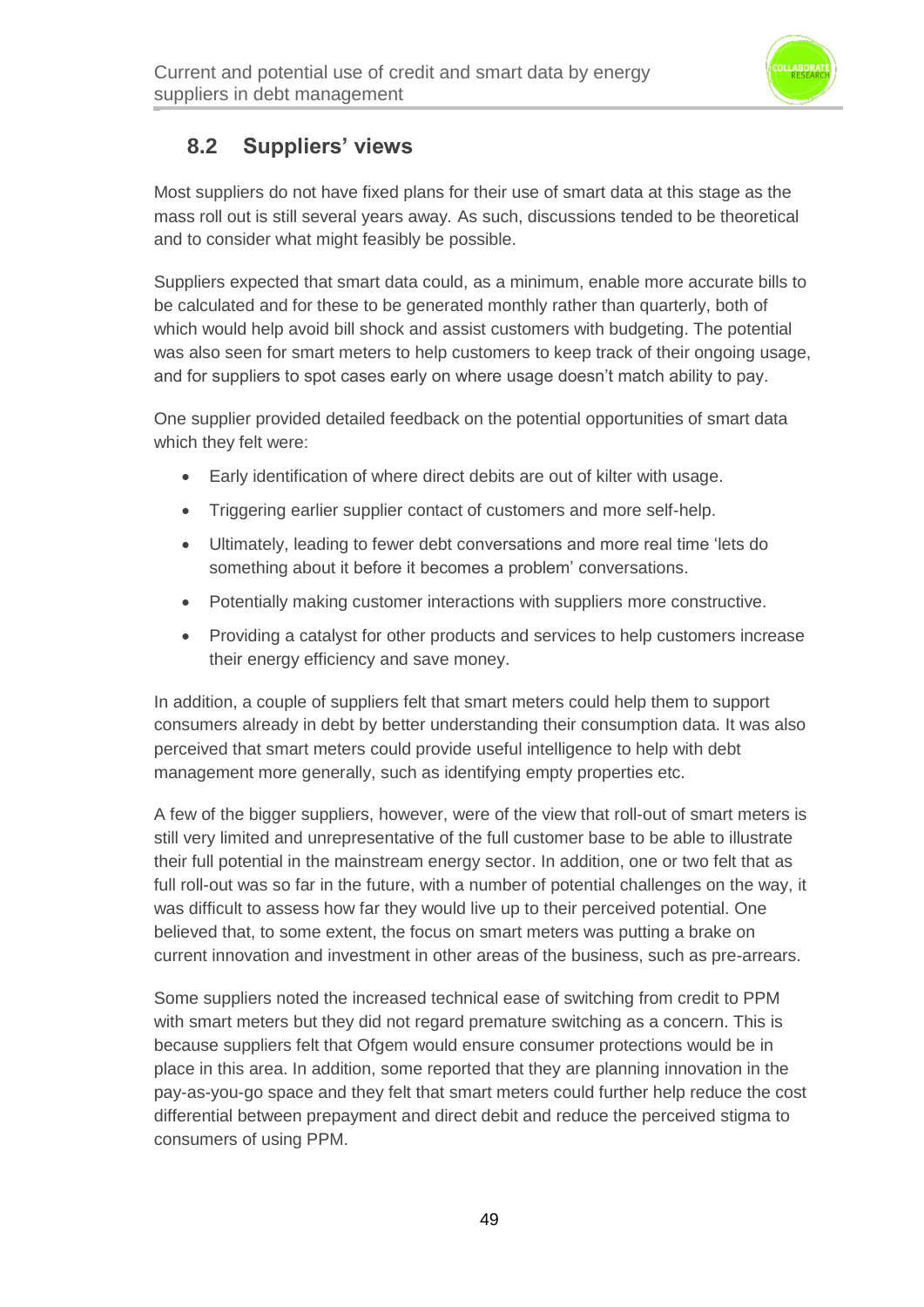

Similarly, the potential for more or faster supplier-initiated disconnections was not seen to be a risk because the industry are committed not to disconnect except in extreme circumstances (normally for health and safety reasons rather than non-payment). There was some mention of how smart meters could make it easier for suppliers to spot self-disconnections and self-rationing among customers, which could represent another benefit of this data if it is used in this way.

However, some other challenges were seen to using smart data for supporting customers in or at risk of debt. One supplier felt that more engagement in this area would be required by some suppliers to recognise the value of this data and make sufficient investment for such applications. Significant costs were seen not just in preparing for use of data in this way but also for ongoing processing. Another highlighted technical interoperability issues with the transition between SMET 1 and SMET 2 as a potential constraint. In addition, the requirement for customers actively to opt in to data being collected more than daily was noted as a potential barrier if customers were suspicious of sharing data with their suppliers.

The minority who are more actively considering how smart data might be incorporated in debt management made the following comments:

- One supplier could see opportunity to combine smart data with credit data to help customers proactively from falling into debt by matching usage to ability to pay. They also envisaged potential for smart data to alert them to the needs of vulnerable customers e.g. when consumption patterns change. Smart meters are already being used by this supplier to set up monthly billing for new customers identified as being at risk of falling into debt and where a direct debit cancels, plus all customers can request a smart meter.
- Another is planning a credit management trial using consumption data from smart meters which will include exploring indications of self-disconnection (of PPM) or changes in financial circumstances. More generally, they see potential for smart data to enable more accurate billing, increased customer awareness of their usage and the ability for them to have more engaging conversations to support customers with financial difficulties.
- Suppliers were also asked whether the potential for smart data to be used in debt management is included in their Terms and Conditions. In the majority of cases, suppliers have not yet included any clause on the use of smart data, mainly because most are not currently using this data and do not have immediate plans to. One of the two suppliers including clauses commented that they feel it is important to explain all of the possible ways smart meters might be used so that they can make the case for this technology and also assure customers on the privacy and data protection measures in place.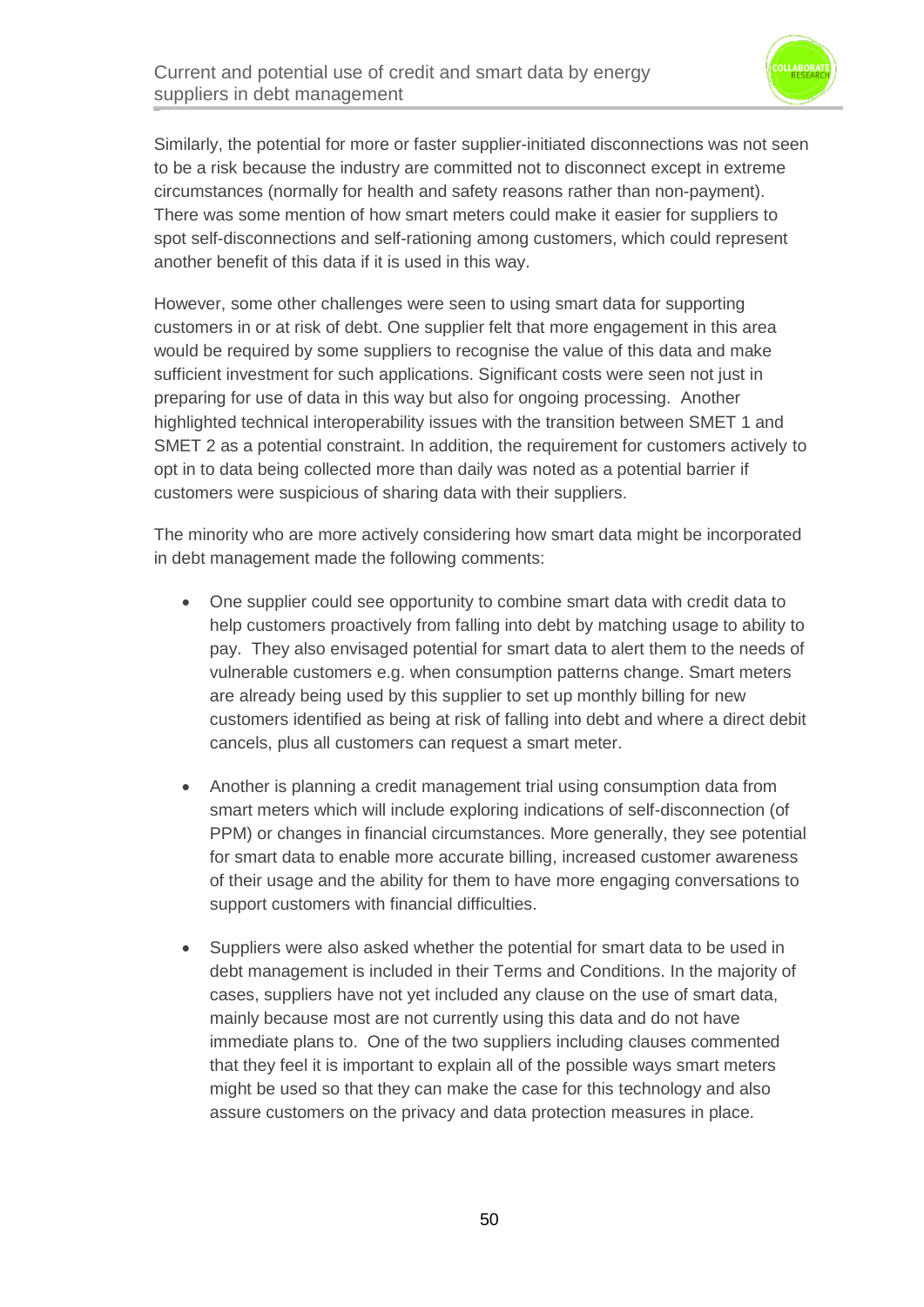

## **8.3 Stakeholders' views**

There was general consensus amongst stakeholders that smart meter data could have significant benefits in terms of enabling suppliers (and engaged customers) to understand their consumption better. It was also seen to have potential to help suppliers to monitor risk factors such as gaps between usage and ability to pay, as well as self-disconnections, very low or sporadic use (both among PPM and credit customers).

One stakeholder saw considerable potential for smart data to be combined with credit data so consumption and ability to pay could be compared. They felt that this combination of data would provide a number of levers for suppliers to have constructive conversations with consumers.

However, there were concerns that the cost of analysing smart data may be a barrier to suppliers using their data in this way. In addition, one stakeholder hoped that the focus would not just be on giving savvy consumers energy efficiency advice but also on those who are less engaged but for whom the data could also bring benefits.

The other worry expressed by some stakeholders is not primarily related to the data side of smart meters but concerns the possibility that enhanced smart meter functionality leads to premature switching of customers to PPM. They hoped that Ofgem would ensure that there were protections in place for consumers in this area. On the other hand, one participant felt that easier switching between providers and payment methods would make it easier to adapt tariffs and payment channels to people's individual circumstances, which would be of overall benefit to consumers.

## **8.4 Consumers' views**

Some consumers involved in this research had heard of smart meters, while others had no awareness. In general more vulnerable consumers were less likely to have heard of smart meters compared to other groups. Even among those who had heard of smart meters, most did not have a detailed understanding of what they do and no one was aware of the data monitoring possibilities. When informed of this, a number responded positively as they felt this could be helpful for them, for example to improve energy efficiency and lower costs. Some others were less interested, either because they did not feel they could reduce their energy usage with or without a smart meter, or because they were not particularly engaged in thinking about their energy use. No one responded in a strongly negative way to the idea of a smart meter. That said, some were less comfortable than others with their energy supplier having access to their usage data as they felt this was personal to them.

When the possibility of connecting smart meter data to consumer credit information to assess risk of energy debt was raised by the moderators, the consumer response was overwhelmingly negative. While some consumers feel comfortable about giving credit information or providing regular usage information to energy companies, the thought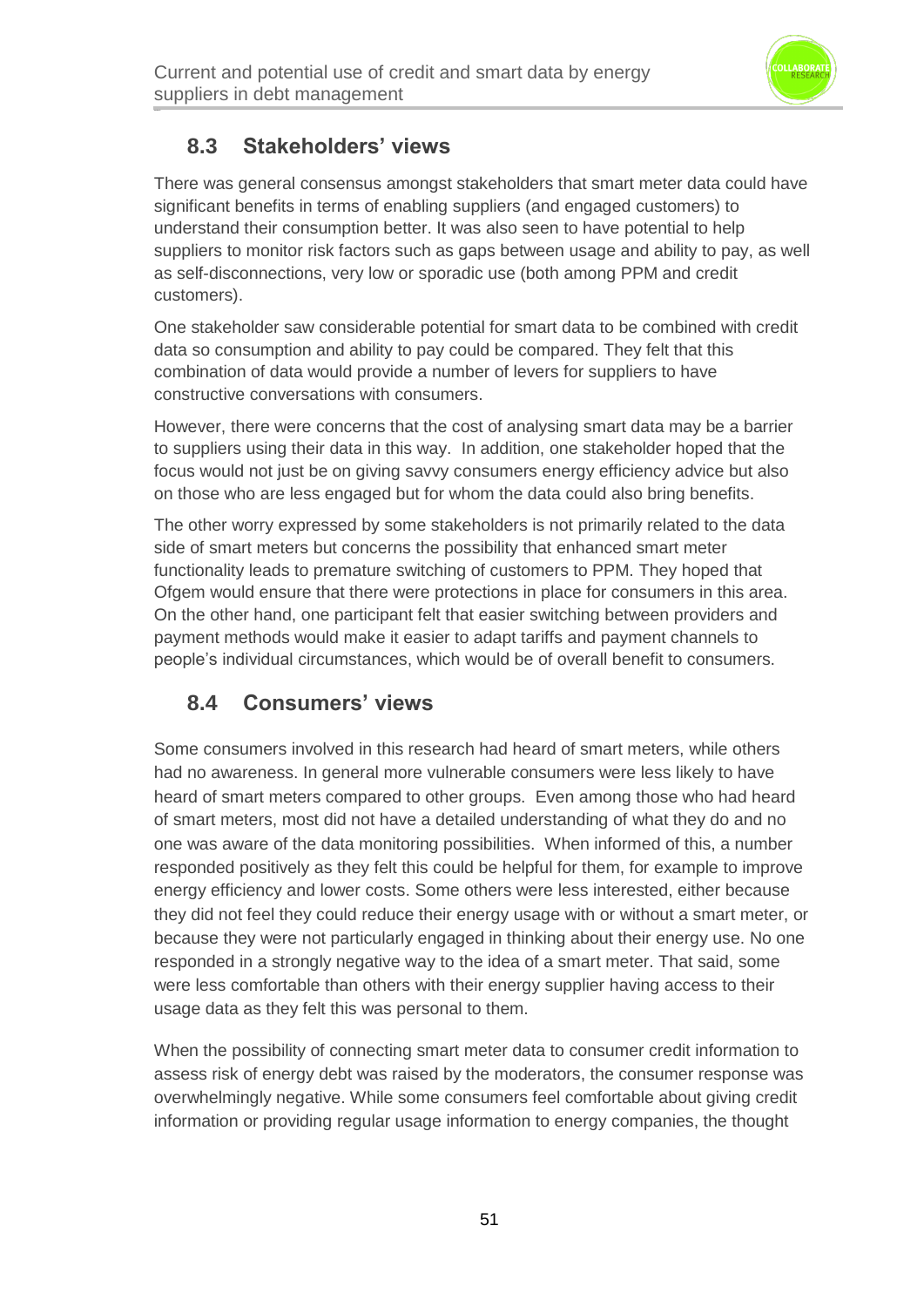

that the two might be cross-referenced and used to predict risk of delinquency made people feel very nervous. A risk was seen for the energy company to make incorrect assumptions about customers based on this data, potentially leading to limitations being placed on their services.

The prospect of data linking in this way also led to a number of more generalised concerns to be voiced about companies accessing consumers' data. As the discussion progressed, participants became increasingly worried that their energy supplier would know far too much about their lives and habits and there were a number of risks associated with this, including:

- Potential data breaches, 'hacking' and other illegal usage.
- Personal information being sold to third parties who would use it for unsolicited marketing (people widely believe their email addresses, addresses and telephone numbers are sold to marketing companies without their permission).

In general, it was felt that smart meter data alone should be enough to tell the energy company whether certain customers are using a lot of energy and should be given help to reduce their usage; participants could not see why it needed to be cross-referenced with credit data. On the other side, consumers felt that credit information and payment activity on the account should be enough to measure payment risk. The rationale and benefits to consumers of bringing the two together were not understood which contributed to the negative response when this prospect was discussed in the research.

The discussions about smart data also considered measures to make consumers aware how such data could be used. Most consumers felt that data on their own energy usage - and to a degree also their credit risk - should only be used with their active and informed consent. Putting an additional point in the Terms and Conditions was not felt to be enough and at the very least they felt it should highlighted rather than hidden within them.

However, it is also worth noting that although, when they focus on it, people can feel very negative about the commercial use of personal information and data by companies, it is a relatively normalised and accepted part of everyday life. People felt relatively disempowered and unable to object to the use of their data because they needed to access the services provided. This is often referred to as the 'say/do' disconnect.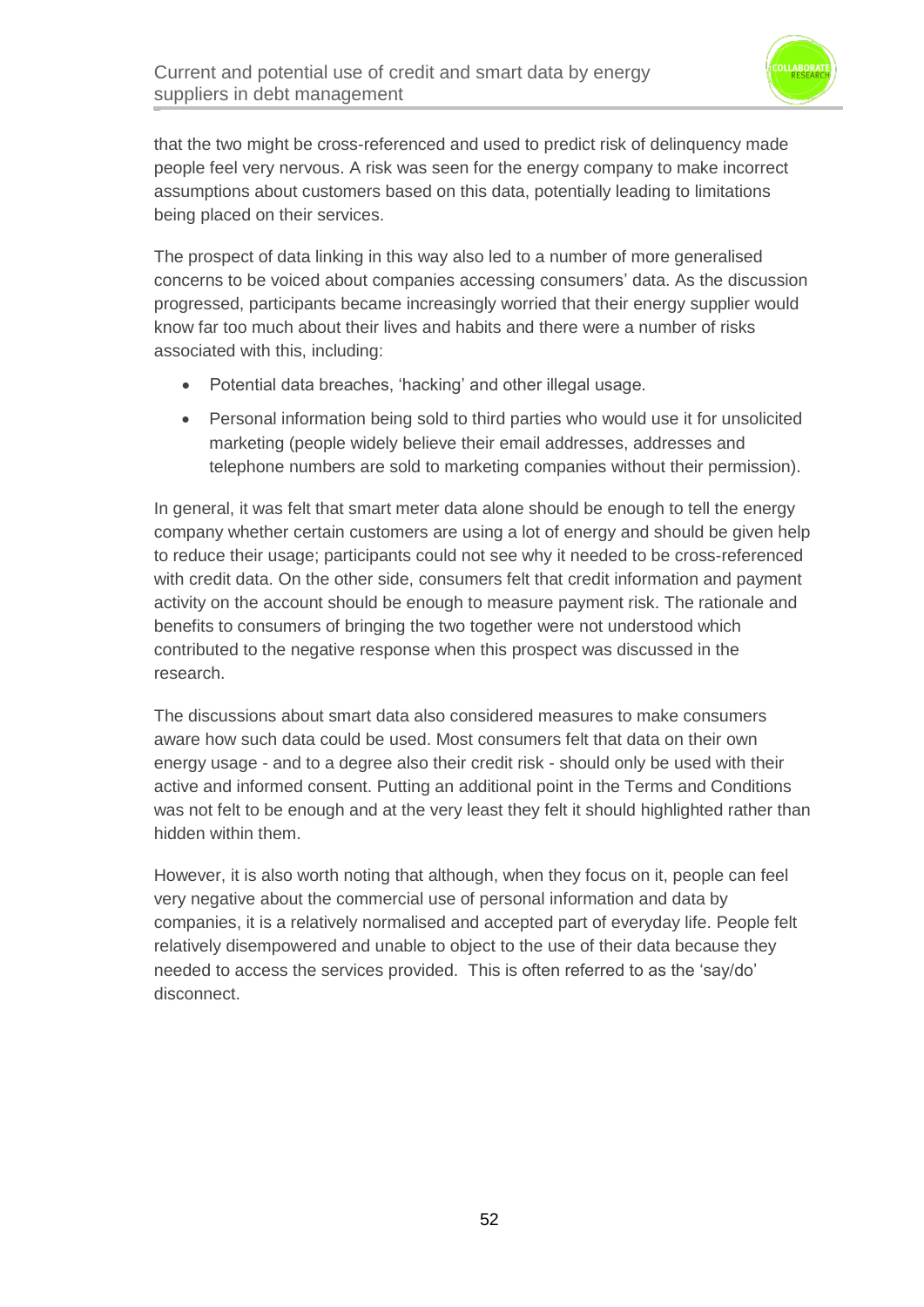

## **9. Conclusions and implications**

### **9.1.1 Energy suppliers' debt management practices**

Energy suppliers' stated debt management aims and approaches align with recognised good practice principles, as identified both in previous research and by stakeholders. All of the suppliers that contributed to this research told us that they were working on all or most of the following areas:

- Early identification of customers who are likely to be in financial difficulty and initiation of appropriate contact.
- An approach to communications that reaches customers effectively, encourages their engagement and maximises their response.
- A clear, well-defined and embedded approach to addressing the needs of vulnerable customers that ensures they are identified early and offered appropriate protection and support.
- A holistic approach that takes into consideration customers' overall circumstances and aims to help them with their wider financial health.
- A flexible package of solutions that are responsive to customers' individual and changing circumstances and so maximise the chances both of a sustainable repayment solution and their longer-term financial rehabilitation.
- Highly trained, competent and confident staff empowered to deal sensitively and sympathetically with individual customers and make decisions about the most appropriate response.
- Appropriate partnerships with other organisations to provide additional support where required, such as with respect to customers' wider financial health, and effective promotion of these relationships to customers.

However, interviews with both stakeholders and consumers suggest that suppliers' policies are not always delivered in practice. In addition, there is some evidence that practice is more consistent among the six larger suppliers than among newer, independent suppliers. More could be done to support and incentivise smaller suppliers to consider how they can more proactively identify and offer help to vulnerable customers.

### **9.1.2 Pre-arrears activity in the energy sector**

Early intervention was acknowledged, by suppliers and stakeholders alike, to be an important goal in debt management as this provides the best opportunity to resolve issues before they become more serious and intractable. This research suggests that the definition of pre-arrears activity used in the energy industry is broader than just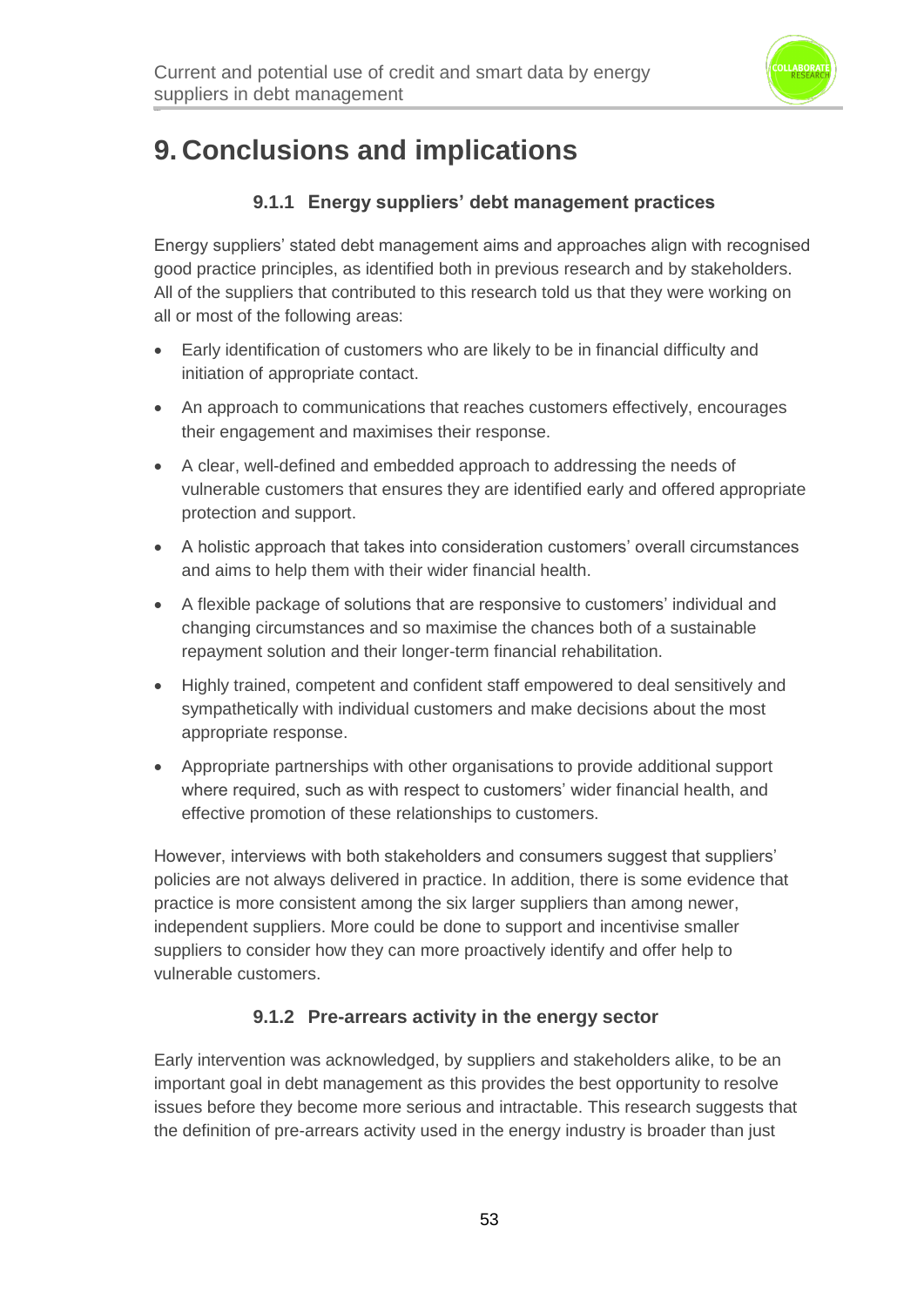

focusing on the brink of default. Rather, pre-arrears work encompasses all measures currently being undertaken by suppliers to prevent customers from getting into financial difficulty right across the customer journey.

Most suppliers have considered ways of proactively contacting and supporting those at imminent risk of financial difficulty. However, supplier-initiated contact of customers is regarded – by suppliers and stakeholders alike - as challenging to get right in terms of identifying the right people and encouraging constructive engagement without appearing intrusive. One of the reasons for this is that they could not readily identify what tools they had to encourage consumers to engage with such proactive contact, beyond offering existing tariff and energy efficiency advice, or help via third parties.

Similarly, while consumers could see the benefits of early engagement in theory, they too found difficulty in identifying new measures suppliers could take to help them.

As a result, suppliers are currently more focused on encouraging customers to make contact with them, and on optimising their response to such contact.

#### **9.1.3 Use of credit data**

Credit-referencing data has the potential to provide additional flags that could be helpful in informing future outbound contact of those at risk of default and enabling this type of pre-arrears activity to become a more mainstream part of the debt management process. For example, defaults with other creditors could predict future energy arrears, while CAIS provides a more complete picture of customers' payment histories and could be used to identify any materially adverse changes in their circumstances.

It is clear from this research that the use of credit-referencing information is expanding in the energy sector. There are already some new models of credit data use within the sector, including as an input into customer segmentations which are then used provide individuals with bespoke paths right through the customer journey. This may help some consumers move from PPM to credit meters, and therefore access cheaper tariffs, without the need to pay a security deposit. However, the use of credit data could also result in consumers being given fewer payment options.

In addition, the extent to which consumers are aware of, and are comfortable with, this use of data is uncertain and is an area where further research may be useful.

### **9.1.4 Potential role of smart and credit data**

The rollout of smart meters has the potential to expand considerably the information available to suppliers, with associated implications for debt management. This research suggests, however, that discussions on this issue are still at a relatively early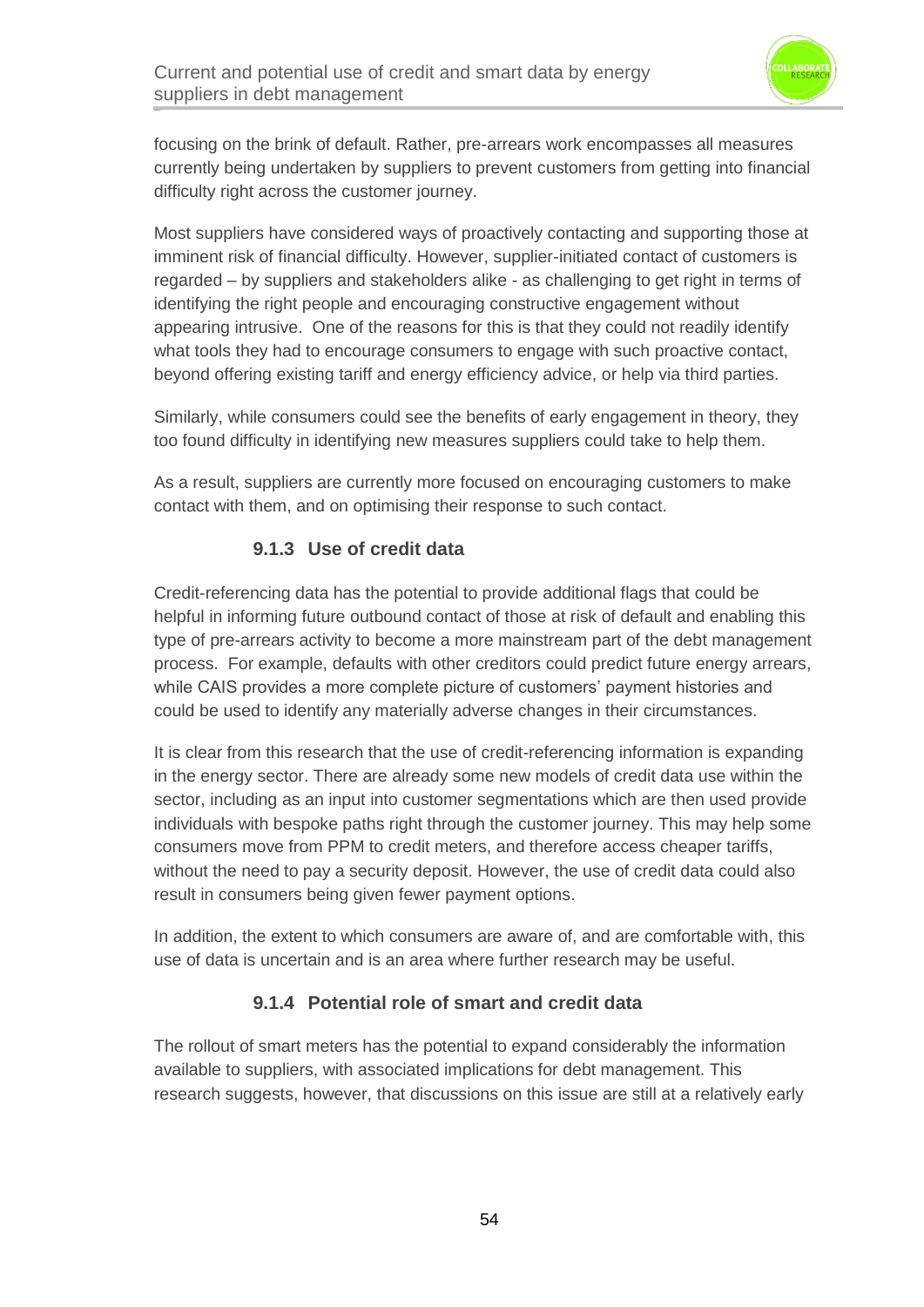

stage, with the main benefit seen by suppliers and stakeholders being to avoid debt arising by enabling early identification of gaps between usage and regular payments.

Beyond this, some could foresee a potential for smart data to enable suppliers to identify cases of self-rationing or self-disconnection among customers. It is not yet clear that suppliers or stakeholders have thought through the implications of this, either in terms of privacy concerns or of possible responses, although there is willingness to do so.

However, this research has also identified the specific possibility for suppliers to combine smart data with credit-referencing data to provide greater intelligence on their customers. This is a new area and, as with any innovation, there is potential for its use to bring benefits to consumers, but also a need to identify and mitigate any possible risks.

The combination of credit and smart data was seen to have potential to identify gaps between usage and ability to pay more quickly, for example where defaults on lowerpriority debts are recorded, even where payments for energy are maintained. This could facilitate earlier contact of consumers in order to avoid financial difficulties. In addition, the detailed usage information that smart meters provide could help make these conversations more meaningful such as by enabling more tailored and specific recommendations to be made on measures to increase energy efficiency in order to reduce costs.

More generally, drawing on combined customer data of this nature could also enable suppliers to treat individual customers in a way that is more tailored to their individual circumstances. Where data are linked to appropriate systems and staff training, there is the potential to achieve greater consistency in the response to a given customer across all touchpoints, and as a result, reduce customer complaints.

### **9.1.5 Issues for further consideration**

However, there are also some issues and barriers to consider if the potential of prearrears activity and customer data use is to be realised within debt management.

As discussed above, for consumers to be receptive to pre-arrears contact from suppliers they are likely to require more explanation of this practice as it is not currently on their radar. In addition, some consumers may be resistant to being contacted in this way due to their failure to acknowledge problems or distrust of energy suppliers' motives in making contact. Suppliers will need to consider how to address these barriers in order to improve their success rate in engaging with customers throughout the debt process – this will particularly be the case where contact is being made as a result of a credit default in a non-energy area.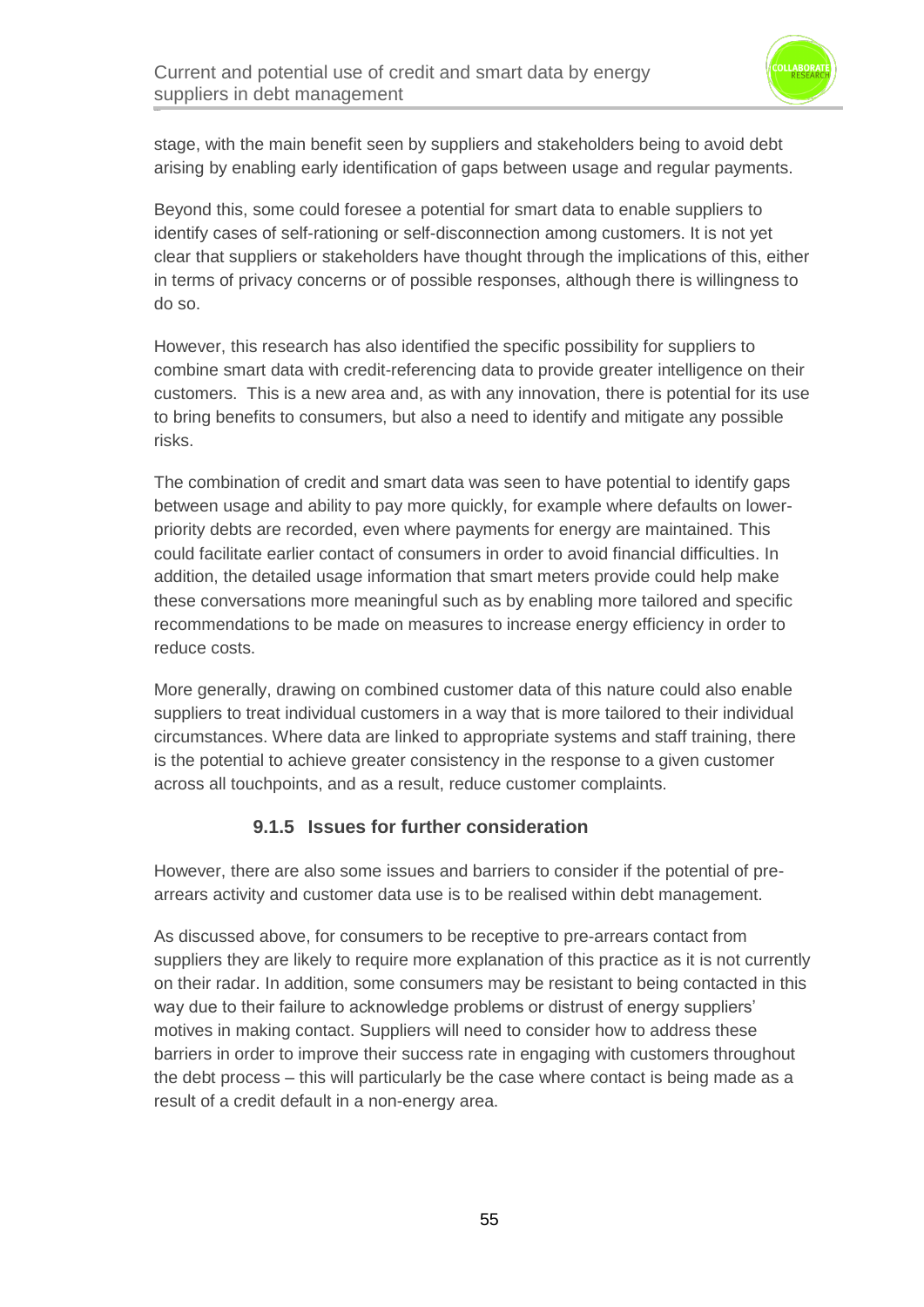

In addition, for use of data to be demonstrably beneficial to consumers and for any unintended negative consequences to be mitigated, good practice principles will need to be agreed for this area of activity, just as they have been for other aspects of debt management. This is particularly important because both this and previous research show that there is a link between debt and significant changes of circumstances. Codes of conduct need to reflect that consumers involved may well be in temporary vulnerable situations such as redundancy or family breakdown, even if they are not included in 'traditional' vulnerability definitions.

Both consumers and stakeholders involved in this research were worried that the sharing of credit data could potentially disadvantage consumers in terms of restricting their access to services or leading to them paying more. There were also questions raised about credit data quality (i.e. how accurate and up-to-date it is) and data security generally. Consumers were particularly fearful about the possibility of credit and smart data being combined as this felt like too much monitoring of their affairs and to increase the risk of their information falling into the wrong hands. Stakeholders additionally expressed concern about the possibility for smart meter technology and smart data to lead to premature switching by suppliers of customers in debt to PPM or an increase in disconnections. These are all areas where more work is needed to explore the extent to which these are real risks and what if any amelioration is likely to be required.

The current approach of suppliers to informing consumers about data use is mainly limited to inclusion of relevant clauses in their Terms and Conditions. There is a case for more proactive methods, as used by some suppliers currently with respect to credit data, including gaining active consent at the acquisition stage, informing customers in payment reminder letters and again when agreeing repayment plans, as well as providing more explicit assurances about the protections provided. In addition, the responses of stakeholders and consumers in this research suggest that more could be done to explain any benefits to consumers from the use of their data. For example, there is opportunity to convey if and how sharing of credit data could enable consumers to build up poor or thin credit scores.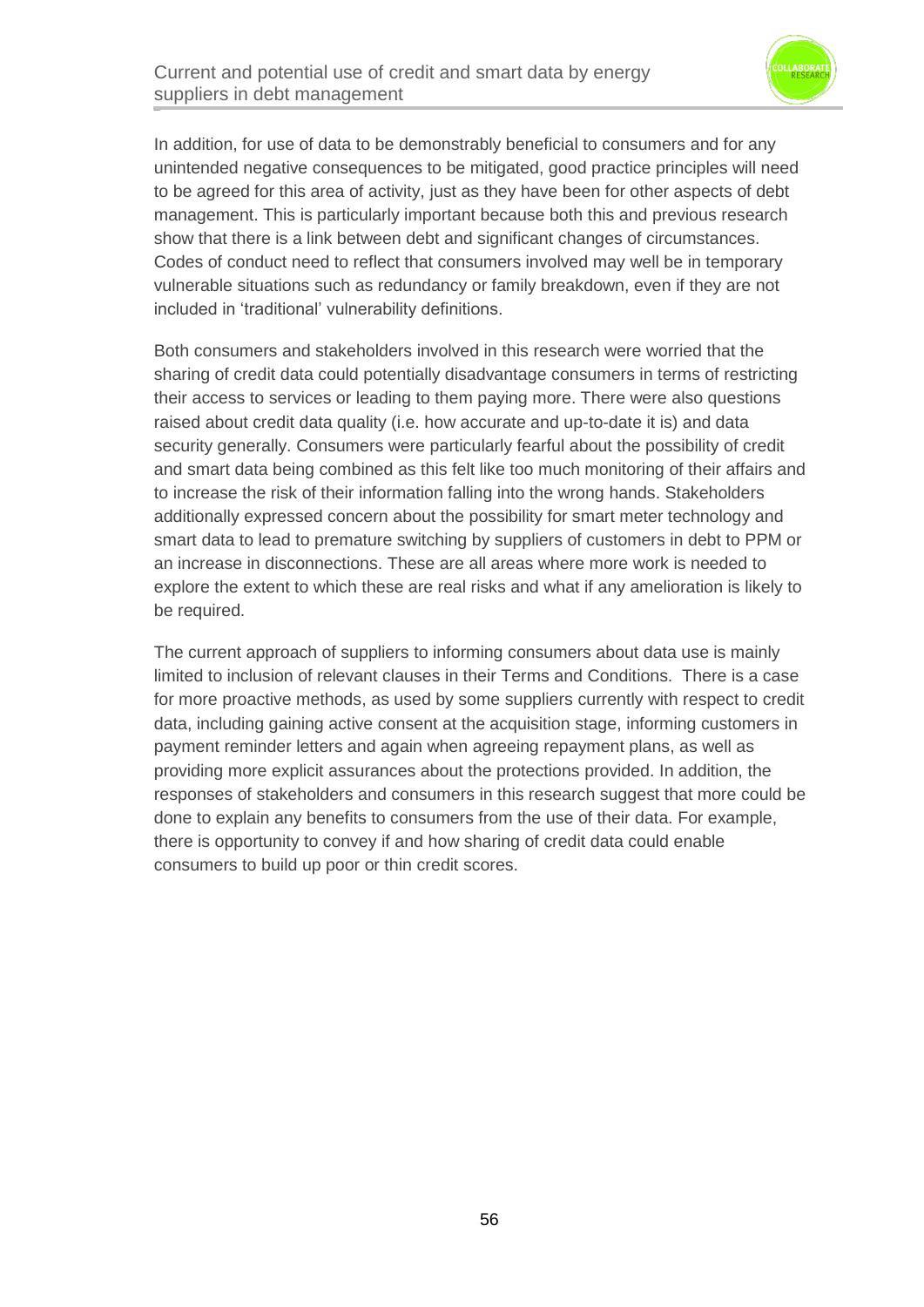

# **Appendix – Research materials**

## **A.1 Supplier information request**

#### **Information sought by Citizens Advice:**

We are seeking information about how energy suppliers use, or plan to use, customer information, including data from credit reference agencies and smart meters, in decisions that affect consumers as part of the debt management process. We are working to the same definitions of accounts - in arrears, in debt or repaying debt - as are used by Ofgem in its social obligations report $24$ .

In your response to the following questions, please also provide links to, or digital copies of, any relevant customer information materials.

1. Please outline the support you provide to customers at various stages of the formal debt management process (i.e. arrears, debt, repaying debt).

2. Do you have measures in place to identify and support customers at the prearrears stage (i.e. those who show signs of struggling to pay for their energy, before they are formally classed as being in arrears)? If so, please provide details of how you seek to identify and support them. If not, do you have any plans in this area?

3. Do you currently use credit reference information in your management of customer debt, including at the pre-arrears stage. If so, please provide details. If not, do you have any plans in this area?

4. Does credit reference information currently play a role in your decisions regarding customers' eligibility for changing from pre-payment meters to credit meters or vica versa? If so, please provide details. If it does not, do you have any plans to introduce greater use of credit referencing information in this area?

5. Do you currently use, or have plans to use, smart meter data in the management of customer debt, including at the pre-arrears stage? If so, please provide details, including whether it is/will be used in combination with credit reference information.

6. Do you currently use, or have plans to use, any other internal or external customer data in debt management? If so, please provide details.

7. How do you ensure and document that customers understand the potential for their data to be used in debt management, including at the pre-arrears stage? Please

<sup>24</sup> <https://www.ofgem.gov.uk/about-us/how-we-work/working-consumers/supplier-performance-social-obligations>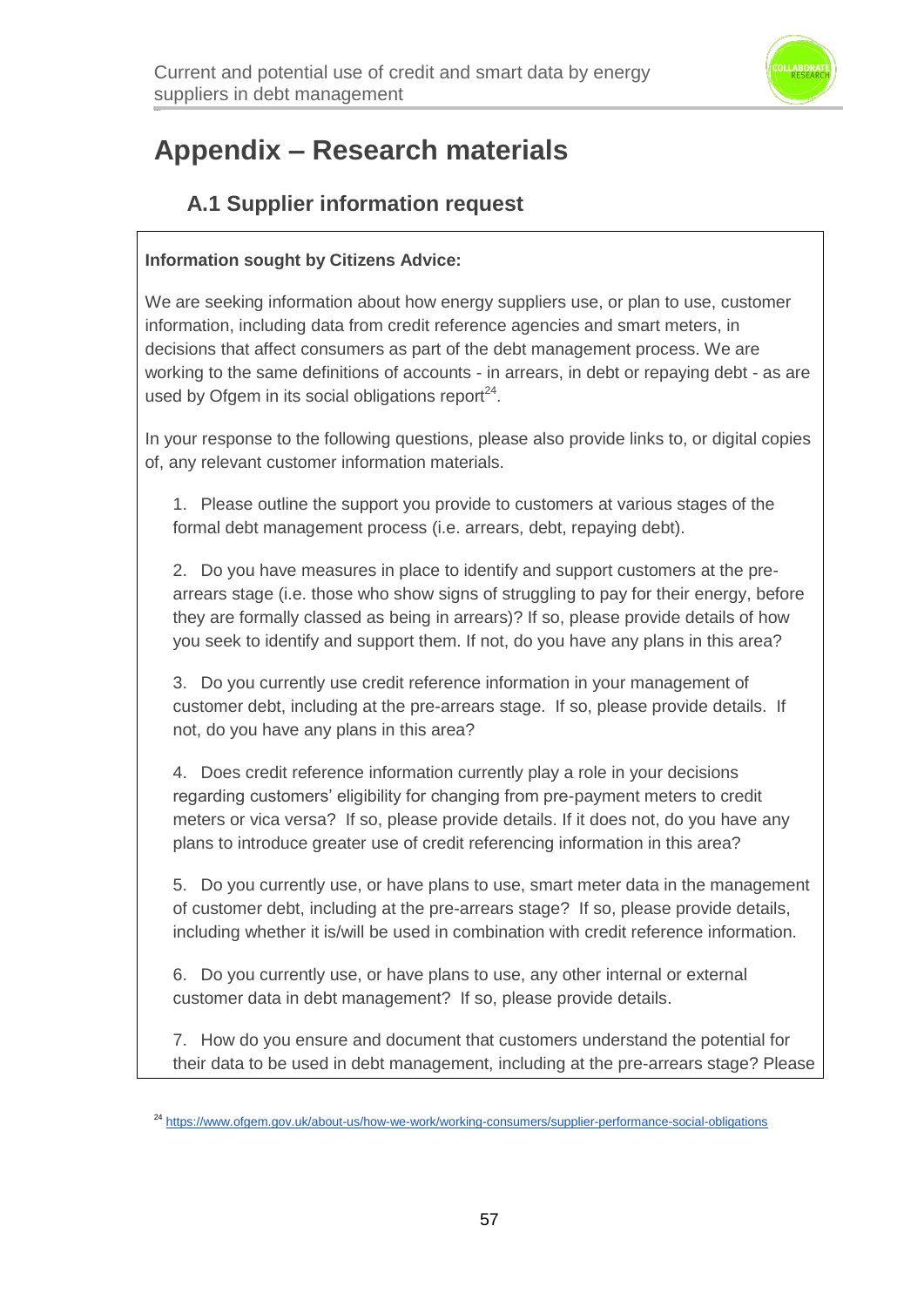

#### provide details.

8. Do contractual terms and conditions related to the installation of smart meters include any clauses on the potential use of customer data in debt management, including at the pre-arrears stage? If so, please provide details.

9. How have you assessed your debt management processes, including the use of customer data if relevant, against Ofgem's key principles for taking ability to pay into  $\arccos 25$ ?

10. What if any changes to your internal processes and/or capacity have you made or planned to ensure the delivery of your debt management processes, including use of customer data if relevant, meets the standards you have set?

| Date information request sent | 8 December, 2015                                                         |
|-------------------------------|--------------------------------------------------------------------------|
| Date response required by:    | 25 January, 2016                                                         |
|                               | If you are unable to meet this deadline, please get<br>in touch with us. |
|                               | .                                                                        |

**Brief explanation of why information is being requested:**

Citizens Advice has commissioned research to update and expand our understanding of how energy suppliers identify and provide support for consumers throughout all aspects of debt management. We are particularly interested in collecting up-to-date evidence in the following areas:

- The extent and nature of suppliers' pre-arrears activity.
- If and how data, including credit reference agency information, is currently playing a role in debt management as well as in decisions to move customers from PPM to credit meters.
- How approaches are likely to evolve further, including the potential for smart meter data to be integrated within debt management processes.

Information is being requested to inform this research.

<sup>25</sup> [https://www.ofgem.gov.uk/publications-and-updates/review-suppliers%E2%80%99-approaches-debt-management](https://www.ofgem.gov.uk/publications-and-updates/review-suppliers%E2%80%99-approaches-debt-management-and-prevention)[and-prevention](https://www.ofgem.gov.uk/publications-and-updates/review-suppliers%E2%80%99-approaches-debt-management-and-prevention)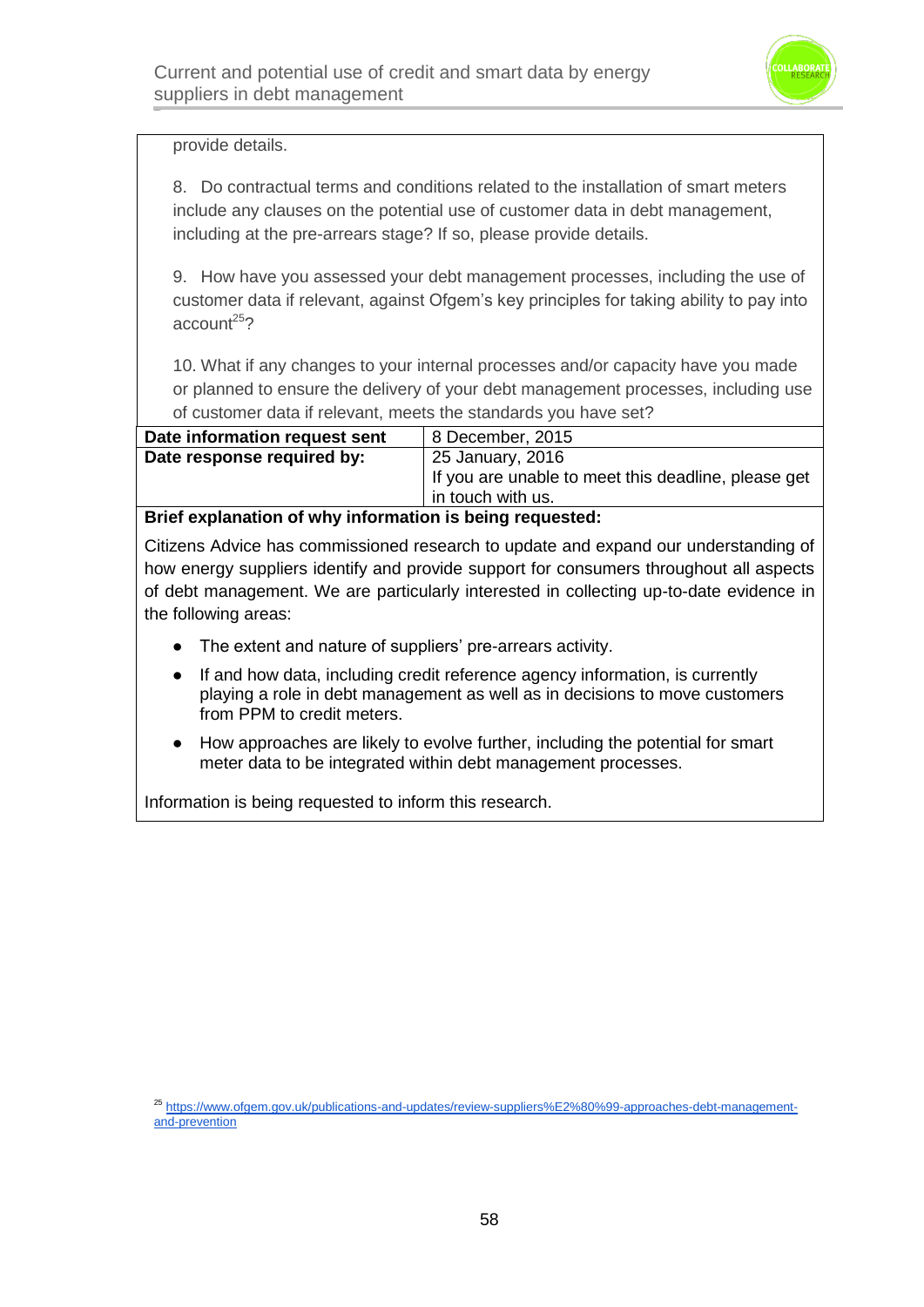

## **A.2 Supplier interview guide**

| Introduction                    | <b>Explanation of the research:</b>                                                                                                                                                                                                                                  |
|---------------------------------|----------------------------------------------------------------------------------------------------------------------------------------------------------------------------------------------------------------------------------------------------------------------|
|                                 | CitA is looking to update and expand its understanding of energy<br>suppliers' debt management policies and processes, with a<br>specific focus on:                                                                                                                  |
|                                 | If and how suppliers identify and provide support to<br>$\circ$<br>consumers pre-arrears<br>Their current use or future plans to use data such as from<br>$\circ$<br>credit reference agencies and smart meters to inform this                                       |
|                                 | The research will include interviews with stakeholders working<br>in relevant fields, interviews with consumers and an<br>information request sent to all suppliers. In addition, we are<br>seeking to explore the issues in more detail with selected<br>suppliers. |
|                                 | Explain why this supplier has been invited to take part.                                                                                                                                                                                                             |
|                                 | Explain that there will be no attribution of individual comments<br>in the report without checking first.                                                                                                                                                            |
|                                 | Participant introduction:                                                                                                                                                                                                                                            |
|                                 | Name, role, length of time in post, previous experience in area                                                                                                                                                                                                      |
|                                 | Context                                                                                                                                                                                                                                                              |
|                                 | What trends have you observed in customers' ability to pay their<br>bills and what are the reasons for this?                                                                                                                                                         |
|                                 | What if any impacts have welfare reforms had on customers'<br>financial circumstances and their ability to pay their bills? Which<br>particular reforms have had most impact and why?                                                                                |
| Debt<br>management<br>generally | What do you regard to be the main 'good practice principles' for<br>debt management overall (what does good look like)? Are there<br>any differences in good practice in the energy sector and other<br>sectors?                                                     |
|                                 | Please describe your organisation's approach to managing<br>customer debt end to end, with particular reference to:                                                                                                                                                  |
|                                 | Measures to achieve good practice as identified above<br>$\circ$                                                                                                                                                                                                     |
|                                 | Features designed to identify and support customers through<br>$\circ$<br>the debt process.                                                                                                                                                                          |
|                                 | Probe for any specific measures in place in the following areas:                                                                                                                                                                                                     |
|                                 | Early intervention<br>$\circ$                                                                                                                                                                                                                                        |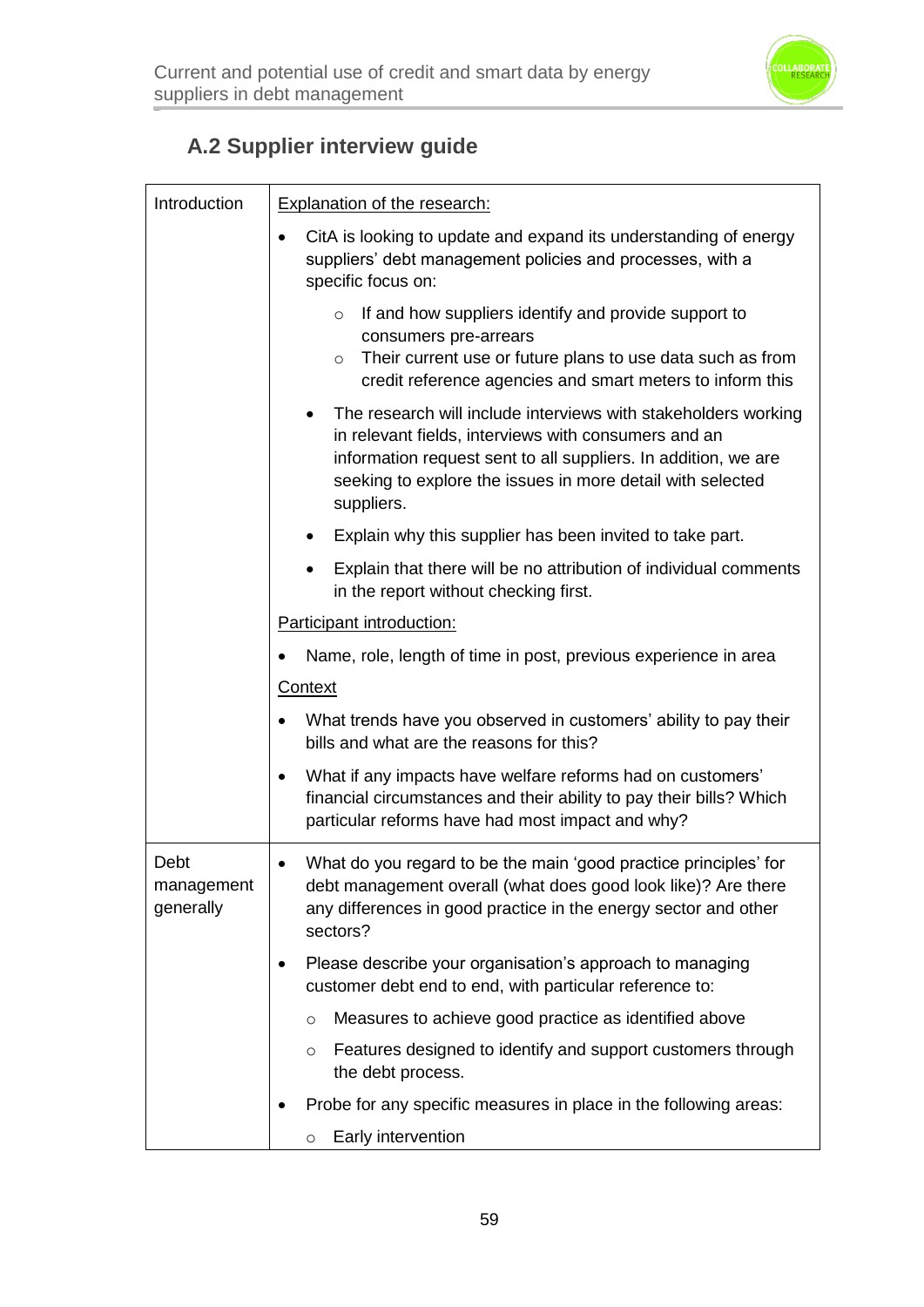

Current and potential use of credit and smart data by energy suppliers in debt management

|                            | Vulnerable consumers<br>$\circ$<br>Holistic approach<br>$\circ$<br><b>Flexible solutions</b><br>$\circ$<br>o Sustainable repayment<br>Staff response<br>$\circ$<br>Innovation<br>$\circ$<br>Partnerships.<br>$\circ$<br>What are the drivers of good practice overall? What are the<br>barriers to good practice overall?<br>What if any plans do you have for developing or changing your<br>debt management approaches? What is driving these changes?<br>What, if any, areas have you identified for improvement in<br>$\circ$<br>managing customer debt? (probe: drivers for identifying<br>improvement e.g. regulator, consumer pressure etc.) |
|----------------------------|-----------------------------------------------------------------------------------------------------------------------------------------------------------------------------------------------------------------------------------------------------------------------------------------------------------------------------------------------------------------------------------------------------------------------------------------------------------------------------------------------------------------------------------------------------------------------------------------------------------------------------------------------------|
| Pre-arrears<br>activity    | To what extent do you regard there to be value in early<br>intervention with respect to debt management, including pre-<br>arrears?                                                                                                                                                                                                                                                                                                                                                                                                                                                                                                                 |
|                            | How much focus do you currently place on this? What if any plans<br>do you have in this area?                                                                                                                                                                                                                                                                                                                                                                                                                                                                                                                                                       |
|                            | What are the drivers of pre-arrears activity? What are the barriers<br>to pre-arrears activity?                                                                                                                                                                                                                                                                                                                                                                                                                                                                                                                                                     |
|                            | How do customers respond to pre-arrears contact (or how would<br>you expect them to)?                                                                                                                                                                                                                                                                                                                                                                                                                                                                                                                                                               |
|                            | How much do consumers themselves initiate contact with your<br>organisation pre-arrears? What are their reasons for engaging/not<br>engaging?                                                                                                                                                                                                                                                                                                                                                                                                                                                                                                       |
| Use of<br>customer<br>data | To what extent do you make use of, or plan to use, internal and<br>external data to provide intelligence on your customers? How/in<br>which parts of the customer journey?                                                                                                                                                                                                                                                                                                                                                                                                                                                                          |
|                            | To what extent are customer data being used or planned<br>specifically for use in debt management?                                                                                                                                                                                                                                                                                                                                                                                                                                                                                                                                                  |
|                            | What types of customer data are being used in debt management?<br>$\bullet$<br>How are they being used?                                                                                                                                                                                                                                                                                                                                                                                                                                                                                                                                             |
|                            | What are the drivers of using customer data in debt management?<br>$\bullet$<br>What if any barriers are there to its use?                                                                                                                                                                                                                                                                                                                                                                                                                                                                                                                          |
|                            | What are the benefits of using customer data in debt<br>management?                                                                                                                                                                                                                                                                                                                                                                                                                                                                                                                                                                                 |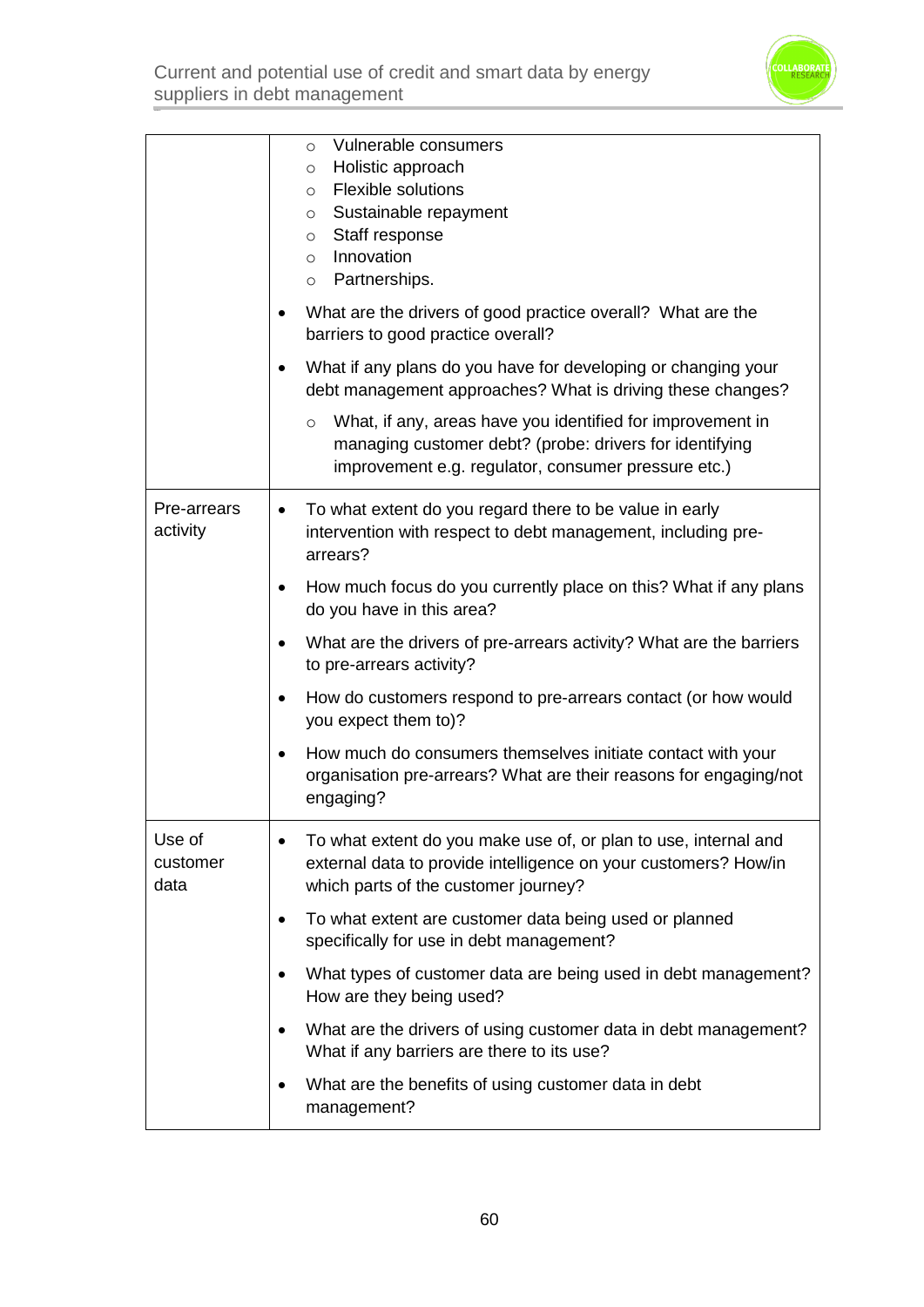

|                                    | Probe: whether benefits are seen specifically with respect to<br>$\circ$<br>use of data with respect to early identification and support of<br>consumers in financial difficulty                                                                                     |
|------------------------------------|----------------------------------------------------------------------------------------------------------------------------------------------------------------------------------------------------------------------------------------------------------------------|
|                                    | What are the risks or potentially unintended consequences<br>associated with use of customer data in debt management?                                                                                                                                                |
| Credit<br>reference<br>agency data | Do you currently use credit reference agency data in your<br>$\bullet$<br>management of customer debt, including at the pre-arrears stage.<br>If not, do you have any plans in this area? Probe fully current<br>use/plans.                                          |
|                                    | Does credit reference agency data currently play a role in your<br>decisions regarding customers' eligibility for changing from pre-<br>payment meters to credit meters or vica versa? If not, do you have<br>any plans in this area? Probe fully current use/plans. |
|                                    | If/how does CRA data affect the need to ask for security<br>$\circ$<br>deposits when customers ask to switch from PPM to credit<br>meters?                                                                                                                           |
|                                    | What are the benefits and risks specifically associated with the use<br>of credit reference agency data?                                                                                                                                                             |
|                                    | Probe for any of the following issues perceived with respect to<br>CRA data specifically:                                                                                                                                                                            |
|                                    | Lacking in accuracy or not being up-to-date<br>$\circ$                                                                                                                                                                                                               |
|                                    | Being overly relied upon<br>$\circ$                                                                                                                                                                                                                                  |
|                                    | Not showing full financial status (positives as well as negatives)<br>$\circ$                                                                                                                                                                                        |
|                                    | Not transparent to consumers whether/how data is used<br>$\circ$                                                                                                                                                                                                     |
|                                    | Leading to outcomes that aren't proportionate or fair (e.g.<br>$\circ$<br>switching to PPM for energy consumers or other differential<br>pricing policies)                                                                                                           |
|                                    | Not giving sufficient opportunity for rehabilitation.<br>$\circ$                                                                                                                                                                                                     |
|                                    | What if any measures are being put in place or planned to address<br>risks associated with CRA data use in debt management?                                                                                                                                          |
| Smart meter<br>data                | Do you currently use or have plans to use smart meter data in your<br>future management of customer debt, including at the pre-arrears<br>stage? Probe fully.                                                                                                        |
|                                    | Do you see potential for smart meter data to be integrated with<br>credit reference information in your future management of<br>customer debt, including at the pre-arrears stage? Probe fully.                                                                      |
|                                    | What are the benefits of using smart meter data for debt                                                                                                                                                                                                             |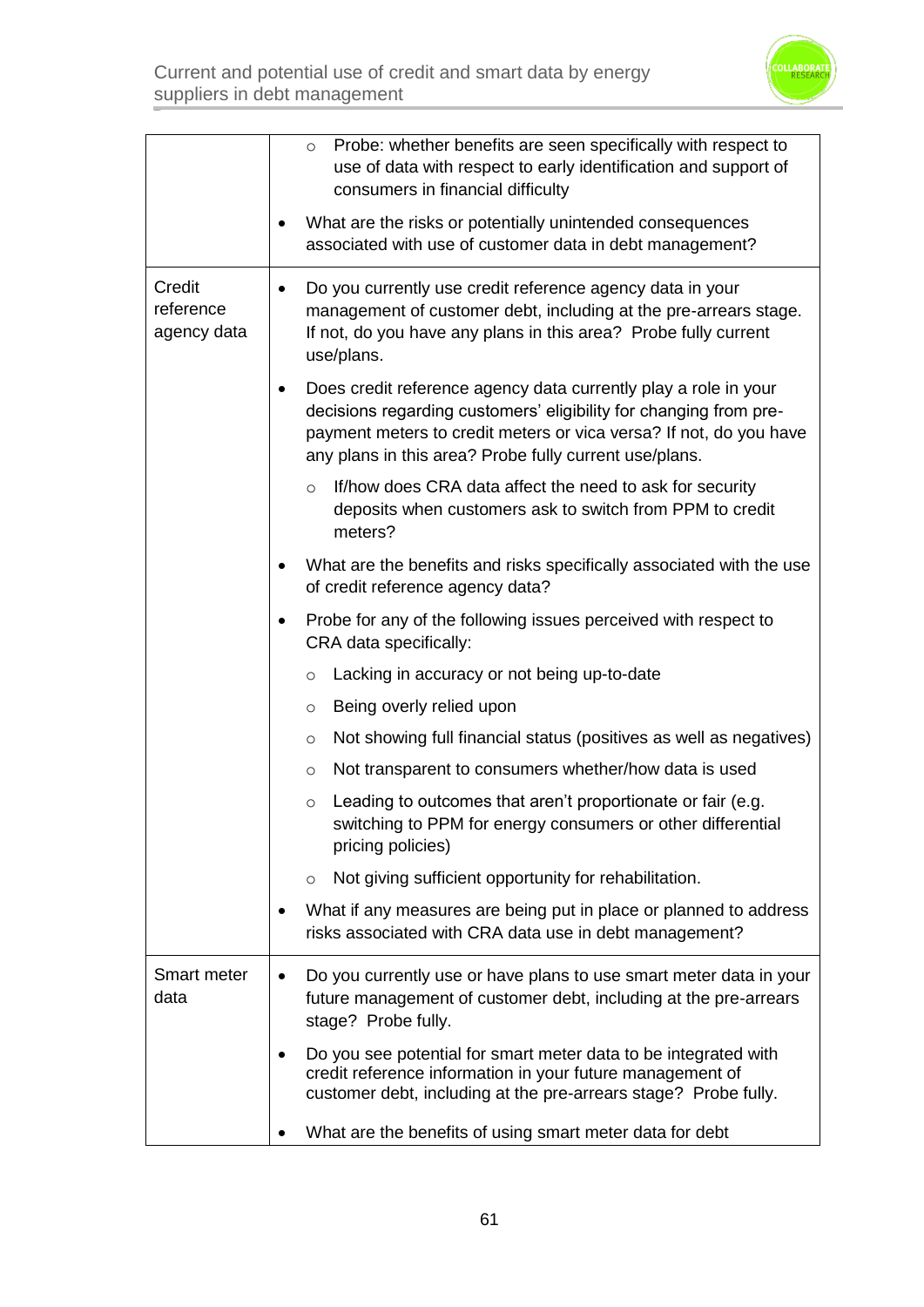

|                                            | management?                                                                                                                                                                                                                                                                                    |
|--------------------------------------------|------------------------------------------------------------------------------------------------------------------------------------------------------------------------------------------------------------------------------------------------------------------------------------------------|
|                                            | What are the risks of using smart meter data for debt<br>management?                                                                                                                                                                                                                           |
|                                            | Probe: whether an increased risk is foreseen of switching<br>$\circ$<br>customers from credit to PPM meters too quickly (because<br>of remote switching functionality of smart meters).                                                                                                        |
|                                            | Probe: whether smart meters are expected to impact<br>$\circ$<br>disconnections? (E.g. Will warrants still be required? Are<br>any changes expected in numbers of speed of<br>disconnections? What measures are being considered to<br>protect consumers in this area (e.g. code of practice)? |
|                                            | What if any measures are being put in place or planned to address<br>٠<br>risks associated with smart meter data use in debt management?                                                                                                                                                       |
| Consumer<br>awareness<br>and summing<br>up | How have you assessed your debt management processes,<br>$\bullet$<br>including use of customer data, against Ofgem's 'Key principles for<br>taking ability to pay into account'?                                                                                                              |
|                                            | What changes to your internal processes and/or capacity (e.g. staff<br>٠<br>training) have you made or planned to ensure the delivery of your<br>debt management processes, including use of customer data,<br>meets the standards you have set?                                               |
|                                            | To what extent are consumers aware of the (potential) use of their<br>٠<br>data in debt management?                                                                                                                                                                                            |
|                                            | How do consumers feel about the (potential) use of their data in<br>٠<br>this way? What if any consumer sensitivity or resistance is there<br>(or likely to be)?                                                                                                                               |
|                                            | How do you ensure and document that customers understand the<br>potential for their data to be used in debt management, including<br>at the pre-arrears stage? Probe fully.                                                                                                                    |
|                                            | Do contractual terms and conditions related to the installation of<br>٠<br>smart meters include any clauses on the potential use of customer<br>data in debt management, including at the pre-arrears stage?<br>Probe fully.                                                                   |
|                                            | Do you expect that your use of data in debt management will<br>٠<br>increase in the future? Why, what and how?                                                                                                                                                                                 |
|                                            | What do you regard as overall good practice principles for data<br>use in debt management? Probe fully.                                                                                                                                                                                        |
|                                            | Thanks and close                                                                                                                                                                                                                                                                               |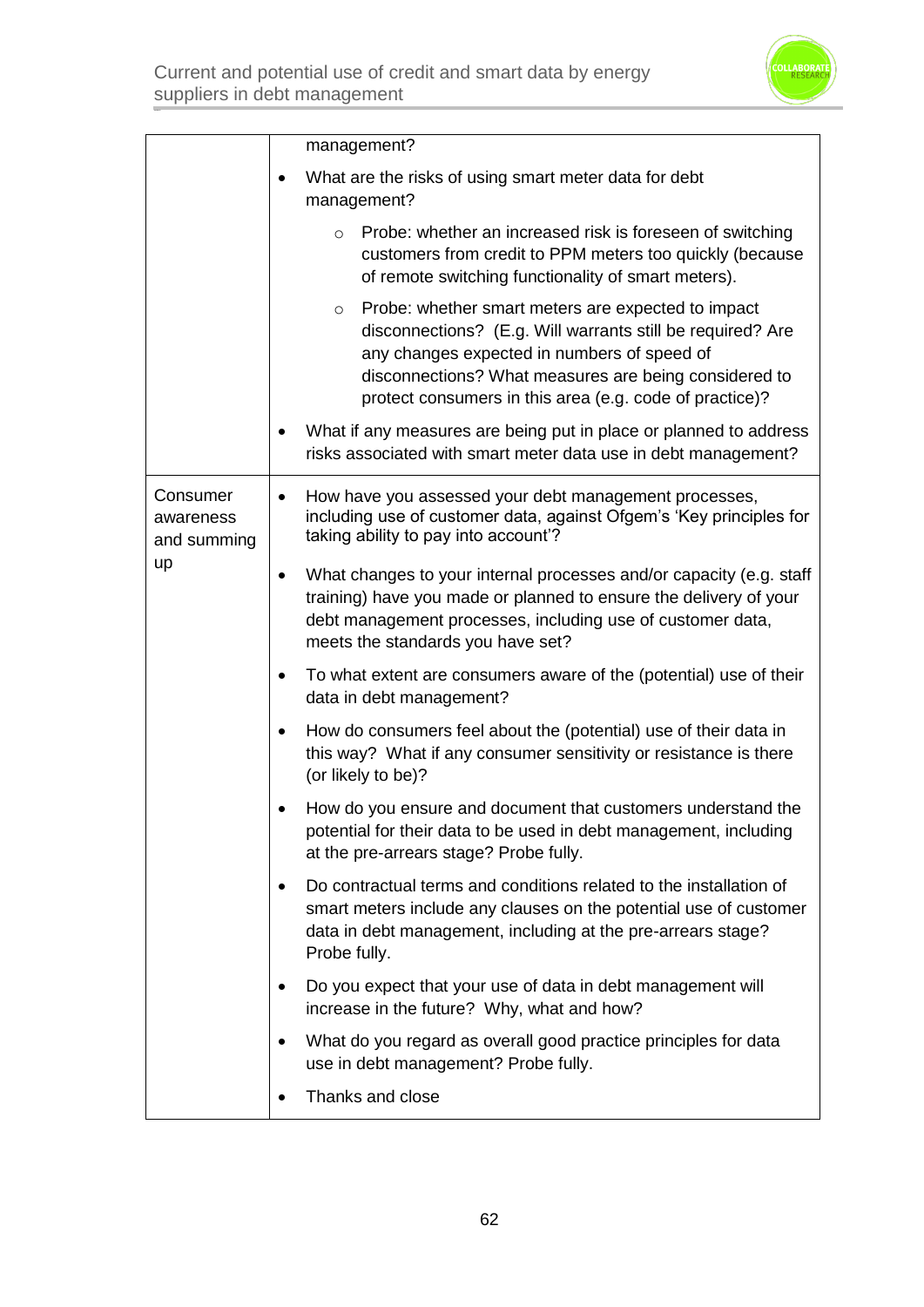

## **A.3 Stakeholder interview guide**

| Introduction       | <b>Explanation of the research:</b>                                                                                                                                                                                                                                        |  |
|--------------------|----------------------------------------------------------------------------------------------------------------------------------------------------------------------------------------------------------------------------------------------------------------------------|--|
|                    | CitA is looking to update and expand its understanding of energy<br>suppliers' debt management policies and processes, with a specific<br>focus on:                                                                                                                        |  |
|                    | If and how they identify and provide support to consumers<br>$\circ$<br>pre-arrears                                                                                                                                                                                        |  |
|                    | Their current use or future plans to use data such as from<br>$\circ$<br>credit reference agencies and smart meters to inform this                                                                                                                                         |  |
|                    | The research will include an information request sent to all<br>suppliers, in-depth interviews with selected suppliers, and<br>consumer interviews. In addition, as part of the scoping stage,<br>we are seeking the views of stakeholders with relevant points of<br>view |  |
|                    | Explain why this stakeholder has been invited to take part                                                                                                                                                                                                                 |  |
|                    | Explain that there will be no attribution of individual comments in<br>the report without checking first                                                                                                                                                                   |  |
|                    | Participant introduction:                                                                                                                                                                                                                                                  |  |
|                    | Name, role, length of time in post, previous experience in area                                                                                                                                                                                                            |  |
| Debt<br>management | What are regarded to be the main 'good practice principles' for debt<br>$\bullet$<br>management overall (what does good look like)?                                                                                                                                        |  |
| generally          | How close to these principles are creditors' approaches in different<br>$\bullet$<br>sectors currently (e.g. financial sector, retail, telecoms, public sector,<br>energy, water)?                                                                                         |  |
|                    | Are there differences between policies and practices on the ground?<br>$\bullet$<br>How and why?                                                                                                                                                                           |  |
|                    | Do any sectors or organisations stand out as having adopted good<br>practice? Are any sectors or organisations lagging behind?                                                                                                                                             |  |
|                    | Probe for stand out examples with respect to:                                                                                                                                                                                                                              |  |
|                    | Early intervention<br>o                                                                                                                                                                                                                                                    |  |
|                    | Vulnerable consumers<br>$\mathsf{o}$                                                                                                                                                                                                                                       |  |
|                    | Holistic approach<br>o                                                                                                                                                                                                                                                     |  |
|                    | <b>Flexible solutions</b><br>$\mathsf{o}$                                                                                                                                                                                                                                  |  |
|                    | Sustainable repayment<br>o                                                                                                                                                                                                                                                 |  |
|                    | Staff response<br>o                                                                                                                                                                                                                                                        |  |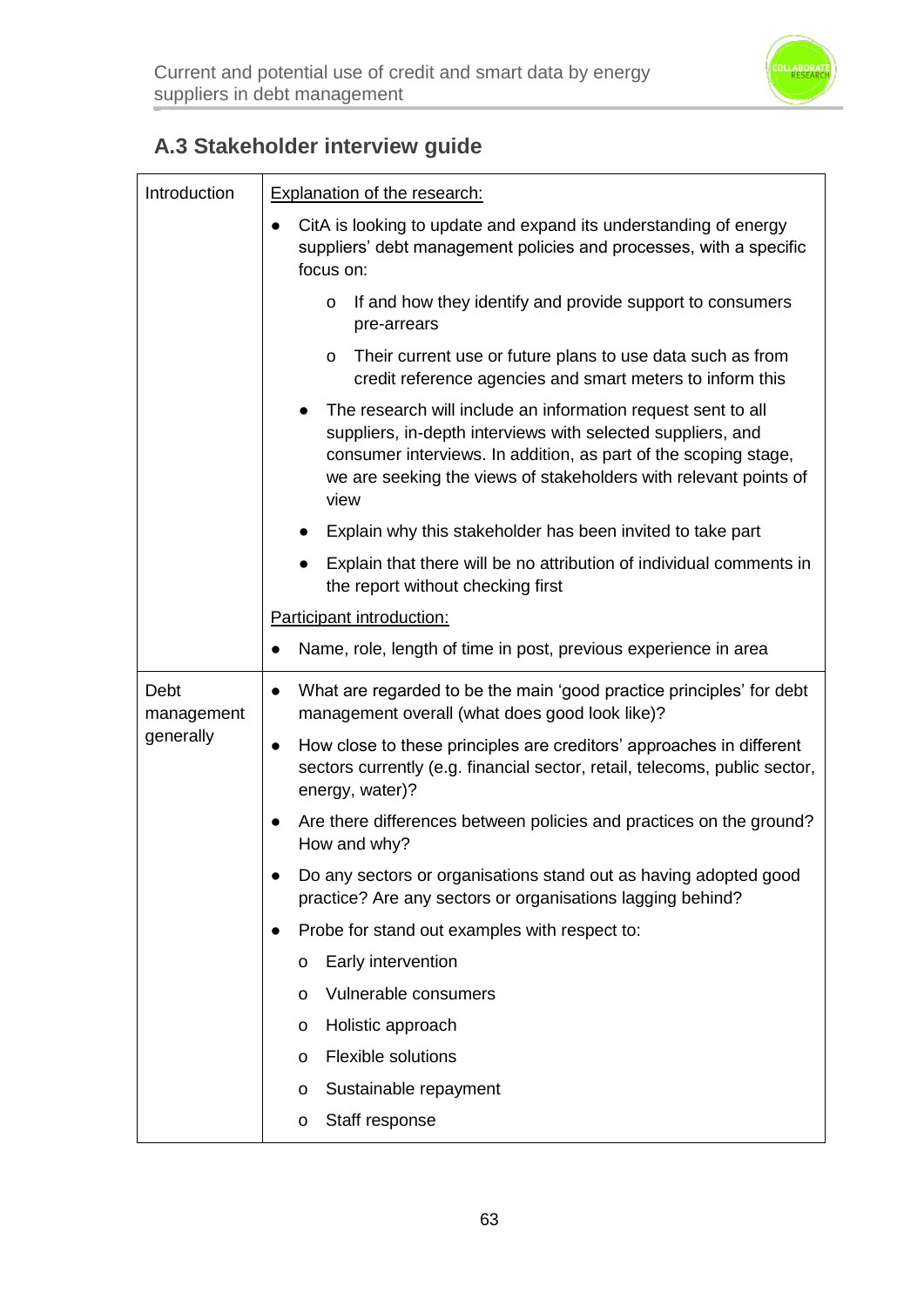

|                         | Innovation<br>0                                                                                                                                                                                                                                                                                                                                                      |
|-------------------------|----------------------------------------------------------------------------------------------------------------------------------------------------------------------------------------------------------------------------------------------------------------------------------------------------------------------------------------------------------------------|
|                         | Partnerships<br>0                                                                                                                                                                                                                                                                                                                                                    |
|                         | Where does the energy sector fit in? Do any particular suppliers<br>stand out either positively or negatively?                                                                                                                                                                                                                                                       |
|                         | What are the drivers of good practice overall? What are the barriers<br>to good practice overall?                                                                                                                                                                                                                                                                    |
|                         | What if any plans are creditors in different sectors known to have in<br>place for developing or changing their debt management<br>approaches? What is driving these changes?                                                                                                                                                                                        |
| Pre-arrears<br>activity | To what extent is the value of early intervention, including pre-<br>$\bullet$<br>arrears, understood by creditors overall? And in the energy sector<br>specifically?                                                                                                                                                                                                |
|                         | How much focus is there currently on pre-arrears? Which<br>$\bullet$<br>sectors/organisations are known to be placing emphasis on this?<br>Are there particular organisations within the energy sector known to<br>be placing focus here?                                                                                                                            |
|                         | What are the drivers of pre-arrears activity? What are the barriers to<br>pre-arrears activity?                                                                                                                                                                                                                                                                      |
|                         | What is known about how consumers respond to pre-arrears contact<br>by creditors?                                                                                                                                                                                                                                                                                    |
|                         | What is known about the extent to which consumers themselves<br>initiate contact with creditors pre-arrears?                                                                                                                                                                                                                                                         |
| Use of data             | To what extent do creditors in different sectors make use of internal<br>$\bullet$<br>and external data (e.g. transactional, personal, third party etc.) to<br>provide intelligence on their customers? Which<br>sectors/organisations are known to be making use of data? Are<br>there particular organisations within the energy sector known to be<br>using data? |
|                         | To what extent are data being used specifically for debt<br>management? In what ways?                                                                                                                                                                                                                                                                                |
|                         | What types of data are being used in debt management? How are<br>they being used?                                                                                                                                                                                                                                                                                    |
|                         | What are the benefits of using data in debt management?                                                                                                                                                                                                                                                                                                              |
|                         | Probe: whether benefits are seen specifically with respect to use<br>O<br>of data with respect to early identification and support of<br>consumers in financial difficulty                                                                                                                                                                                           |
|                         | What are the risks or potentially unintended consequences                                                                                                                                                                                                                                                                                                            |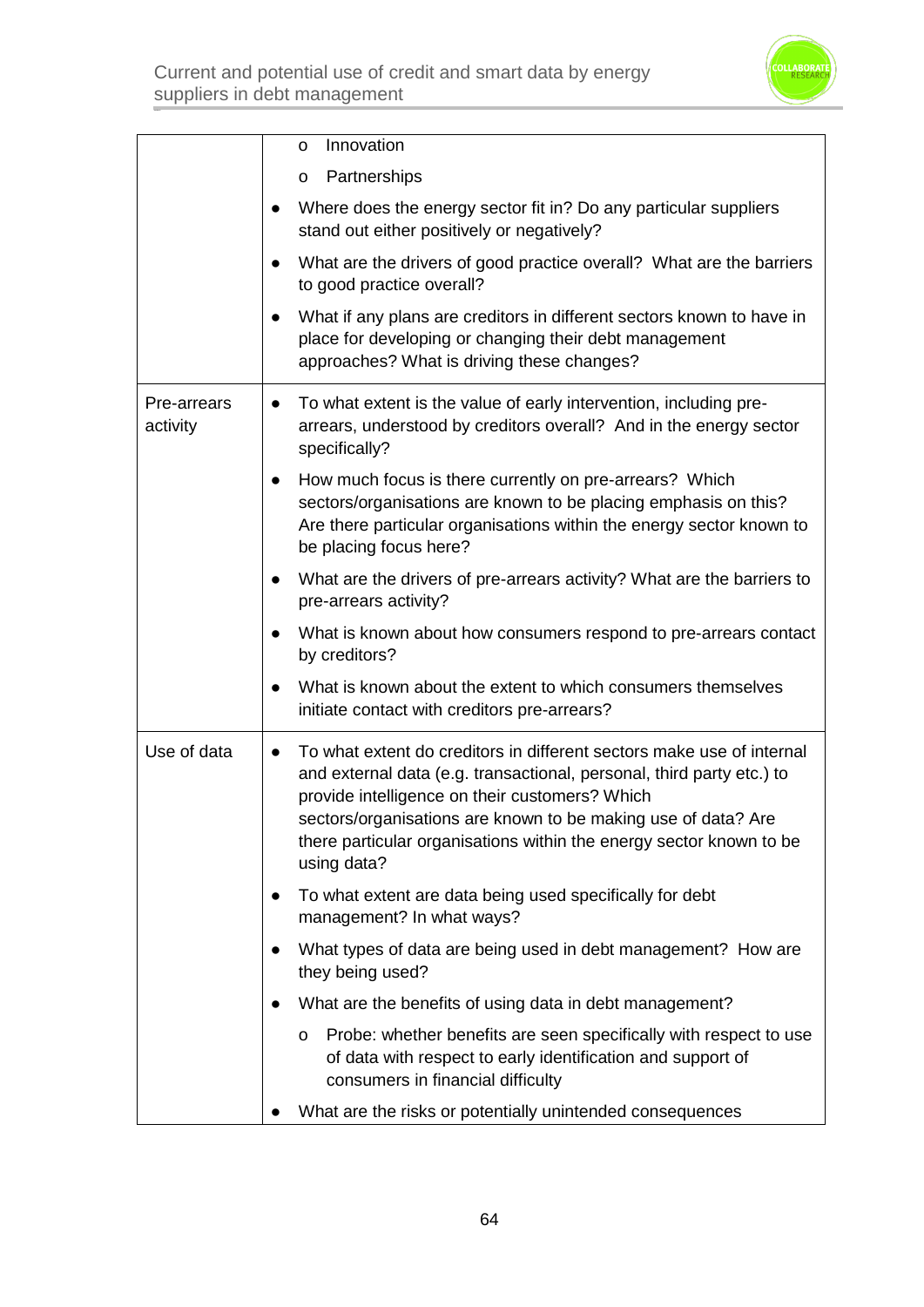

|            | associated with use of data in debt management?                                                                                                                                                                         |
|------------|-------------------------------------------------------------------------------------------------------------------------------------------------------------------------------------------------------------------------|
|            | To what extent are consumers aware of the use of their data in this<br>way? How do you expect consumers to feel about the use of their<br>data in this way? What if any consumer sensitivity or resistance is<br>there? |
|            | What are the benefits and risks specifically associated with the use<br>of credit reference agency data?                                                                                                                |
|            | Probe for any of the following issues perceived with respect to CRA<br>data specifically:                                                                                                                               |
|            | Lacking in accuracy or not being up-to-date<br>0                                                                                                                                                                        |
|            | Being overly relied upon<br>o                                                                                                                                                                                           |
|            | Not showing full financial status (positives as well as negatives)<br>o                                                                                                                                                 |
|            | Not transparent to consumers whether/how data is used<br>0                                                                                                                                                              |
|            | Leading to outcomes that aren't proportionate or fair (e.g.<br>$\mathsf{o}$<br>switching to PPM for energy consumers or other differential<br>pricing policies)                                                         |
|            | Not giving sufficient opportunity for rehabilitation<br>0                                                                                                                                                               |
|            | What if any measures are being put in place to minimise or mitigate<br>any risks associated with CRA data use?                                                                                                          |
|            | What likelihood is seen for the use of smart meter data in future<br>energy suppliers' debt management?                                                                                                                 |
|            | What benefits are foreseen from use of smart meter data in this<br>$\bullet$<br>way? What risks are seen?                                                                                                               |
|            | Is it expected that use of data in debt management will increase in<br>the future? Why, what and how?                                                                                                                   |
|            | Views on good practice principles for data use in debt management                                                                                                                                                       |
| Next steps | Any new publications in this area that we should be aware of?                                                                                                                                                           |
|            | Any other stakeholder organisations we should be speaking to?                                                                                                                                                           |
|            | Any specific energy suppliers that are focusing on pre-arrears<br>activity and/or use of data in debt management that we should be<br>speaking to?                                                                      |
|            | Thanks and close                                                                                                                                                                                                        |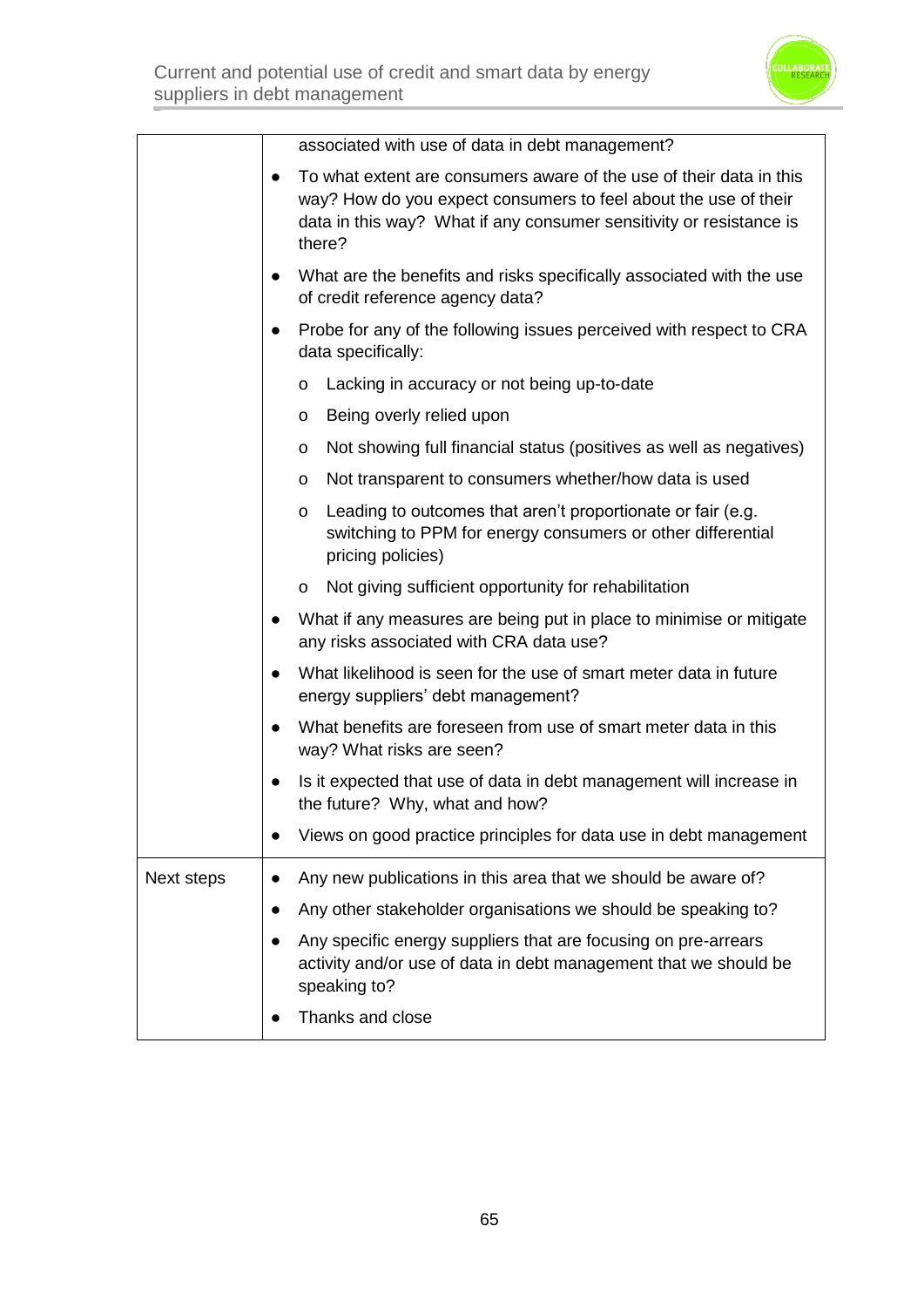

## **A.4 Consumer recruitment specification**

#### **Overview:**

20 x 1 hour in-depth interviews with energy consumers:

- 5 to be face-to-face in London and/or Newcastle
- 15 to be by telephone spread across London, Newcastle, Cardiff and Glasgow (or alternative Welsh and Scottish locations if required)

The eligibility criterion is being at one of the following stages of the debt path with respect energy bill payments (gas, electricity or both):

- 5 interviews with consumers *pre-arrears* (credit (not pre-payment meter) consumers not currently in arrears to an energy supplier but finding it difficult to pay and at risk of falling behind)
- 5 interviews with consumers currently *in arrears* (credit (not pre-payment meter) consumers at least 28 days in arrears to an energy supplier)
- 5 interviews with consumers *paying back debt* (consumers currently in arrears to an energy supplier who have arranged a re-payment plan with their supplier and are now paying back)
- 5 interviews with consumers *post-arrears* (consumers formerly in arrears to an energy supplier who have completed a repayment plan within the past 3 years and are no longer in debt)

We are not applying interlocking quotas to these depth interviews, due to the low incidence of these consumers in the population, however we are also looking for a range of demographic characteristics that will be described in more detail below.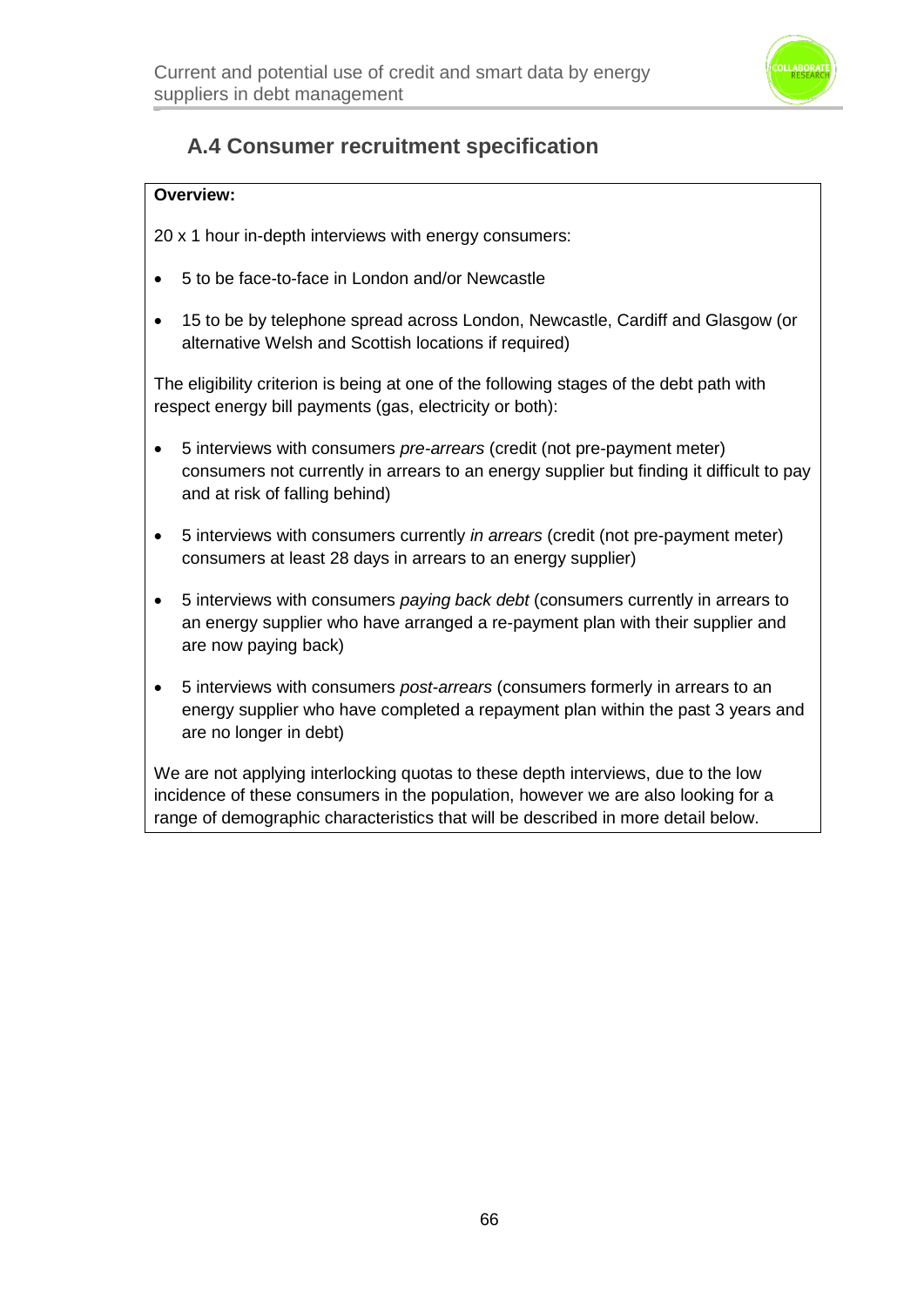

| <b>Criterion</b> | Quota                                                                                                                                                                                                                     |
|------------------|---------------------------------------------------------------------------------------------------------------------------------------------------------------------------------------------------------------------------|
| Gender           | 10 x men; 10 x women                                                                                                                                                                                                      |
| Age              | 5 x 18-29<br>5 x 30-44<br>$5 \times 45 - 59$<br>$5 \times 60+$                                                                                                                                                            |
| Vulnerability    | Min 4 x vulnerable consumers - this<br>includes:<br>Low income consumers (income<br>below £16,000)<br>Consumers in receipt of the full state<br>pension<br>Consumers with disabilities or long-<br>term health conditions |
| Ethnicity        | Min 4 x BME consumers                                                                                                                                                                                                     |
| Energy provider  | Min 4 x smaller suppliers for the account<br>that they are experiencing difficulty/have<br>experienced difficulty paying (see table<br>below for definition of large/small suppliers)                                     |

### **Additional characteristics to be achieved across the sample**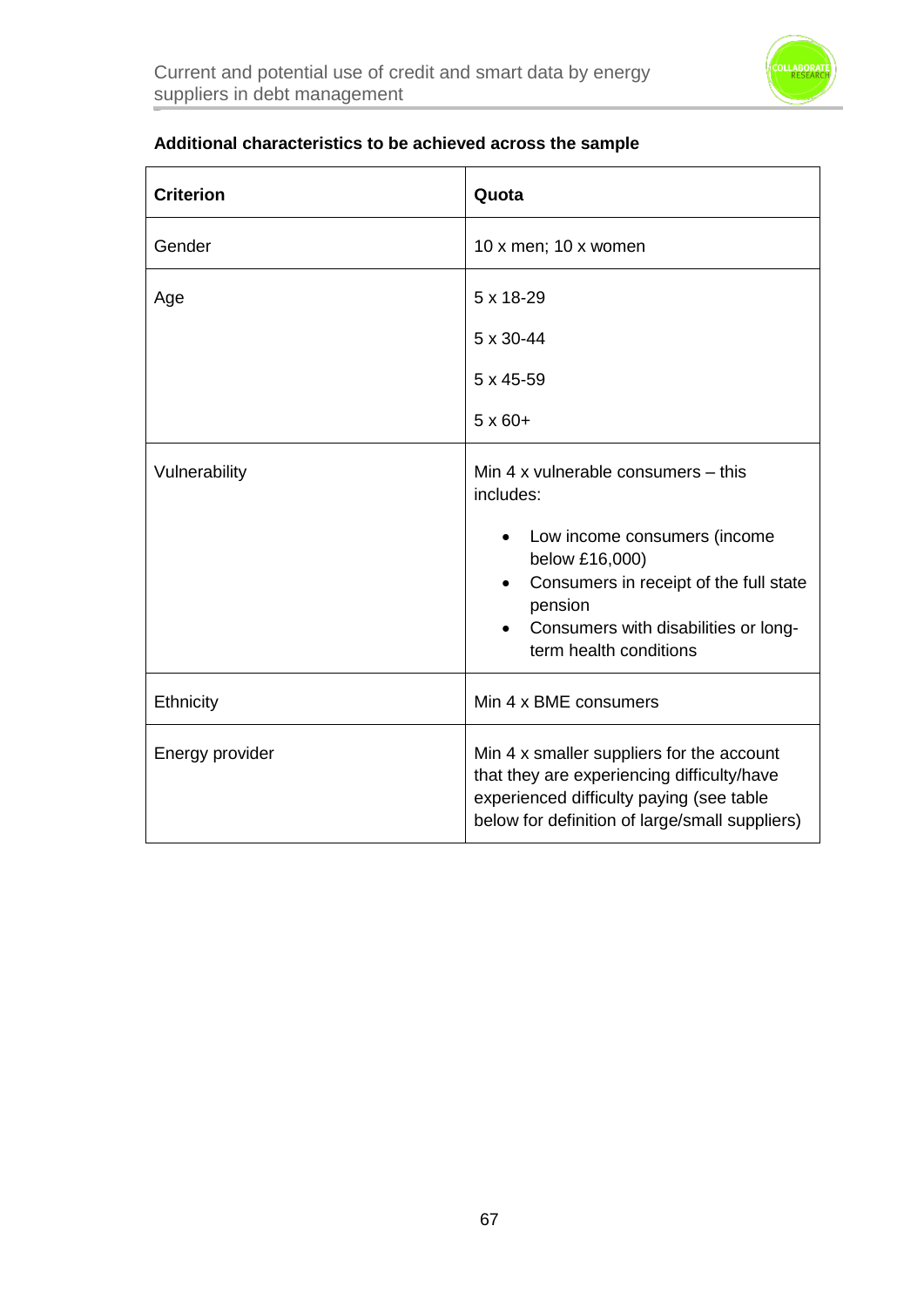

## **A.5 Consumer interview guide**

| Introduction                                   | <b>Explanation of the research:</b>                                                                                                                                                                                 |
|------------------------------------------------|---------------------------------------------------------------------------------------------------------------------------------------------------------------------------------------------------------------------|
|                                                | This research is for Citizens Advice who, as well as providing<br>advice to consumers, also undertakes policy and campaigning<br>work on behalf of consumers                                                        |
|                                                | The aim of this project is to update their understanding of how<br>energy suppliers deal with consumers who are in debt or at risk of<br>falling behind with their energy payments, and what support is<br>provided |
|                                                | We are interested in hearing from a range consumers about their<br>experiences of energy suppliers as part of this                                                                                                  |
|                                                | All views are confidential and no one will be identified in the final<br>report                                                                                                                                     |
|                                                | Explain audio recording and seek respondent's permission to<br>record                                                                                                                                               |
|                                                | Participant introduction and ice-breaker:                                                                                                                                                                           |
|                                                | Name, age, household composition, whether working/what kind of<br>job                                                                                                                                               |
|                                                | Best things in your life at present? Main challenges in your life at<br>$\bullet$<br>present or what most like to change?                                                                                           |
| Household<br>expenses<br>and debt<br>generally | How easy or difficult is it to manage your personal and household<br>$\bullet$<br>expenses and bills currently? Which personal household<br>expenses/bills are most difficult to manage?                            |
|                                                | How do you feel when you think about this situation? Can you<br>$\circ$<br>describe the feeling? What is your reaction to feeling like that -<br>what kinds of things do you do or avoid?                           |
|                                                | Has your ability to manage bills/expenses changed over time?<br>Why? (e.g. cost increases, changes in usage or personal<br>circumstances)                                                                           |
|                                                | Are you behind in any payments currently? Which ones? How did<br>this come about?                                                                                                                                   |
|                                                | Have you been behind in any payments in the past? Which ones?<br>How did this come about?                                                                                                                           |
|                                                | Do you feel at risk of missing payments in the future? Which<br>ones? Why?                                                                                                                                          |
|                                                | Confirm supplier/s for electricity and gas                                                                                                                                                                          |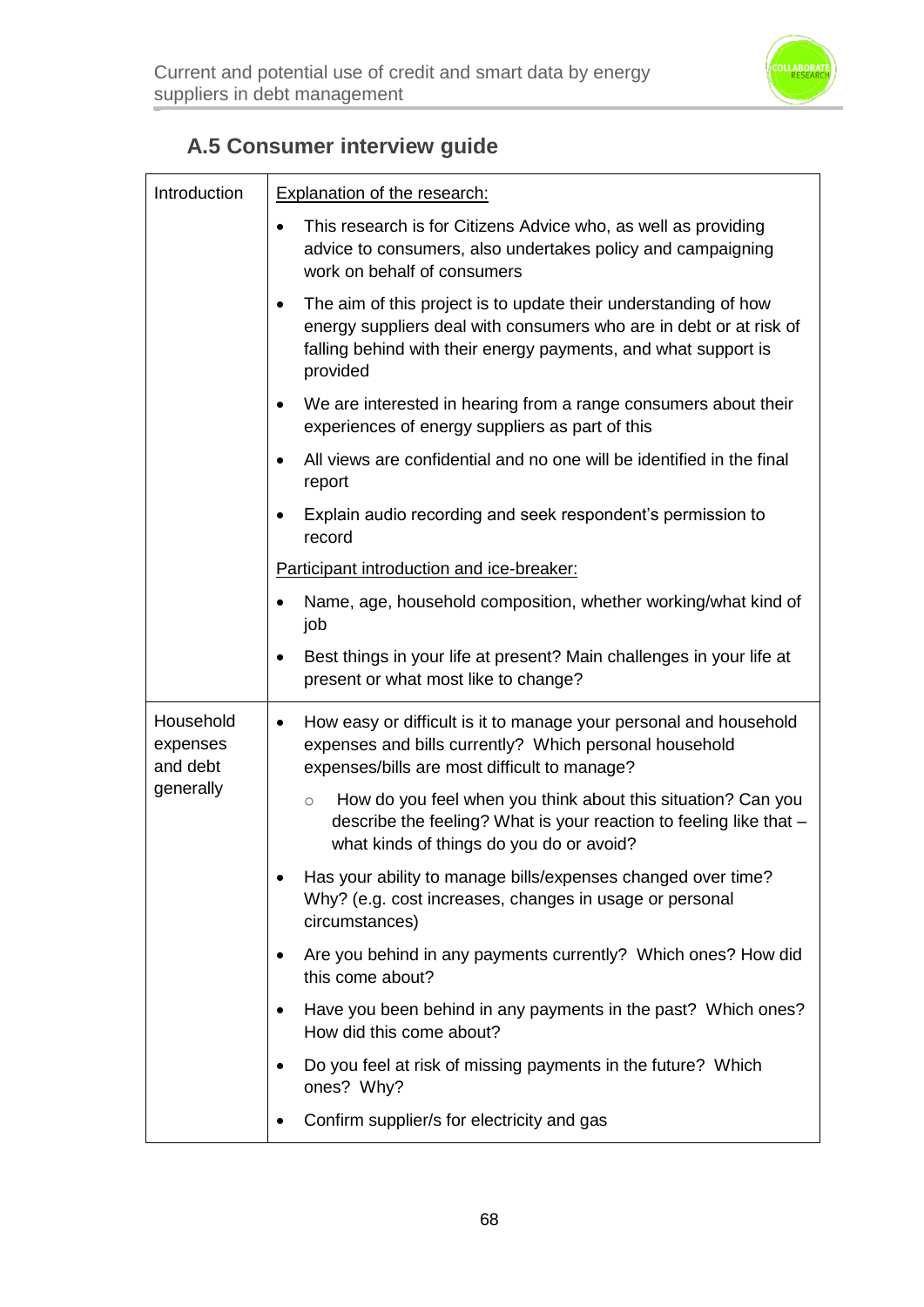|                          | If not already covered, confirm energy debt status – which of the<br>following categories best fits you:                                                                                                                                                                                                                               |
|--------------------------|----------------------------------------------------------------------------------------------------------------------------------------------------------------------------------------------------------------------------------------------------------------------------------------------------------------------------------------|
|                          | Not currently behind in payments but worried that could fall<br>$\circ$<br>behind (probe for whether ever in arrears previously)                                                                                                                                                                                                       |
|                          | Currently in arrears and have not started paying back (probe<br>$\circ$<br>for how long been in arrears)                                                                                                                                                                                                                               |
|                          | Currently in arrears and have started paying back (probe for<br>$\circ$<br>when started paying back and how long to go)                                                                                                                                                                                                                |
|                          | Was in debt but have repaid (probe for when first in debt and<br>$\circ$<br>when finished paying)                                                                                                                                                                                                                                      |
|                          | If not already covered, probe for how these problems paying for<br>energy bills first came about and how feel about them now/at the<br>time                                                                                                                                                                                            |
| Pre-arrears<br>customers | Have you initiated any contact with your energy supplier about<br>٠<br>feeling at risk of missing a payment?                                                                                                                                                                                                                           |
|                          | If not, why not? Would you consider making contact? What do<br>$\circ$<br>you expect would happen if you made contact?                                                                                                                                                                                                                 |
|                          | If so, why? How did you make contact (channel/s used)? What<br>$\circ$<br>interactions have you had so far? What do you recall about<br>what was said/how it was said? How do you feel about this<br>experience?                                                                                                                       |
|                          | Has your supplier initiated any contact with you about your<br>financial situation even though you haven't yet missed a payment?                                                                                                                                                                                                       |
|                          | If not, how would you feel if your supplier made contact in this<br>$\circ$<br>way? What do you expect would happen? How do you think<br>you would respond?                                                                                                                                                                            |
|                          | If so, do you know how your supplier identified you given you<br>$\circ$<br>haven't yet missed a payment/did they explain this? How did<br>they make contact with you (channel/s used)? What<br>interactions have you had so far? What do you recall about<br>what was said/how it was said? How do you feel about this<br>experience? |
|                          | If any contact made with supplier (either customer or supplier<br>initiated):                                                                                                                                                                                                                                                          |
|                          | Did you get the opportunity to discuss your wider financial or<br>$\circ$<br>personal circumstances in relation to your concerns about<br>missing a payment? Have you been provided any additional<br>support? What/by whom? How do you feel about this?                                                                               |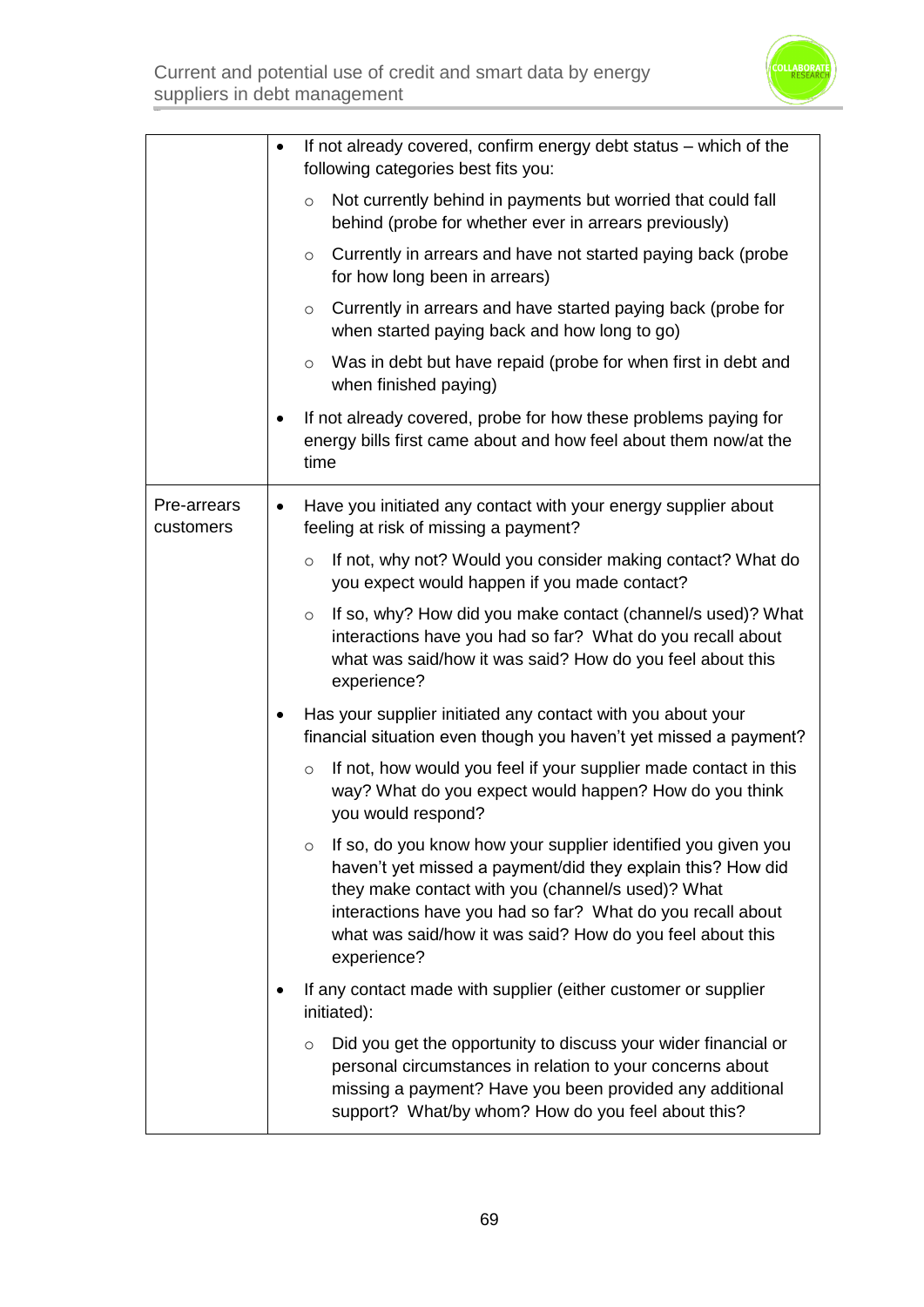|                          | What do you think will happen next? How do you feel about this?                                                                                                                                                                                                                  |
|--------------------------|----------------------------------------------------------------------------------------------------------------------------------------------------------------------------------------------------------------------------------------------------------------------------------|
| In arrears<br>customers  | Have you initiated any contact yet with your energy supplier about<br>$\bullet$<br>missing payment/s?                                                                                                                                                                            |
|                          | If not, why not? If/when would you consider making contact?<br>$\circ$<br>What do you expect would happen if you made contact?                                                                                                                                                   |
|                          | If so, why? How did you make contact (channel/s used)? What<br>$\circ$<br>interactions did you have? What do you recall about what was<br>said/how it was said? How do you feel about this experience?                                                                           |
|                          | Has your supplier initiated any contact with you yet?                                                                                                                                                                                                                            |
|                          | If not, how would you feel if your supplier made contact? What<br>$\circ$<br>do you expect would happen? How do you think you would<br>respond?                                                                                                                                  |
|                          | If so, how did they make contact with you (channel/s used)?<br>$\circ$<br>What interactions did you have? What do you recall about what<br>was said/how it was said? How do you feel about this<br>experience?                                                                   |
|                          | How did you feel about them?<br>$\circ$                                                                                                                                                                                                                                          |
|                          | If any contact made with supplier (either customer or supplier<br>٠<br>initiated):                                                                                                                                                                                               |
|                          | Have you discussed a repayment plan yet? Did you get the<br>$\circ$<br>opportunity to discuss your wider financial situation in relation<br>to the repayment plan? Do you expect that the repayments will<br>be manageable? Overall, how do you feel about these<br>discussions? |
|                          | Did you get the opportunity to discuss your wider personal<br>$\circ$<br>circumstances in relation to your energy debt? Have you been<br>provided any additional support? What/by whom? How do you<br>feel about this?                                                           |
|                          | What do you think will happen next? How do you feel about this?                                                                                                                                                                                                                  |
| Paying back<br>customers | Who first made contact about your energy debt – was it initiated by<br>$\bullet$<br>you or your energy supplier?                                                                                                                                                                 |
|                          | Do you remember how you were feeling at the time?                                                                                                                                                                                                                                |
|                          | How did you/they make contact (channel/s used)?                                                                                                                                                                                                                                  |
|                          | What interactions have you had? What do you recall about what<br>was said/how it was said? How do you feel about this experience?                                                                                                                                                |
|                          | What is the nature of your repayment plan? Did you get the<br>opportunity to discuss your wider financial situation in agreeing the                                                                                                                                              |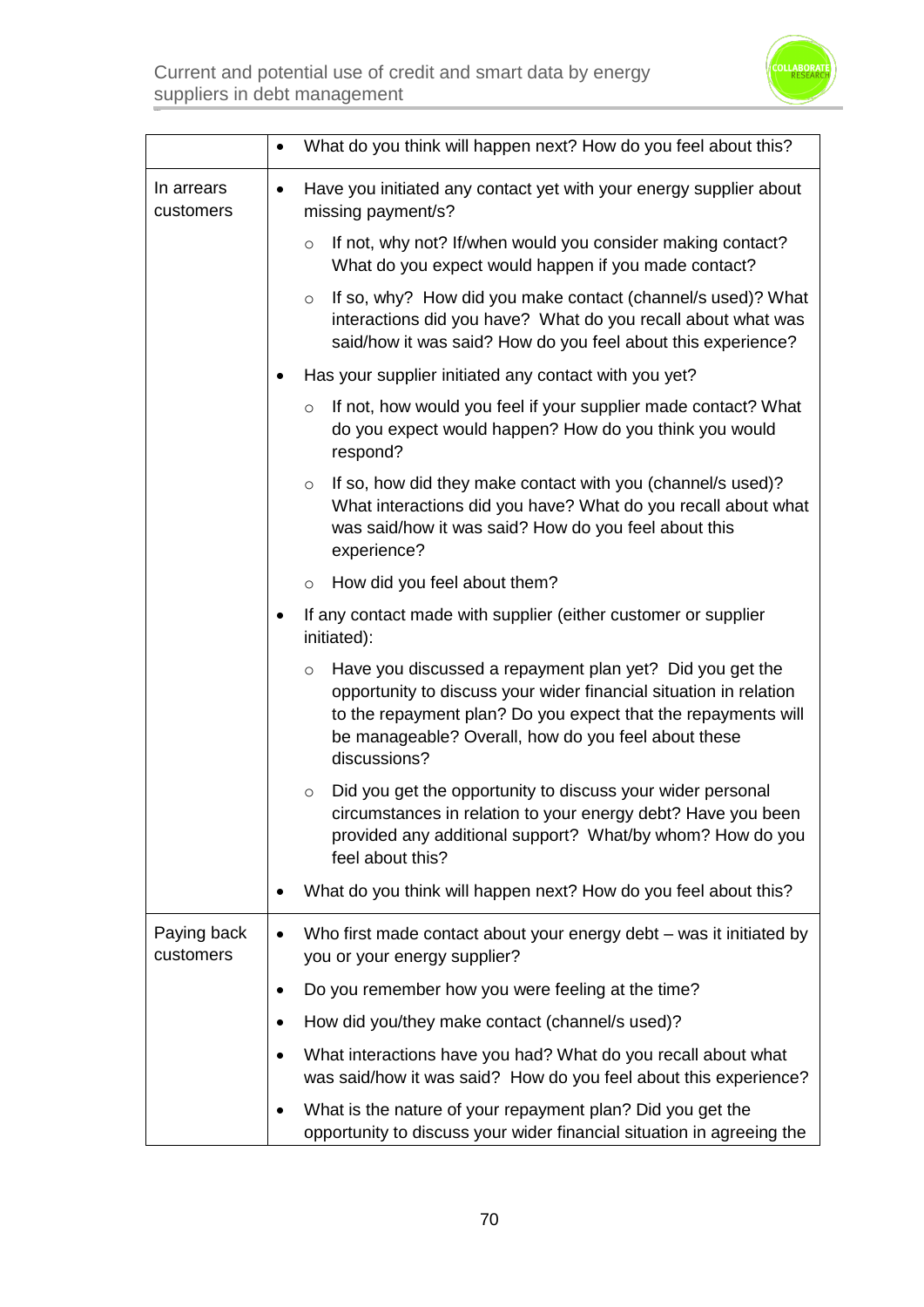

|                           | repayment plan? Do you find the repayments manageable?<br>Overall, how you feel about your repayment plan and how it was<br>agreed?                                                                                                                                                                                  |
|---------------------------|----------------------------------------------------------------------------------------------------------------------------------------------------------------------------------------------------------------------------------------------------------------------------------------------------------------------|
|                           | Did you convert to a PPM as part of your pre-payment plan? If so,<br>did you or your supplier initiate this? How do you feel about this?<br>Would you like to move back a credit account once the debt has<br>been repaid?                                                                                           |
|                           | Did you get the opportunity to discuss your wider personal<br>circumstances in relation to your energy debt? Have you been<br>provided any additional support? What/by whom? How do you feel<br>about this?                                                                                                          |
|                           | What do you think will happen once the debt is repaid? How do<br>you feel about this?                                                                                                                                                                                                                                |
|                           | How vulnerable do you feel to falling back into debt? Why? What if<br>anything would help?                                                                                                                                                                                                                           |
| Post-arrears<br>customers | Who first made contact about your previous energy debt - was it<br>$\bullet$<br>initiated by you or your energy supplier?                                                                                                                                                                                            |
|                           | Do you remember how you were feeling at the time?<br>$\bullet$                                                                                                                                                                                                                                                       |
|                           | How did you/they make contact (channel/s used)?                                                                                                                                                                                                                                                                      |
|                           | What interactions did you have? What do you recall about what<br>was said/how it was said? How do you feel about this experience?                                                                                                                                                                                    |
|                           | What was the nature of your repayment plan (e.g. amounts and<br>duration)? Did you get the opportunity to discuss your wider<br>financial situation in agreeing the repayment plan? Did you find the<br>repayments manageable? Overall, how do you feel about your<br>previous repayment plan and how it was agreed? |
|                           | Did you convert to a PPM as part of your pre-payment plan? If so,<br>did you or your supplier initiate this? How do you feel about this?<br>Would you like to move back a credit account? If so, have you<br>discussed this with your energy supplier and what has been their<br>response?                           |
|                           | Did you get the opportunity to discuss your wider personal<br>circumstances in relation to your energy debt at the time? Were<br>you provided any additional support? What/by whom? How did<br>you feel about this?                                                                                                  |
|                           | How vulnerable do you feel to falling back into debt? Why? What if<br>٠<br>anything would help?                                                                                                                                                                                                                      |
| Learnings on              | Overall, how satisfied are you with the way your energy supplier<br>$\bullet$                                                                                                                                                                                                                                        |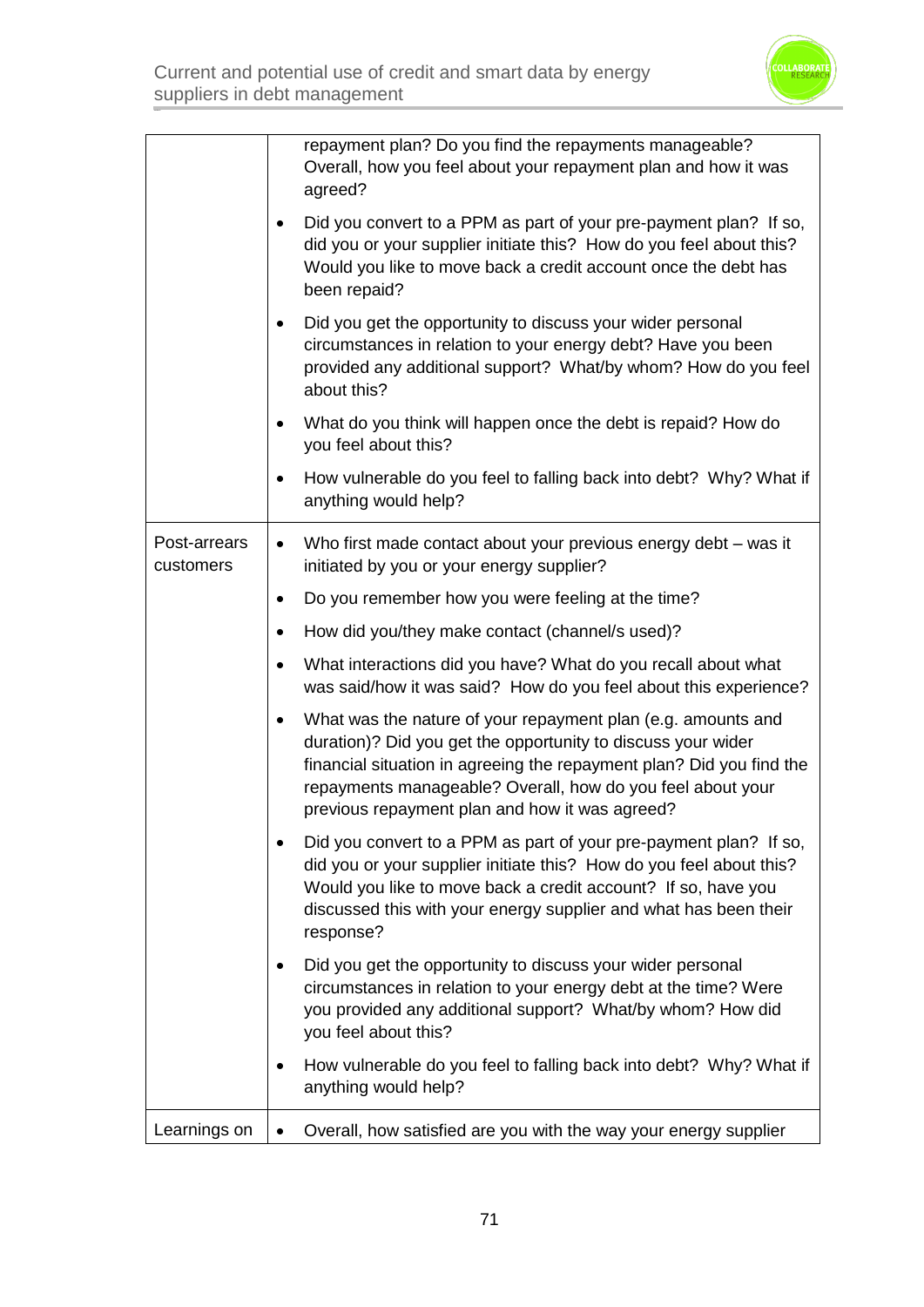

| suppliers'<br>approaches                                      | has handled your situation (so far)? What aspects have worked<br>well? What aspects have worked less well or could be improved?                                                                                                                                                                                                                                                                                                                                                                                                                                                                                                             |
|---------------------------------------------------------------|---------------------------------------------------------------------------------------------------------------------------------------------------------------------------------------------------------------------------------------------------------------------------------------------------------------------------------------------------------------------------------------------------------------------------------------------------------------------------------------------------------------------------------------------------------------------------------------------------------------------------------------------|
|                                                               | What if any additional support would have helped you and at which<br>points?                                                                                                                                                                                                                                                                                                                                                                                                                                                                                                                                                                |
|                                                               | In your experience, or from what you have heard from friends or<br>family, are some energy suppliers better/worse than others in how<br>they handle customers who are in debt? Who/how?                                                                                                                                                                                                                                                                                                                                                                                                                                                     |
|                                                               | In your experience, or from what you have heard from friends or<br>family, could energy suppliers learn anything from how suppliers in<br>other sectors handle customers who are in debt? Probe:                                                                                                                                                                                                                                                                                                                                                                                                                                            |
|                                                               | Banks, credit card providers etc.<br>$\circ$                                                                                                                                                                                                                                                                                                                                                                                                                                                                                                                                                                                                |
|                                                               | Water companies<br>$\circ$                                                                                                                                                                                                                                                                                                                                                                                                                                                                                                                                                                                                                  |
|                                                               | Mobile, landline or broadband providers<br>$\circ$                                                                                                                                                                                                                                                                                                                                                                                                                                                                                                                                                                                          |
| Views on pre-<br>arrears<br>contact by<br>energy<br>suppliers | Ask pre-arrears customers: If your energy supplier contacted you<br>now, before you fall into arrears, could this help your situation?<br>Why/why not? If so, how expect it to help/what would need to<br>happen?<br>Ask all except pre-arrears customers: If your energy supplier<br>would have contacted you before you got into arrears, could this<br>have helped your situation? Why/why not? If so, how expect it<br>could have helped/what would have needed to happen?<br>How expect you would have reacted to your energy supplier<br>contacting you at this point? How do you expect consumers in<br>general would react to this? |
| Views on use<br>of data by<br>energy<br>suppliers             | To be able to identify customers at this stage and provide them<br>$\bullet$<br>with support, energy suppliers would need to establish which<br>individual customers might be in financial difficulty and at risk of<br>falling behind with their bill. One way of doing this is to use<br>financial information on individual customers that is provided by<br>credit reference agencies as this could highlight if they had missed<br>any other payments.                                                                                                                                                                                 |
|                                                               | What are your views about this? Probe for perceived benefits and<br>risks of credit reference information. Look out for but don't prompt<br>for any of the following concerns:                                                                                                                                                                                                                                                                                                                                                                                                                                                              |
|                                                               | Lacking in accuracy or not being up-to-date<br>$\circ$<br>Being overly relied upon<br>$\circ$<br>Not showing full financial status (positives as well as<br>$\circ$<br>negatives)<br>Not transparent to consumers whether/how data is used<br>$\circ$                                                                                                                                                                                                                                                                                                                                                                                       |